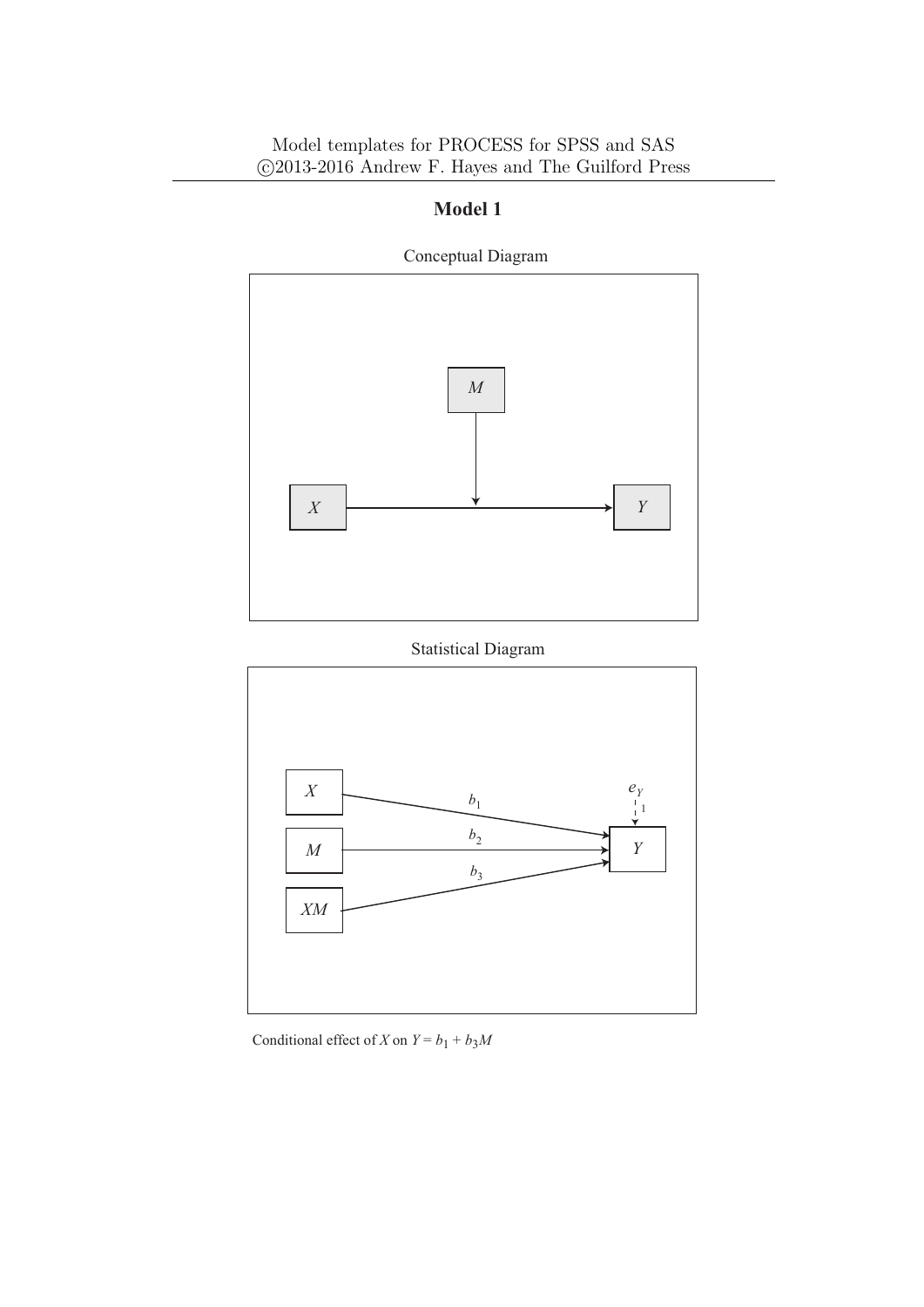#### Model templates for PROCESS for SPSS and SAS *⃝*c 2013-2016 Andrew F. Hayes and The Guilford Press



 **Model 1**  Multicategorical *M* with *k* categories

Statistical Diagram



Conditional effect of *X* on  $Y = b_1 + b_{k+1}D_1 + \cdots + b_{2k-1}D_{2k-1}$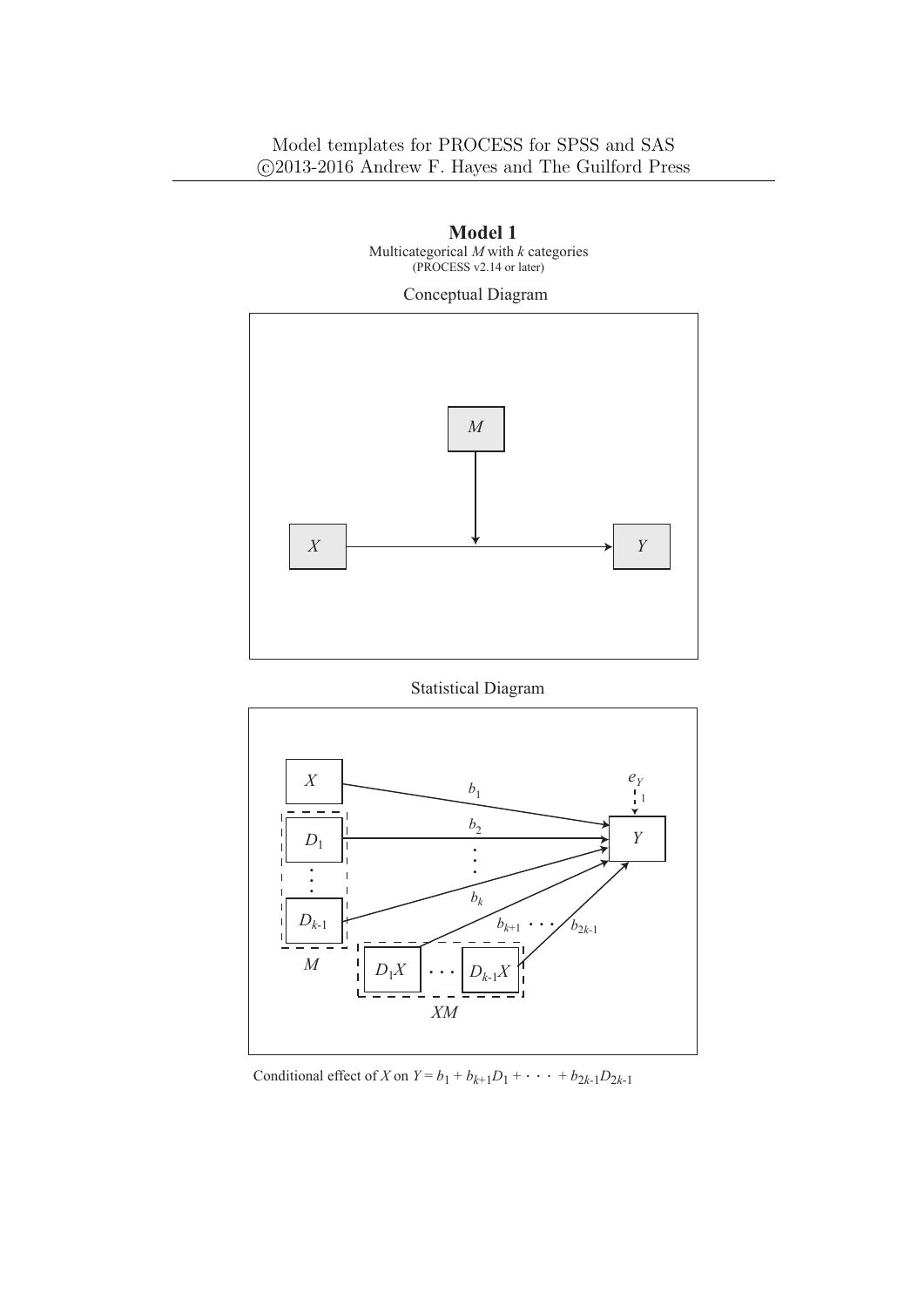

 **Model 1**  Multicategorical *X* with *k* categories

Statistical Diagram

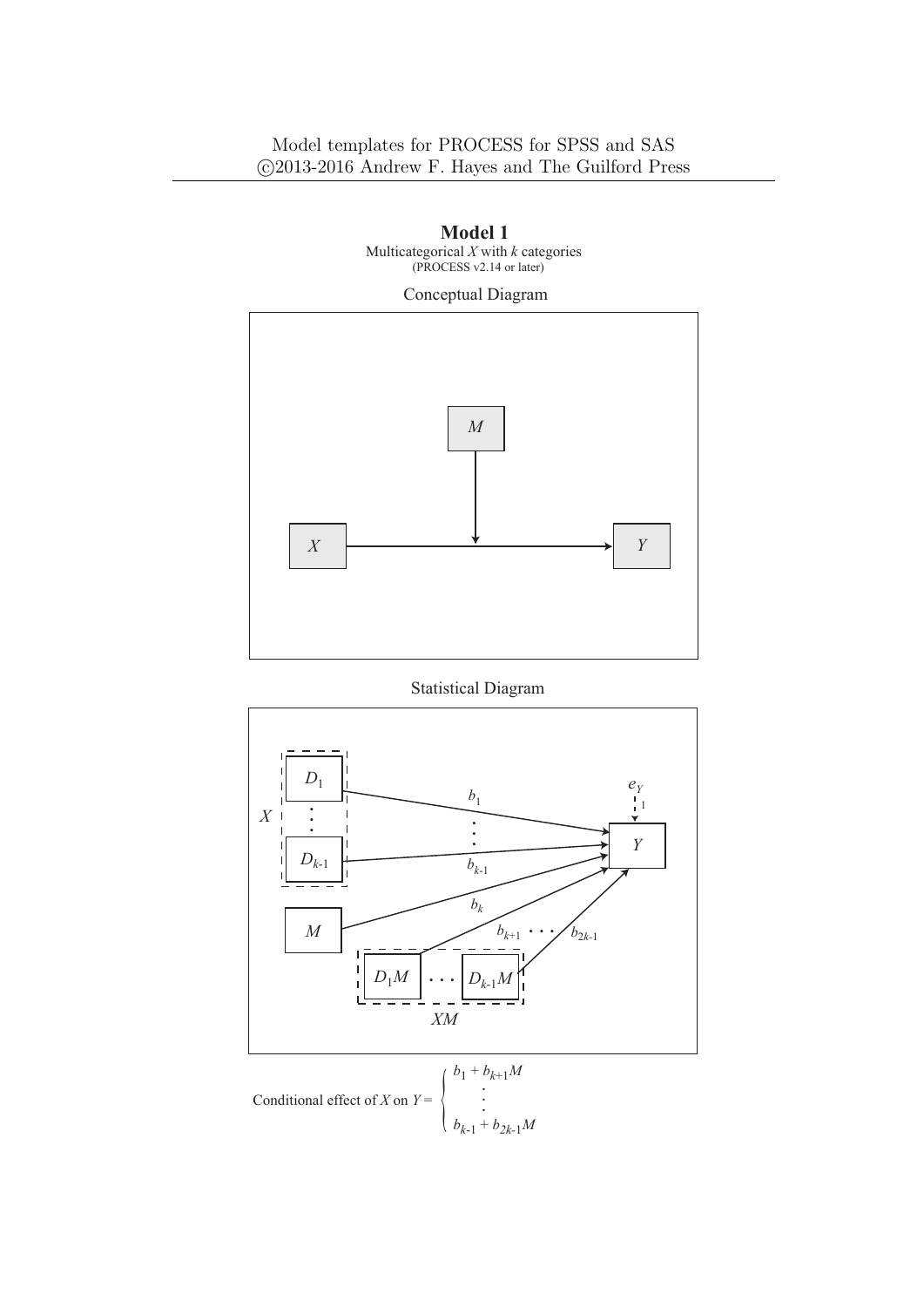

Conceptual Diagram

Statistical Diagram



Conditional effect of *X* on  $Y = b_1 + b_4M + b_5W$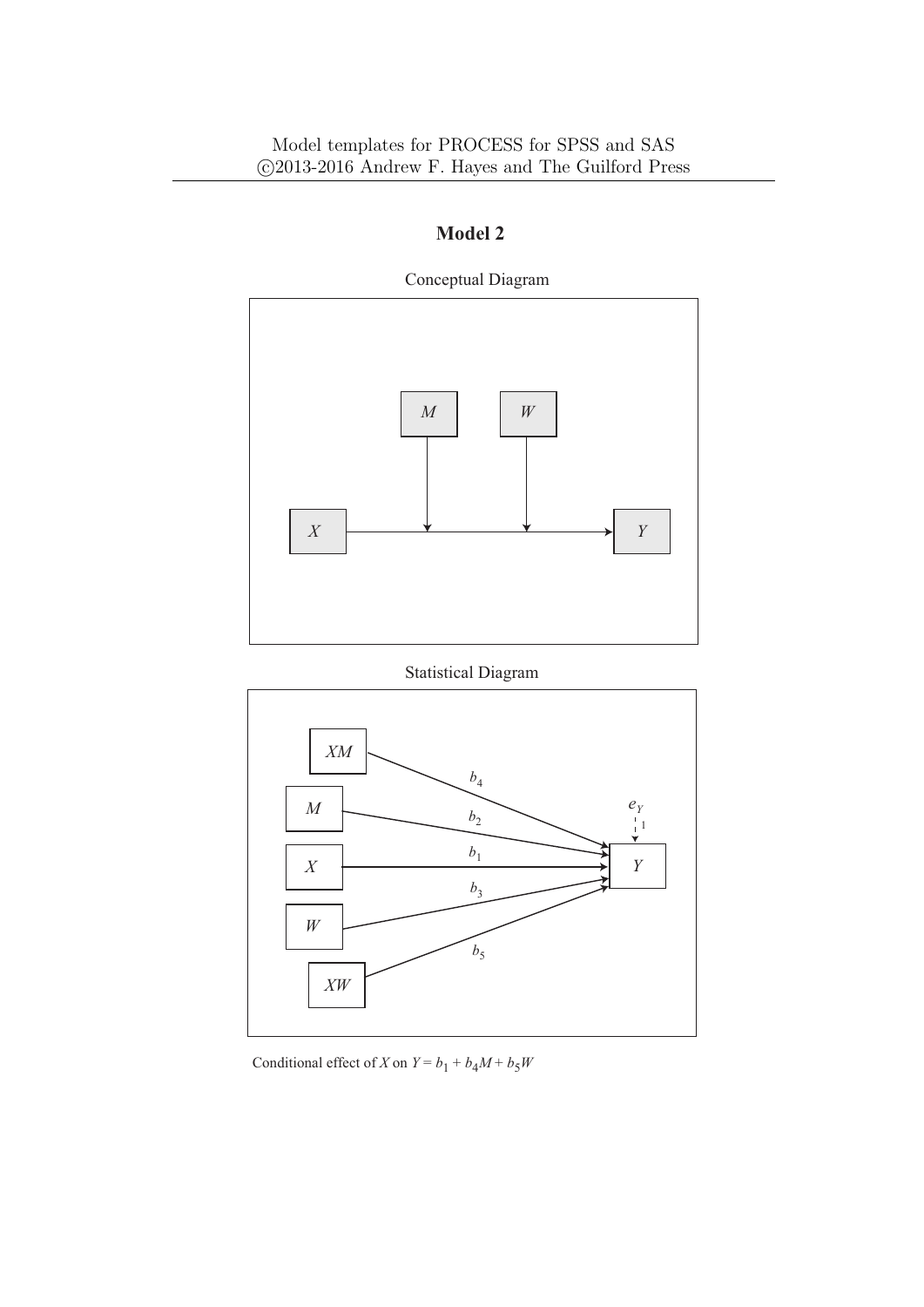

Statistical Diagram



Conditional effect of *X* on  $Y = b_1 + b_4M + b_5W + b_7MW$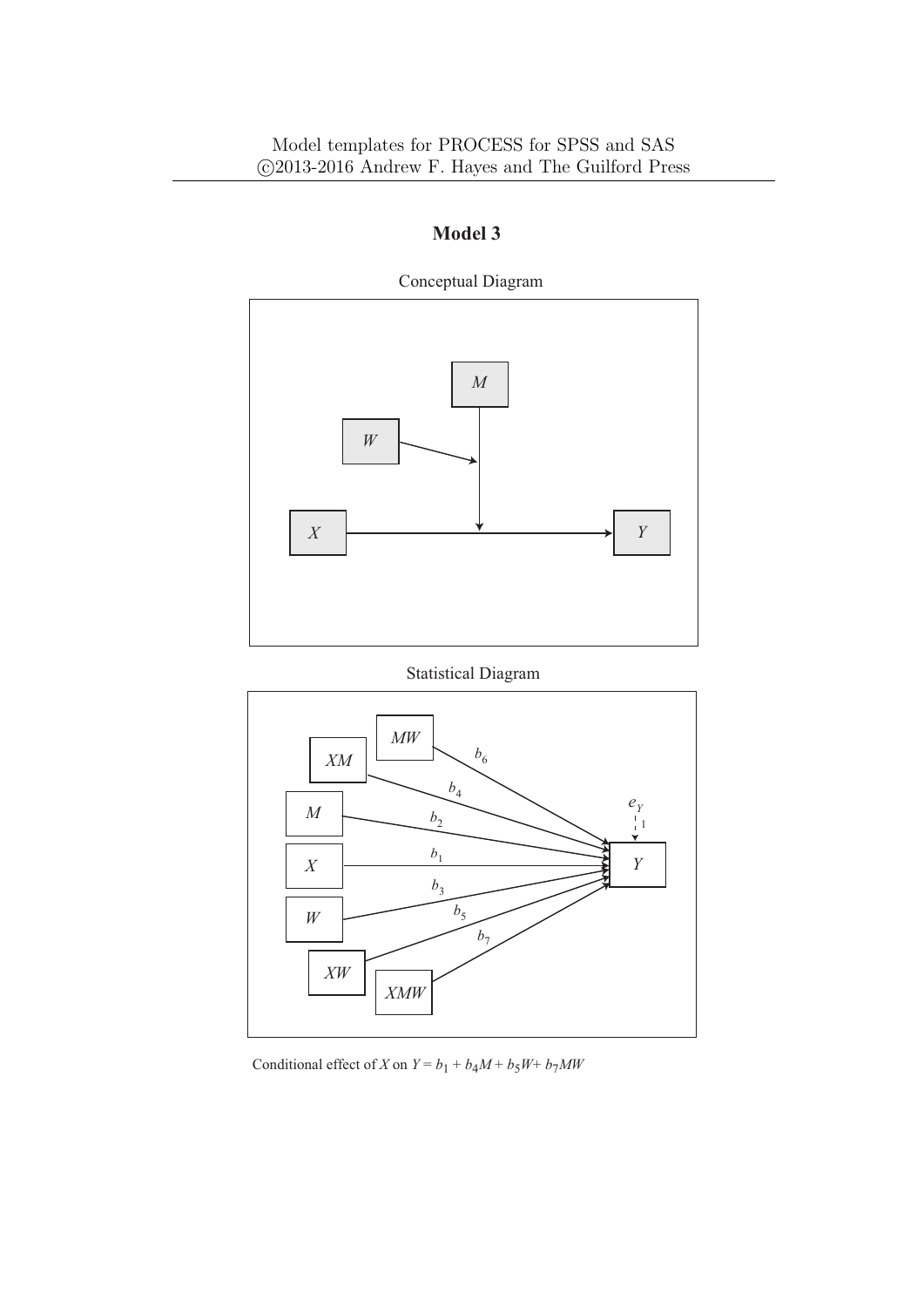

Statistical Diagram



Indirect effect of *X* on *Y* through  $M_i = a_i b_i$ Direct effect of *X* on  $Y = c'$ 

Note: Model 4 allows up to 10 mediators operating in parallel.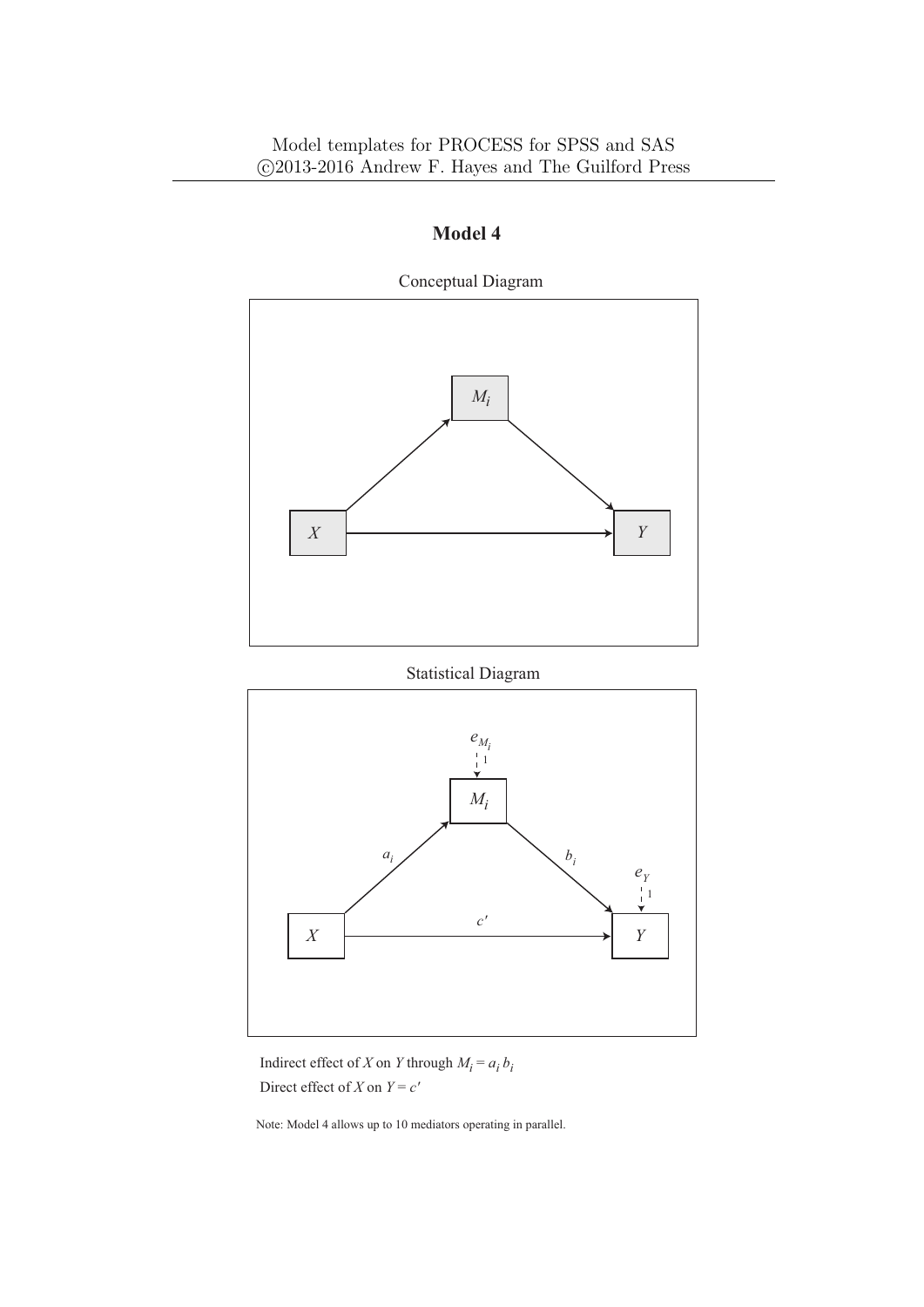

 **Model 4**  Multicategorical *X* with *k* categories

Statistical Diagram



Note: Model 4 allows up to 10 mediators operating in parallel.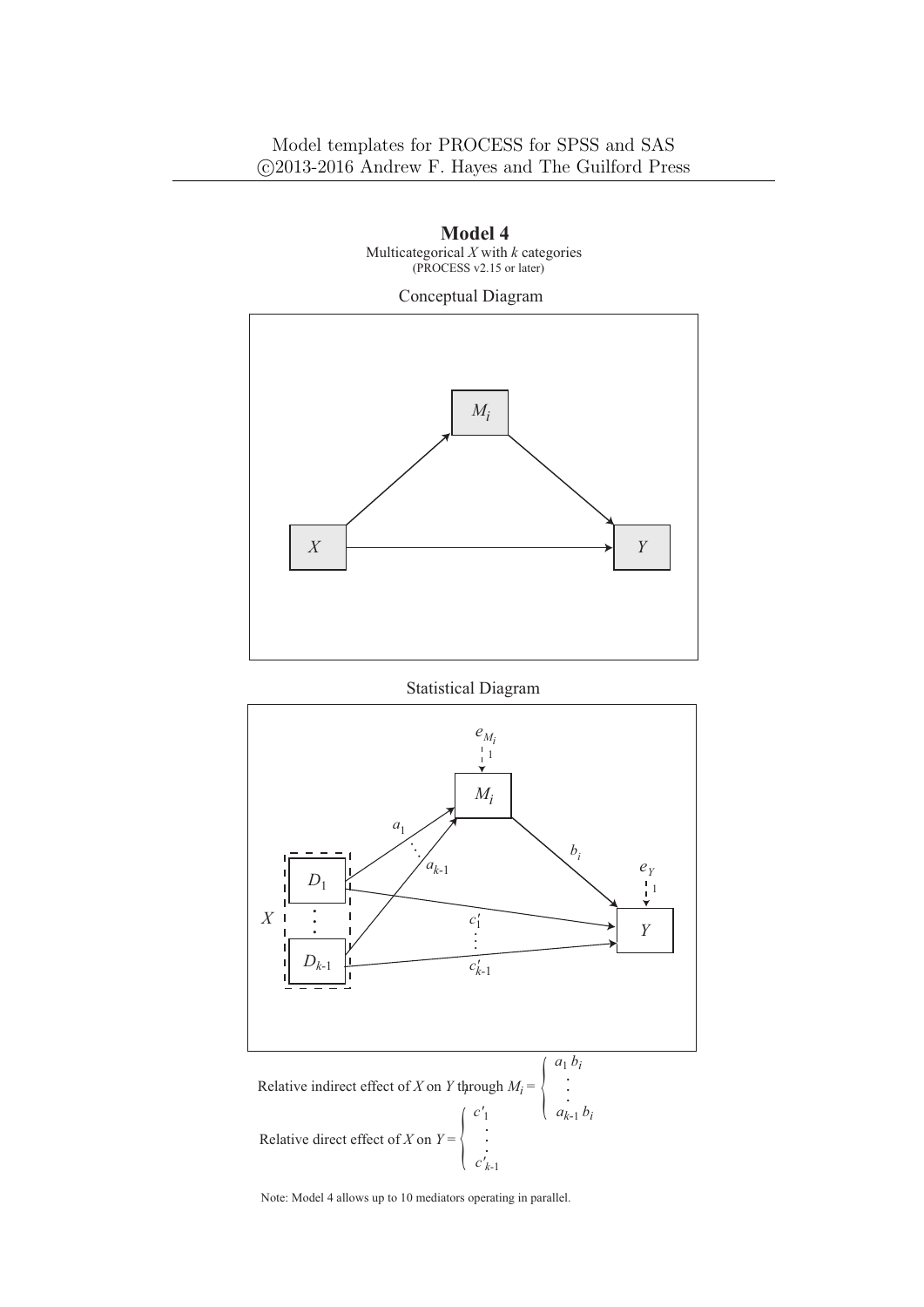

Statistical Diagram



Indirect effect of *X* on *Y* through  $M_i = a_i b_i$ Conditional direct effect of *X* on  $Y = c_1' + c_3'W$ 

\*Model 5 allows up to 10 mediators operating in parallel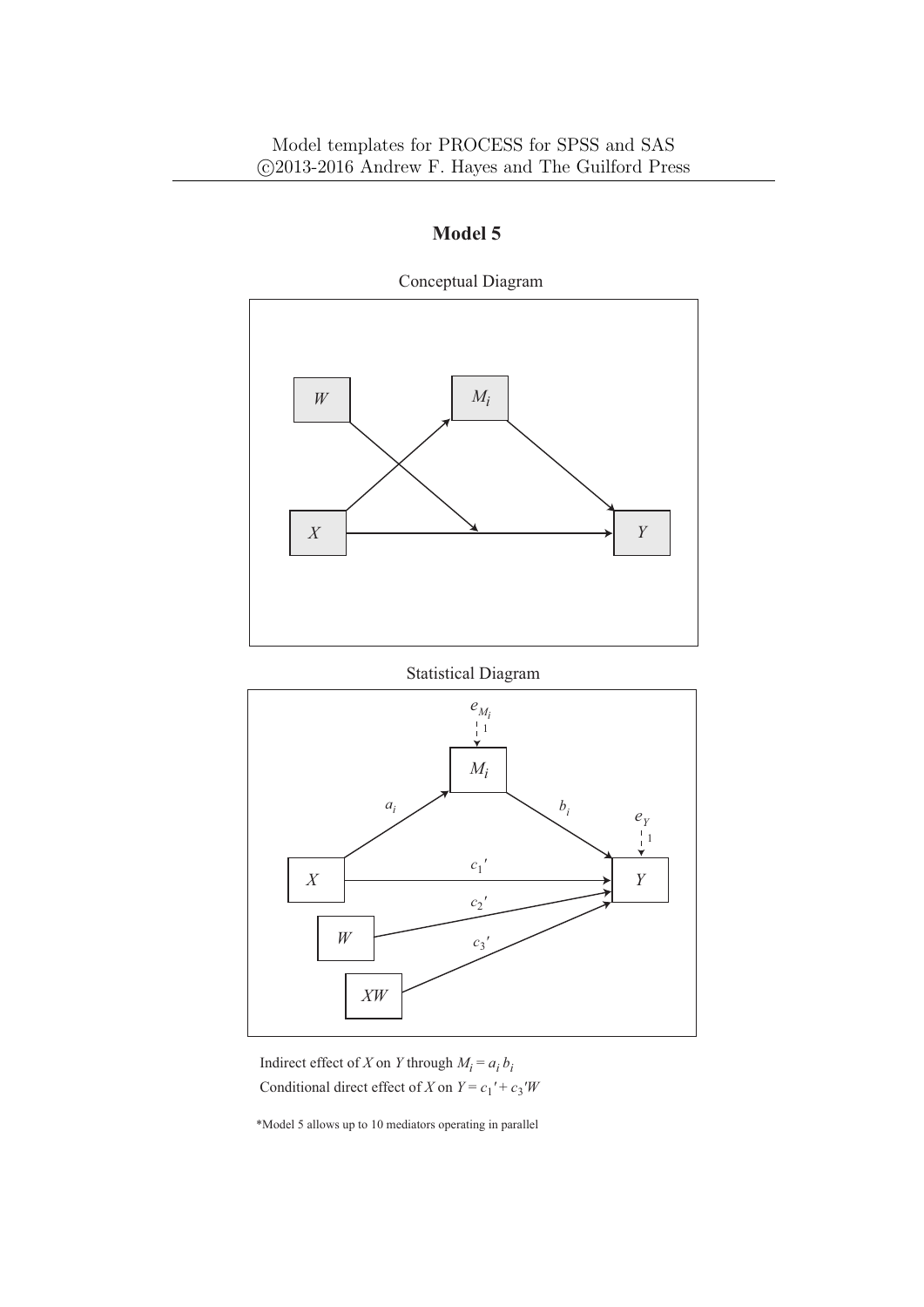

 **Model 6** (2 mediators)

#### Statistical Diagram



Indirect effect of *X* on *Y* through  $M_i$  only =  $a_i b_i$ Direct effect of *X* on  $Y = c'$ Indirect effect of *X* on *Y* through  $M_1$  and  $M_2$  in serial =  $a_1 d_{21} b_2$ 

Note: Model 6 allows up to 4 mediators operating in serial.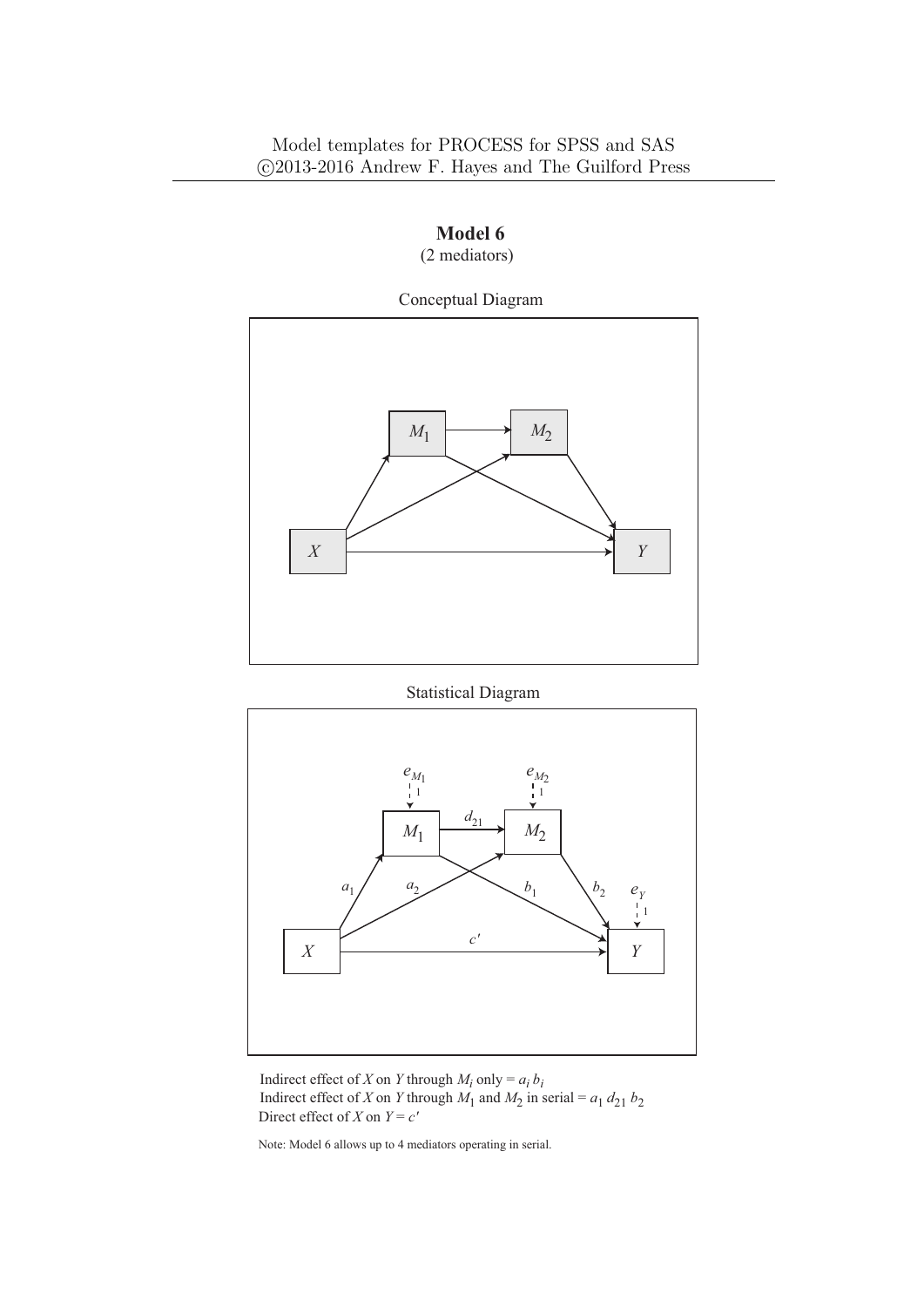#### Model templates for PROCESS for SPSS and SAS *⃝*c 2013-2016 Andrew F. Hayes and The Guilford Press



 **Model 6** (3 mediators)

Statistical Diagram



Indirect effect of *X* on *Y* through  $M_i$  only =  $a_i b_i$ Direct effect of *X* on  $Y = c'$ Indirect effect of *X* on *Y* through  $M_1$  and  $M_2$  in serial =  $a_1 d_{21} b_2$ Indirect effect of *X* on *Y* through  $M_1$  and  $M_3$  in serial =  $a_1 d_{31} b_3$ Indirect effect of *X* on *Y* through  $M_1$ ,  $M_2$ , and  $M_3$  in serial =  $a_1 d_{21} d_{32} b_3$ Indirect effect of *X* on *Y* through  $M_2$  and  $M_3$  in serial =  $a_2 d_{32} b_3$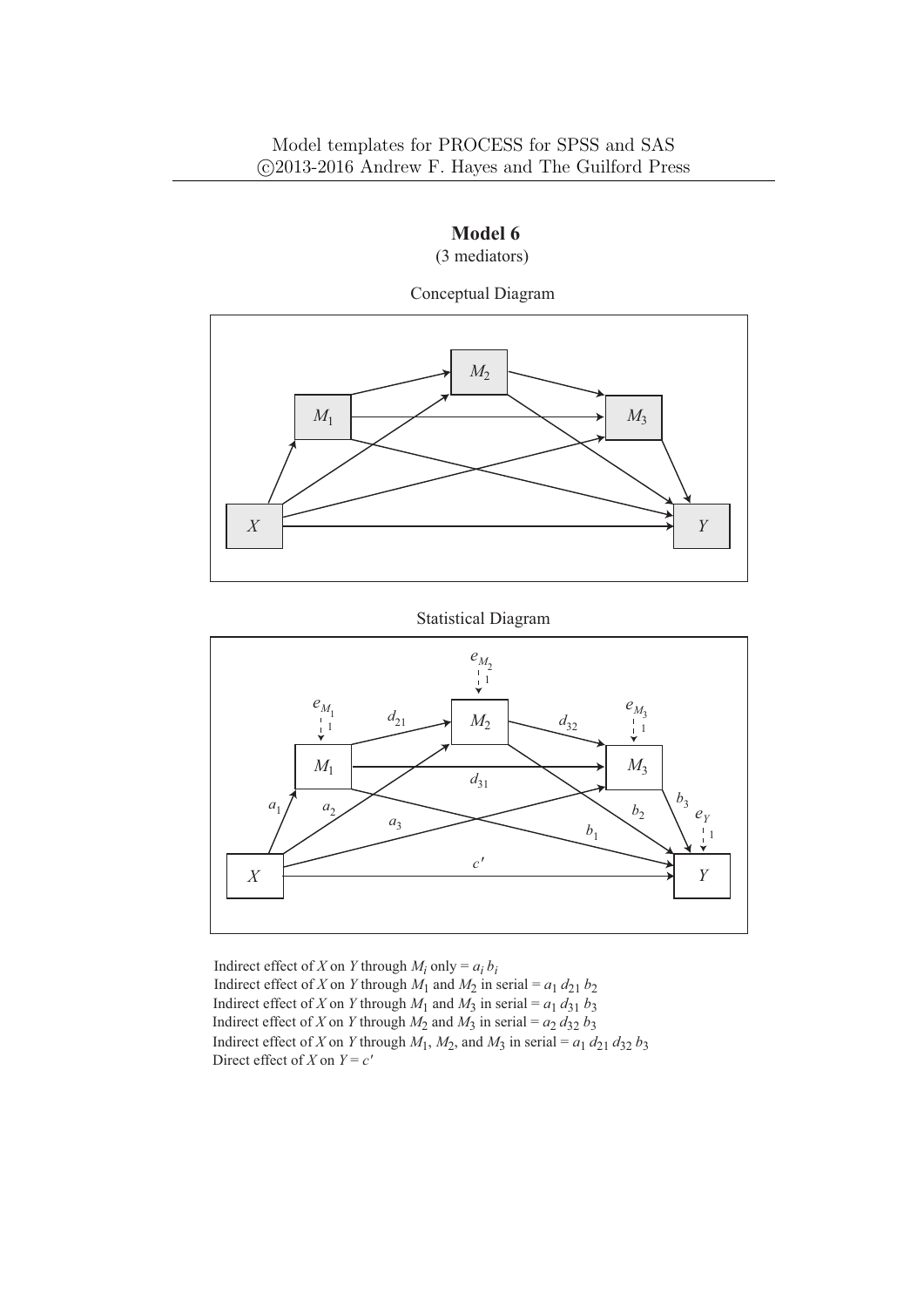#### Model templates for PROCESS for SPSS and SAS *⃝*c 2013-2016 Andrew F. Hayes and The Guilford Press



Statistical Diagram



Indirect effect of *X* on *Y* through  $M_i$  only =  $a_i b_i$ Direct effect of *X* on  $Y = c'$ Indirect effect of *X* on *Y* through  $M_1$  and  $M_2$  in serial =  $a_1 d_{21} b_2$ Indirect effect of *X* on *Y* through  $M_1$  and  $M_3$  in serial =  $a_1 d_{31} b_3$ Indirect effect of *X* on *Y* through  $M_1$ ,  $M_2$ ,  $M_3$ , and  $M_4$  in serial =  $a_1 d_{21} d_{32} d_{43} b_4$ Indirect effect of *X* on *Y* through  $M_2$  and  $M_3$  in serial =  $a_2 d_{32} b_3$ Indirect effect of *X* on *Y* through  $M_1$  and  $M_4$  in serial =  $a_1 d_{41} b_4$ Indirect effect of *X* on *Y* through  $M_2$  and  $M_4$  in serial =  $a_2 d_{42} b_4$ Indirect effect of *X* on *Y* through  $M_3$  and  $M_4$  in serial =  $a_3 d_{43} b_4$ Indirect effect of *X* on *Y* through  $M_1$ ,  $M_2$ , and  $M_3$  in serial =  $a_1 d_{21} d_{32} b_3$ Indirect effect of *X* on *Y* through  $M_1$ ,  $M_2$ , and  $M_4$  in serial =  $a_1 d_{21} d_{42} b_4$ Indirect effect of *X* on *Y* through  $M_1$ ,  $M_3$ , and  $M_4$  in serial =  $a_1 d_{31} d_{43} b_4$ Indirect effect of *X* on *Y* through  $M_2$ ,  $M_3$ , and  $M_4$  in serial =  $a_2 d_{32} d_{43} b_4$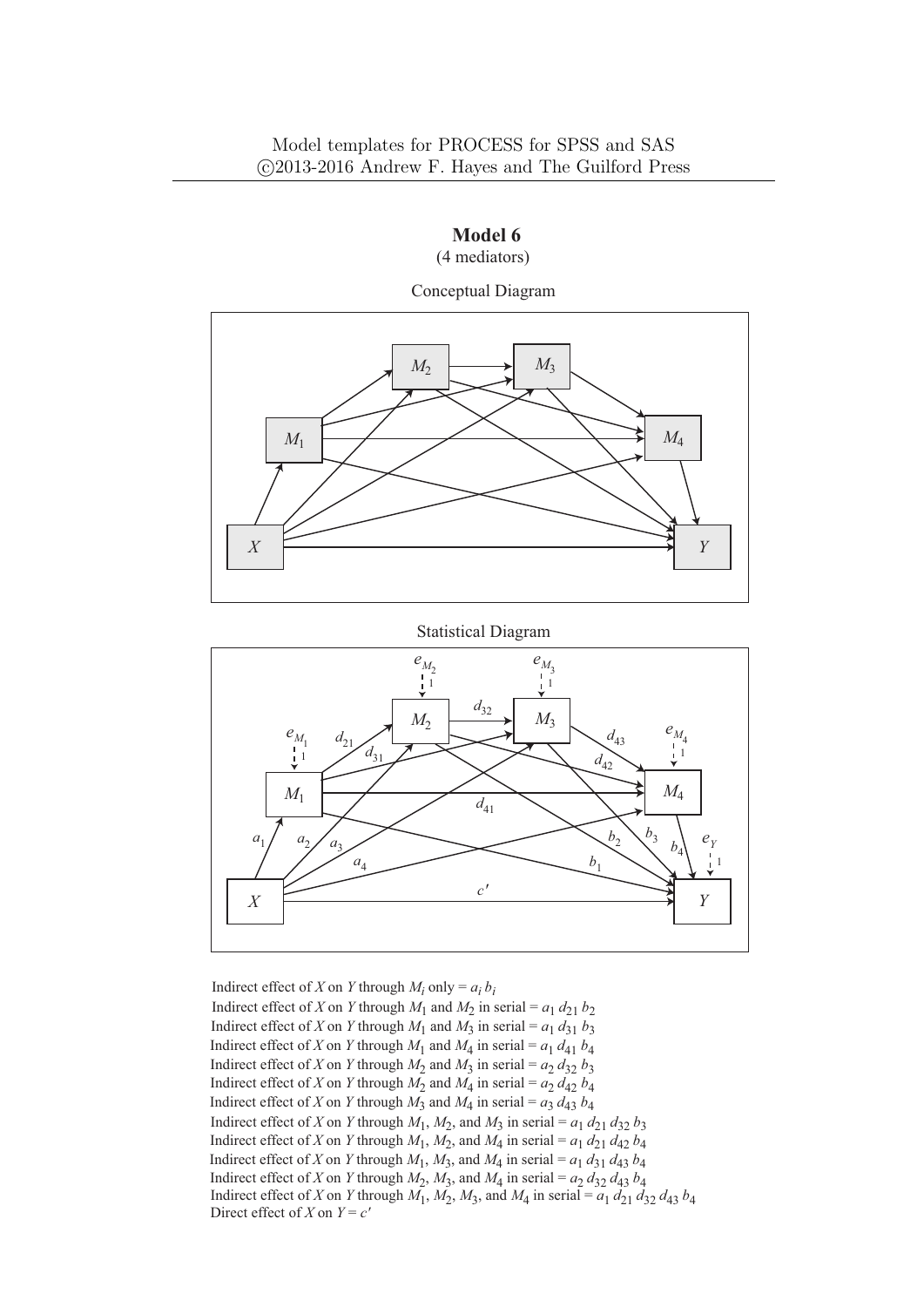

Statistical Diagram



Conditional indirect effect of *X* on *Y* through  $M_i = (a_{1i} + a_{3i}W)b_i$ Direct effect of *X* on  $Y = c'$ 

Note: Model 7 allows up to 10 mediators operating in parallel.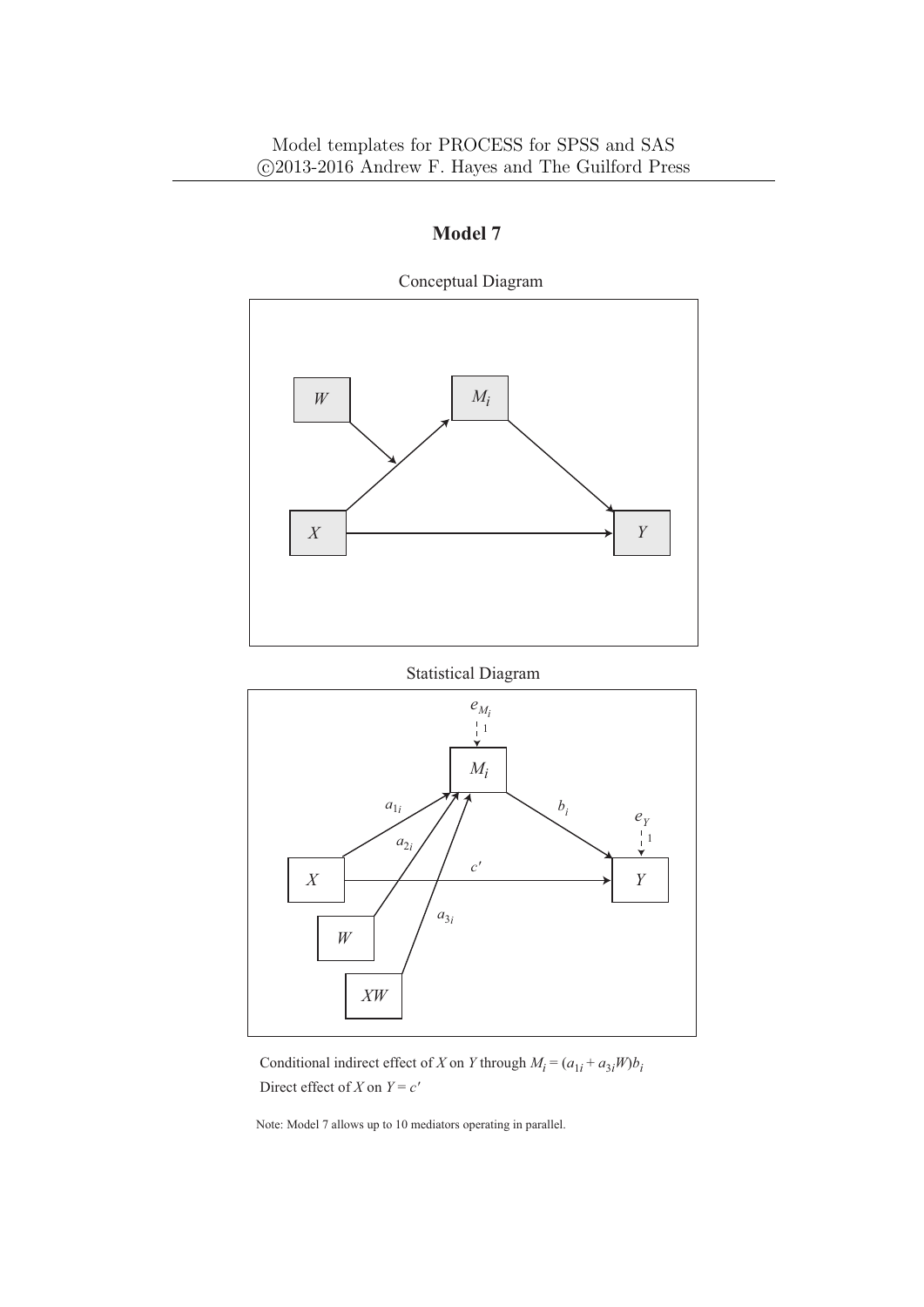

Statistical Diagram



Conditional indirect effect of *X* on *Y* through  $M_i = (a_{1i} + a_{3i}W)b_i$ Conditional direct effect of *X* on  $Y = c_1' + c_3'W$ 

Note: Model 8 allows up to 10 mediators operating in parallel.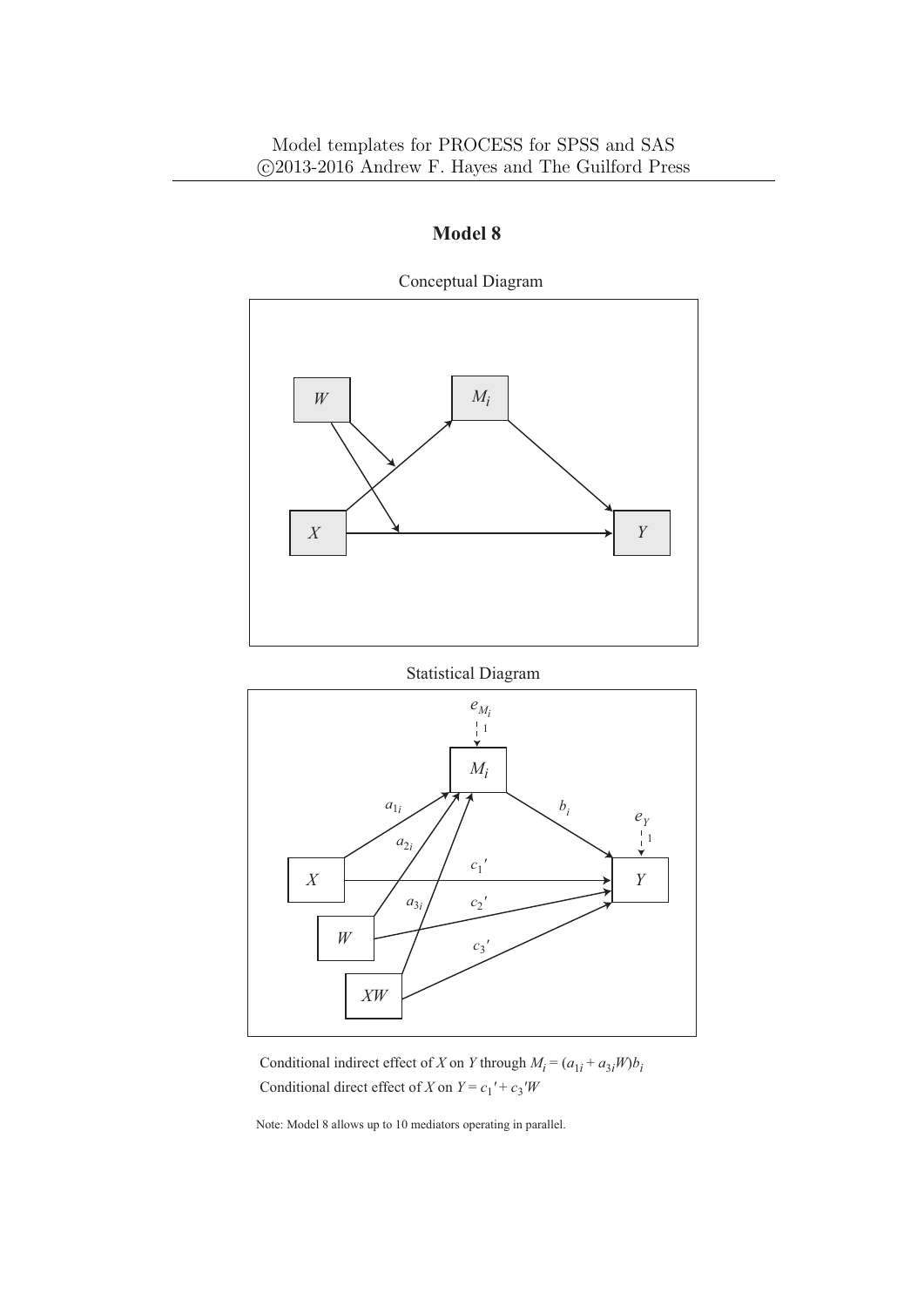

Statistical Diagram



Conditional indirect effect of *X* on *Y* through  $M_i = (a_{1i} + a_{4i}W + a_{5i}Z) b_i$ Direct effect of *X* on  $Y = c'$ 

\*Model 9 allows up to 10 mediators operating in parallel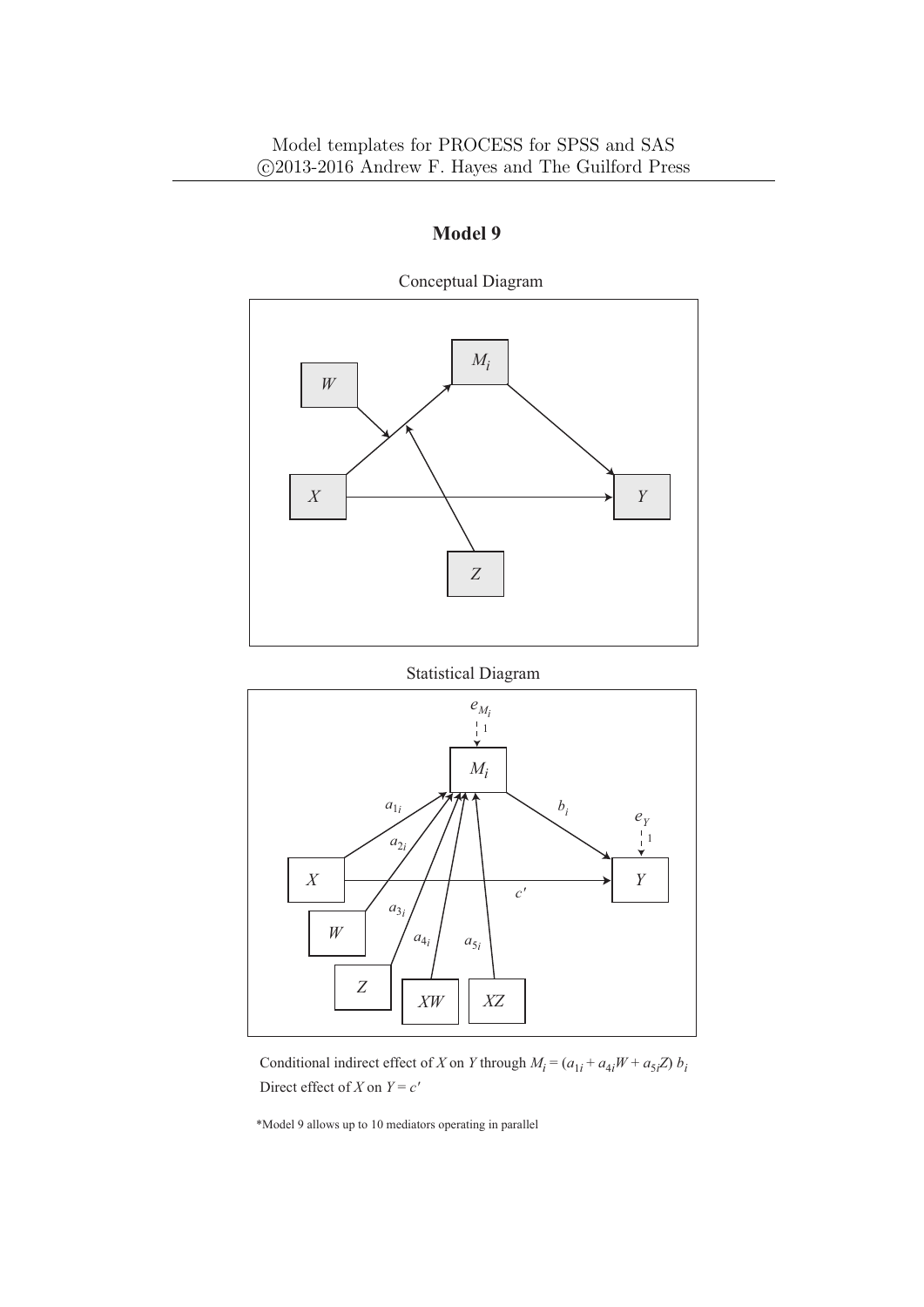

Statistical Diagram



Conditional indirect effect of *X* on *Y* through  $M_i = (a_{1i} + a_{4i}W + a_{5i}Z) b_i$ Conditional direct effect of *X* on  $Y = c_1' + c_4'W + c_5'Z$ 

\*Model 10 allows up to 10 mediators operating in parallel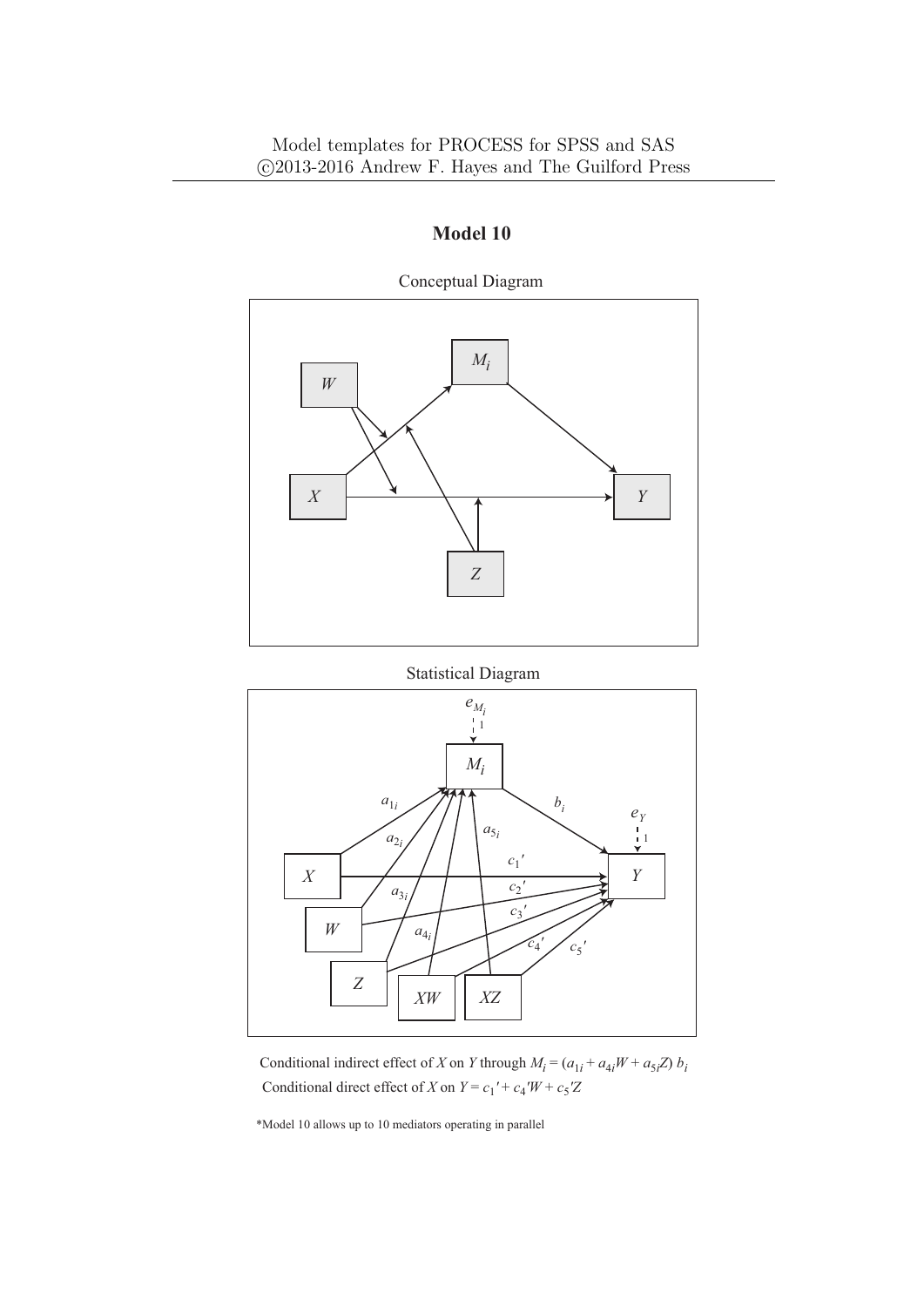

Conceptual Diagram

Statistical Diagram



Conditional indirect effect of *X* on *Y* through  $M_i = (a_{1i} + a_{4i}W + a_{5i}Z + a_{7i}WZ)$  *b<sub>i</sub>* Direct effect of *X* on  $Y = c'$ 

\*Model 11 allows up to 10 mediators operating in parallel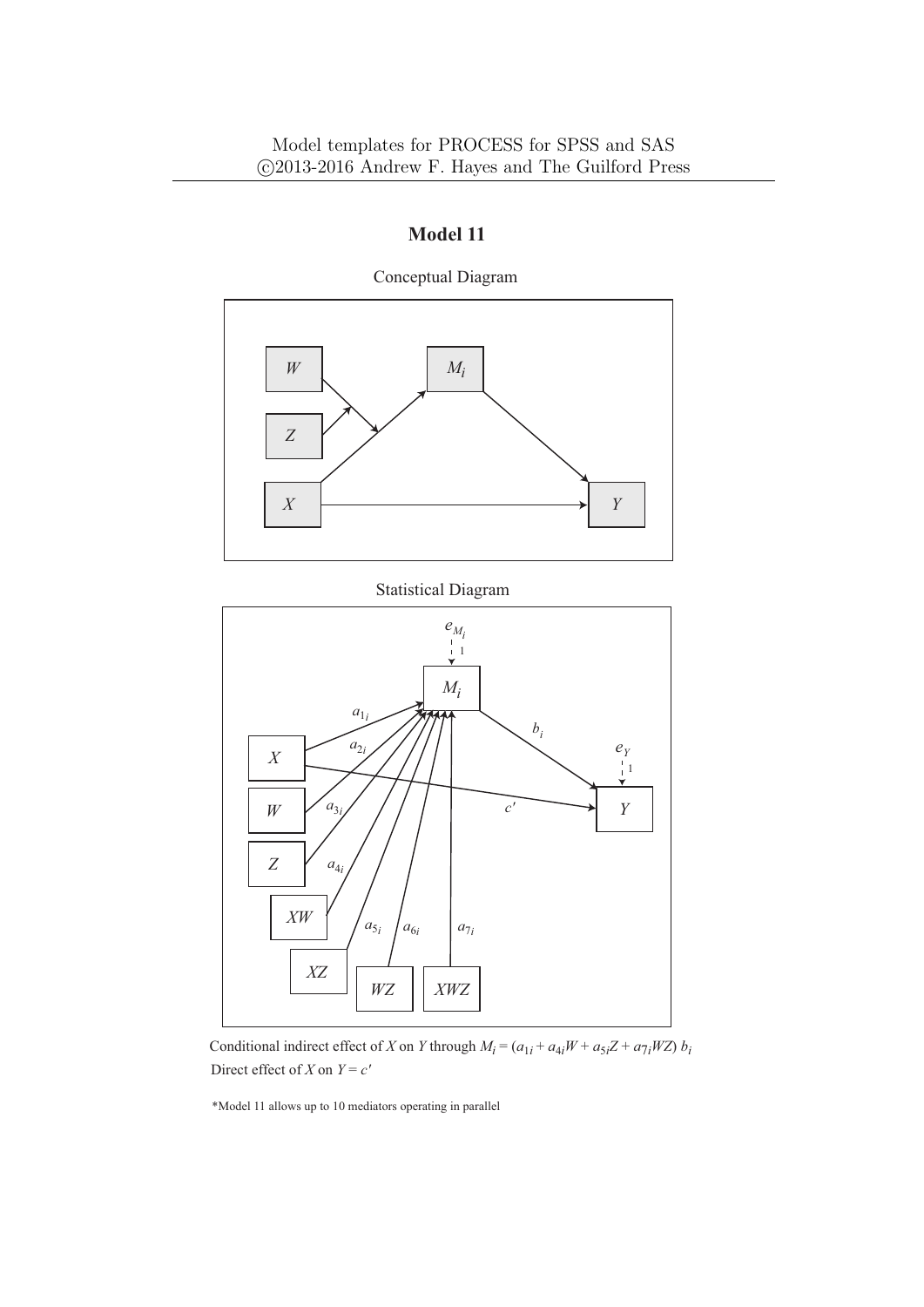

**Model 12**

Conceptual Diagram

Statistical Diagram



Conditional indirect effect of *X* on *Y* through  $M_i = (a_{1i} + a_{4i}W + a_{5i}Z + a_{7i}WZ)$  *b<sub>i</sub>* Conditional direct effect of *X* on  $Y = c_1' + c_4'W + c_5'Z + c_7'WZ$ 

Note: Model 12 allows up to 10 mediators operating in parallel.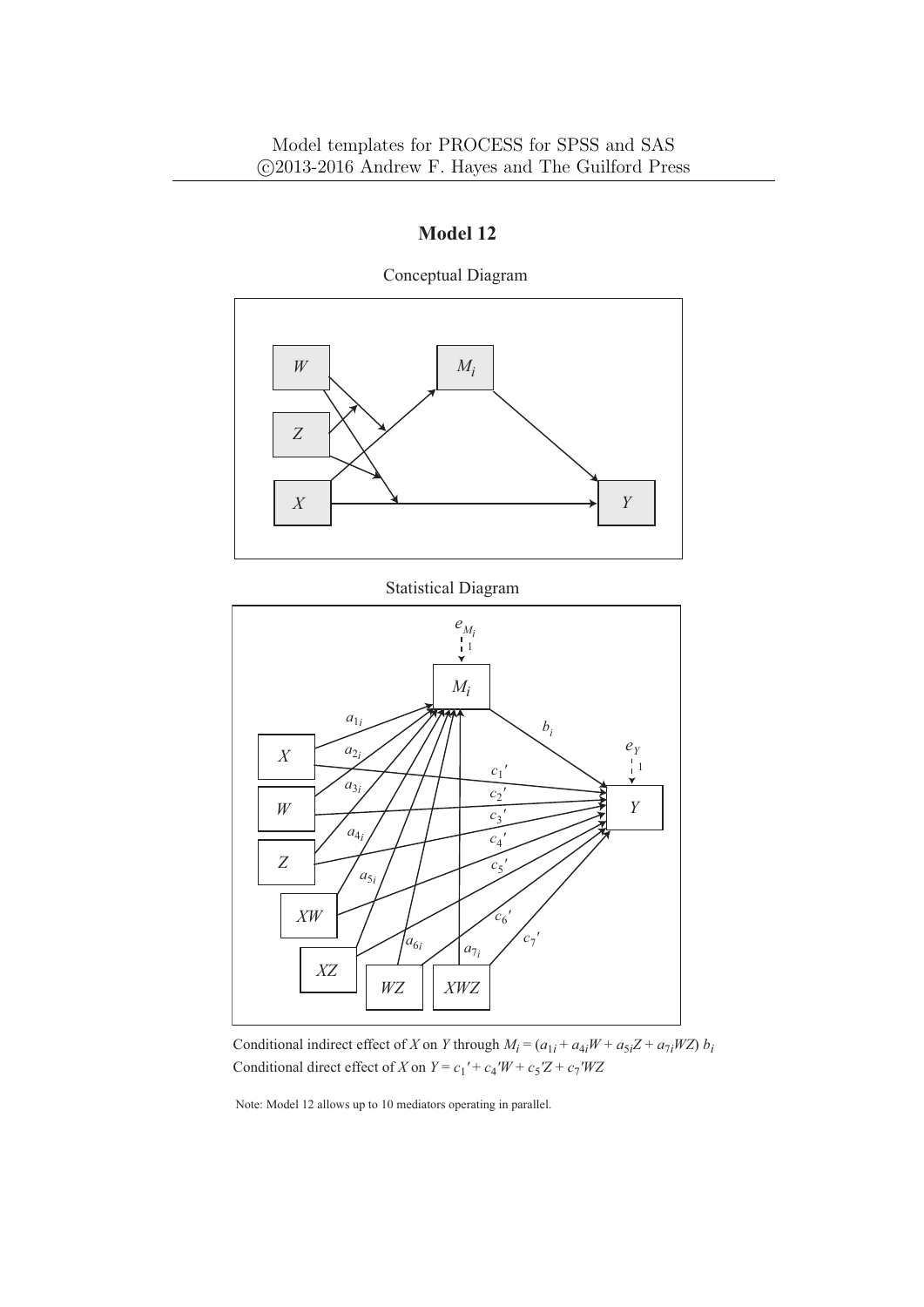

Conceptual Diagram

#### Statistical Diagram



Conditional indirect effect of *X* on *Y* through  $M_i = (a_{1i} + a_{4i}W + a_{5i}Z + a_{7i}WZ)$  *b<sub>i</sub>* Conditional direct effect of *X* on  $Y = c_1' + c_3'W$ 

\*Model 13 allows up to 10 mediators operating in parallel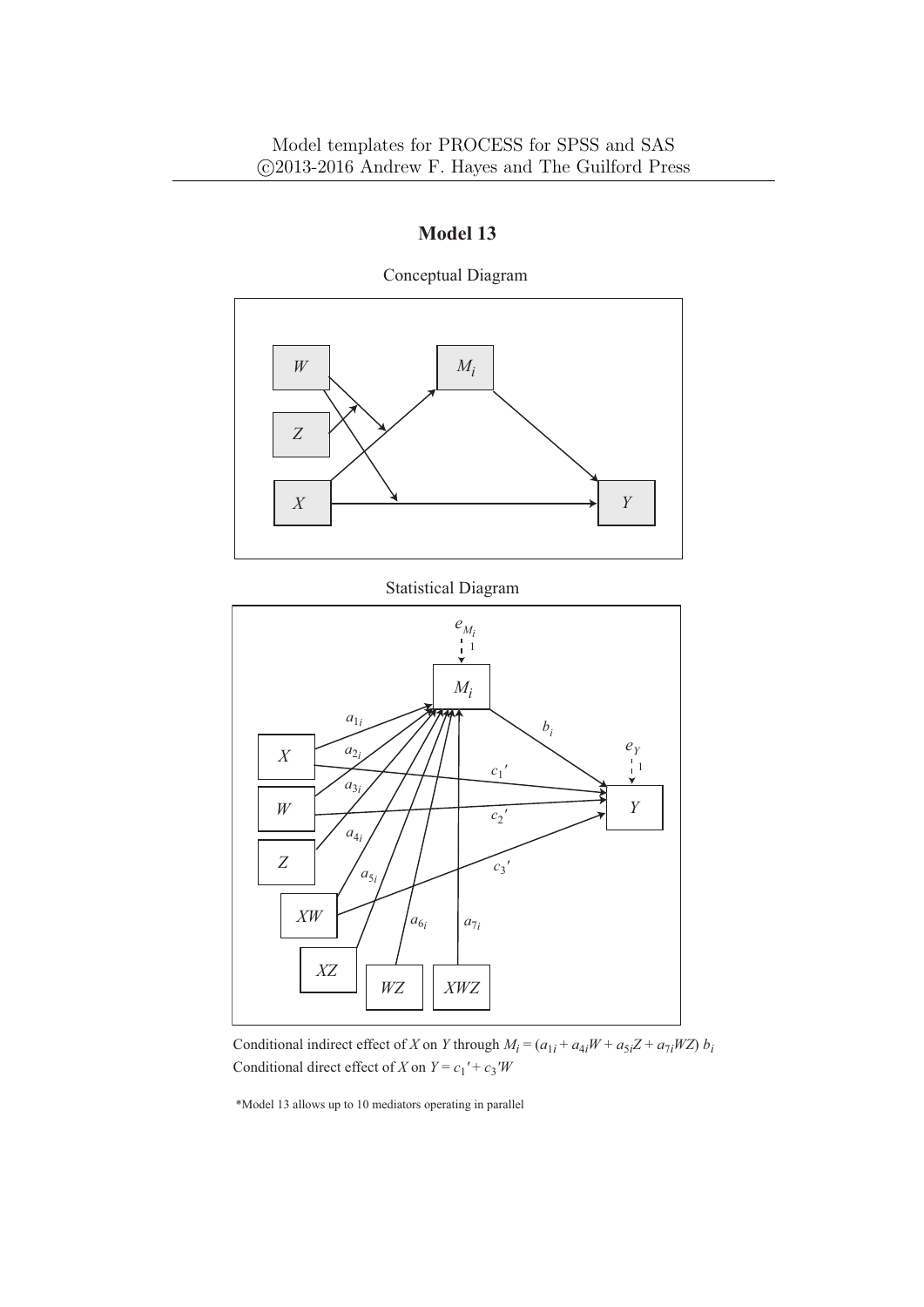

Statistical Diagram



Conditional indirect effect of *X* on *Y* through  $M_i = a_i (b_{1i} + b_{3i} V)$ Direct effect of *X* on  $Y = c'$ 

Note: Model 14 allows up to 10 mediators operating in parallel.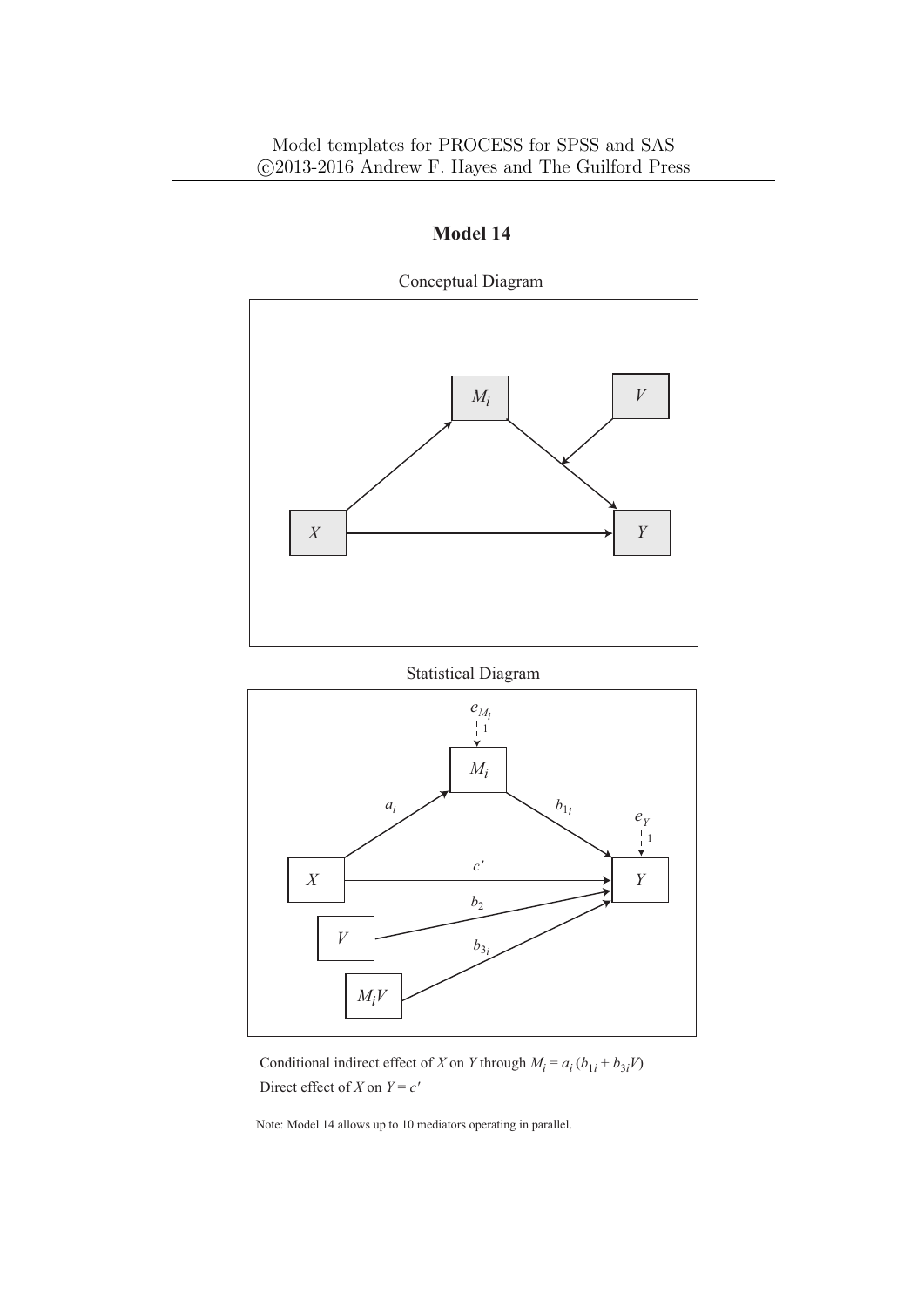

Statistical Diagram



Conditional indirect effect of *X* on *Y* through  $M_i = a_i (b_{1i} + b_{2i} V)$ Conditional direct effect of *X* on  $Y = c_1' + c_3'V$ 

Note: Model 15 allows up to 10 mediators operating in parallel.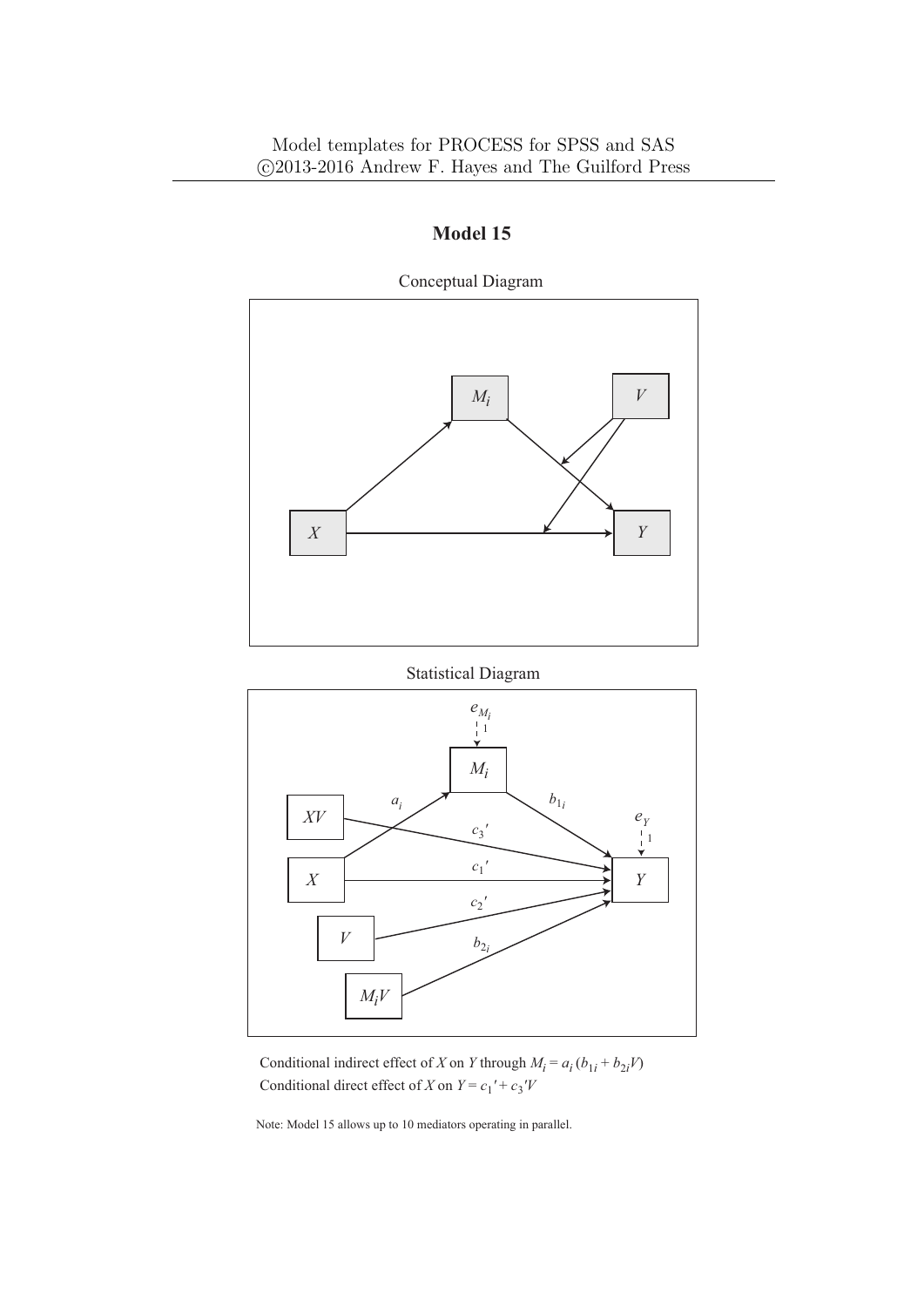



Conditional indirect effect of *X* on *Y* through  $M_i = a_i (b_{1i} + b_{4i}V + b_{5i}Q)$ Direct effect of *X* on  $Y = c'$ 

\*Model 16 allows up to 10 mediators operating in parallel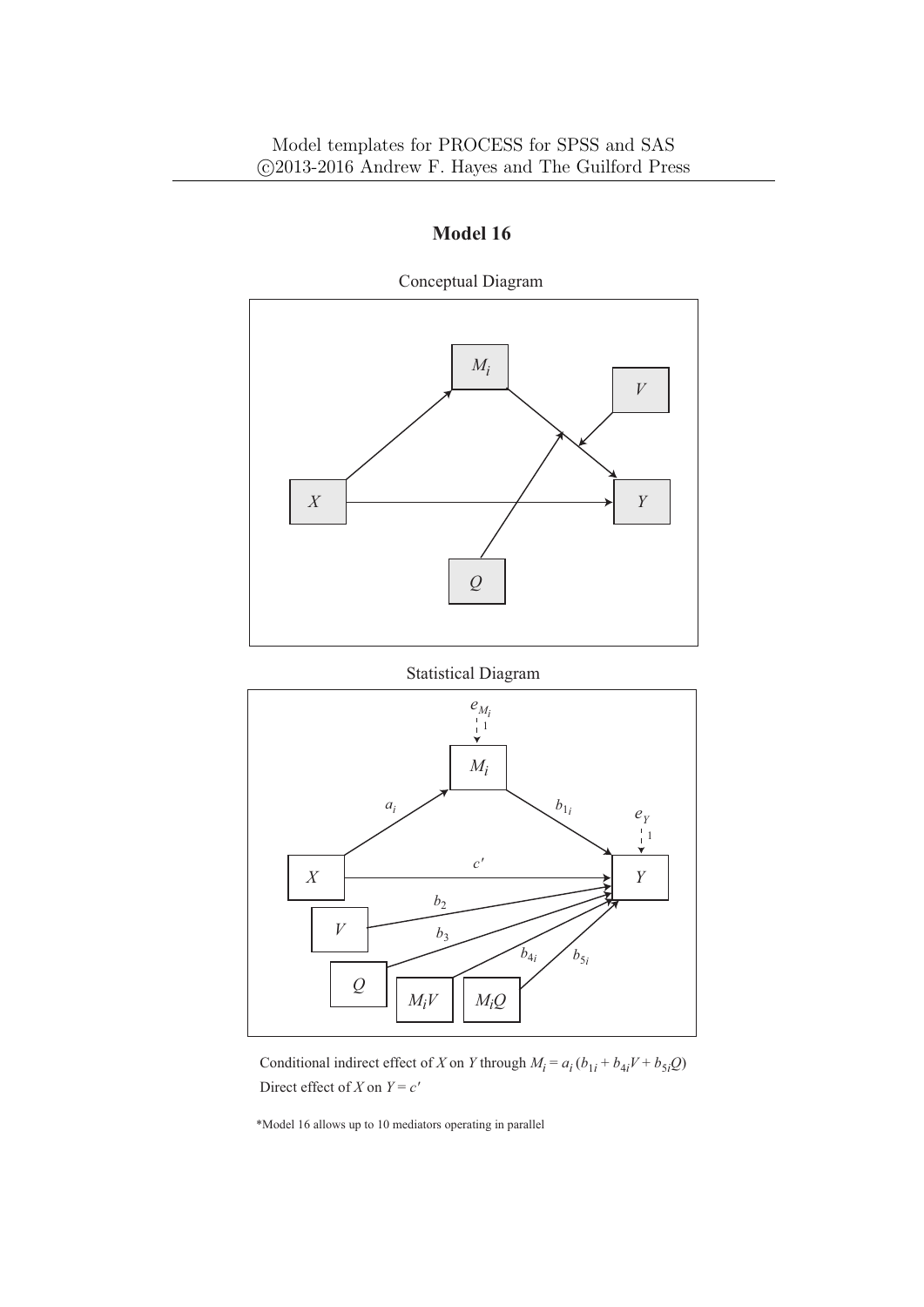

Statistical Diagram



Conditional indirect effect of *X* on *Y* through  $M_i = a_i (b_{1i} + b_{2i}V + b_{3i}Q)$ Conditional direct effect of *X* on  $Y = c_1' + c_4'V + c_5'Q$ 

\*Model 17 allows up to 10 mediators operating in parallel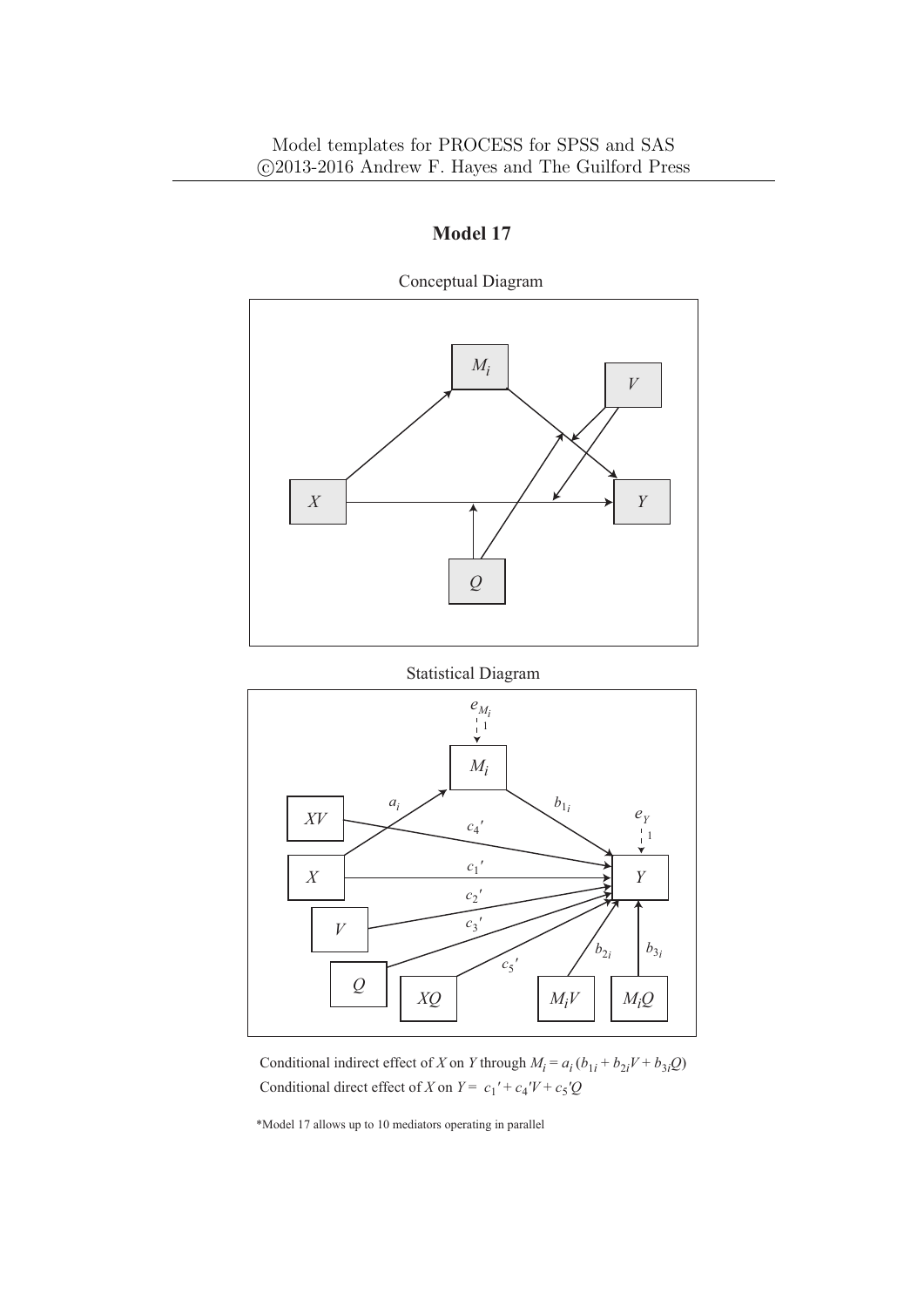

Conceptual Diagram

## Statistical Diagram



Conditional indirect effect of *X* on *Y* through  $M_i = a_i (b_{1i} + b_{4i}V + b_{5i}Q + b_{7i}VQ)$ Direct effect of *X* on  $Y = c'$ 

\*Model 18 allows up to 10 mediators operating in parallel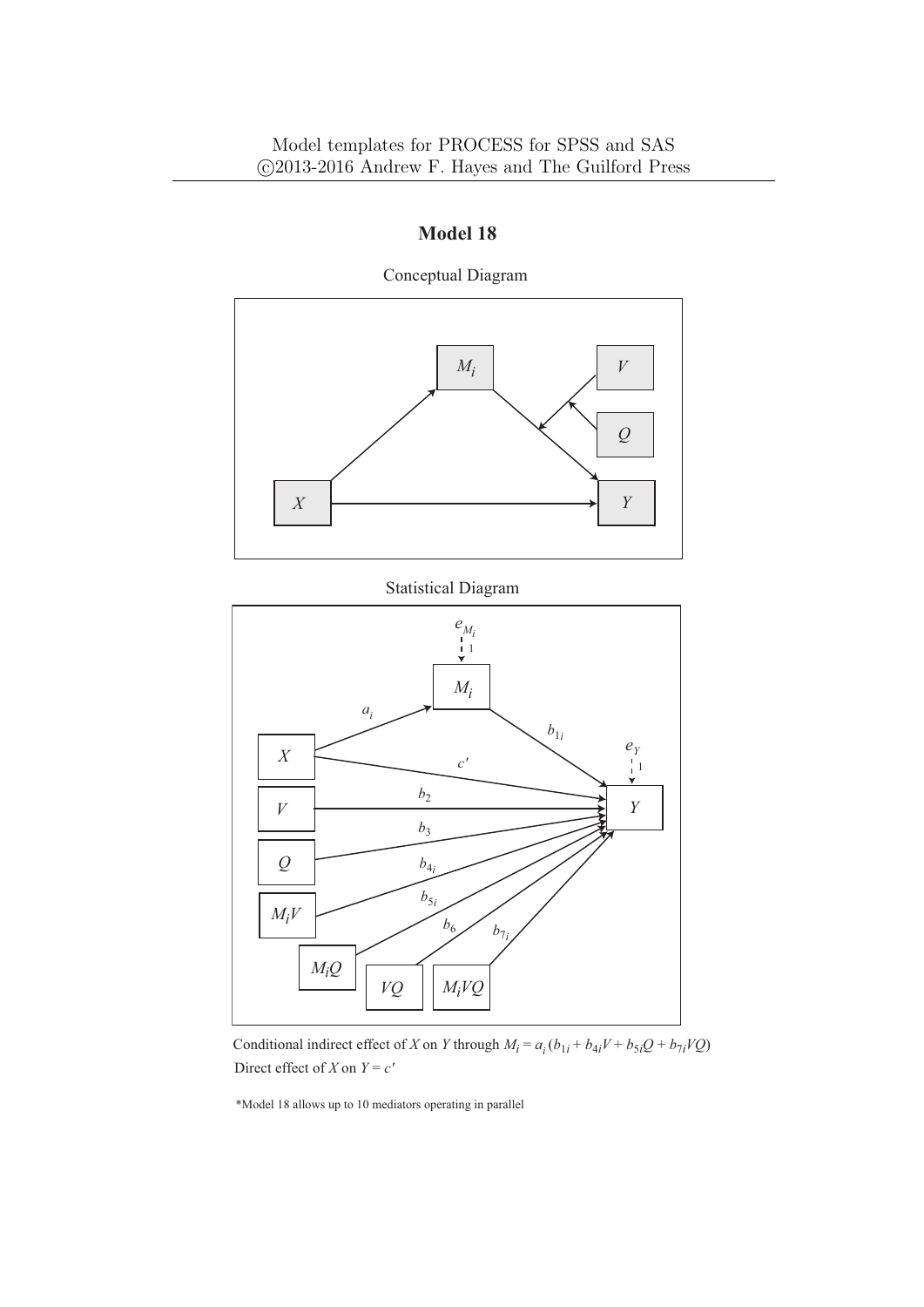

Conceptual Diagram

Conditional indirect effect of *X* on *Y* through  $M_i = a_i (b_{1i} + b_{2i}V + b_{3i}Q + b_{4i}VQ)$ Conditional direct effect of *X* on  $Y = c_1' + c_4'V + c_5'Q + c_7'VQ$ 

\*Model 19 allows up to 10 mediators operating in parallel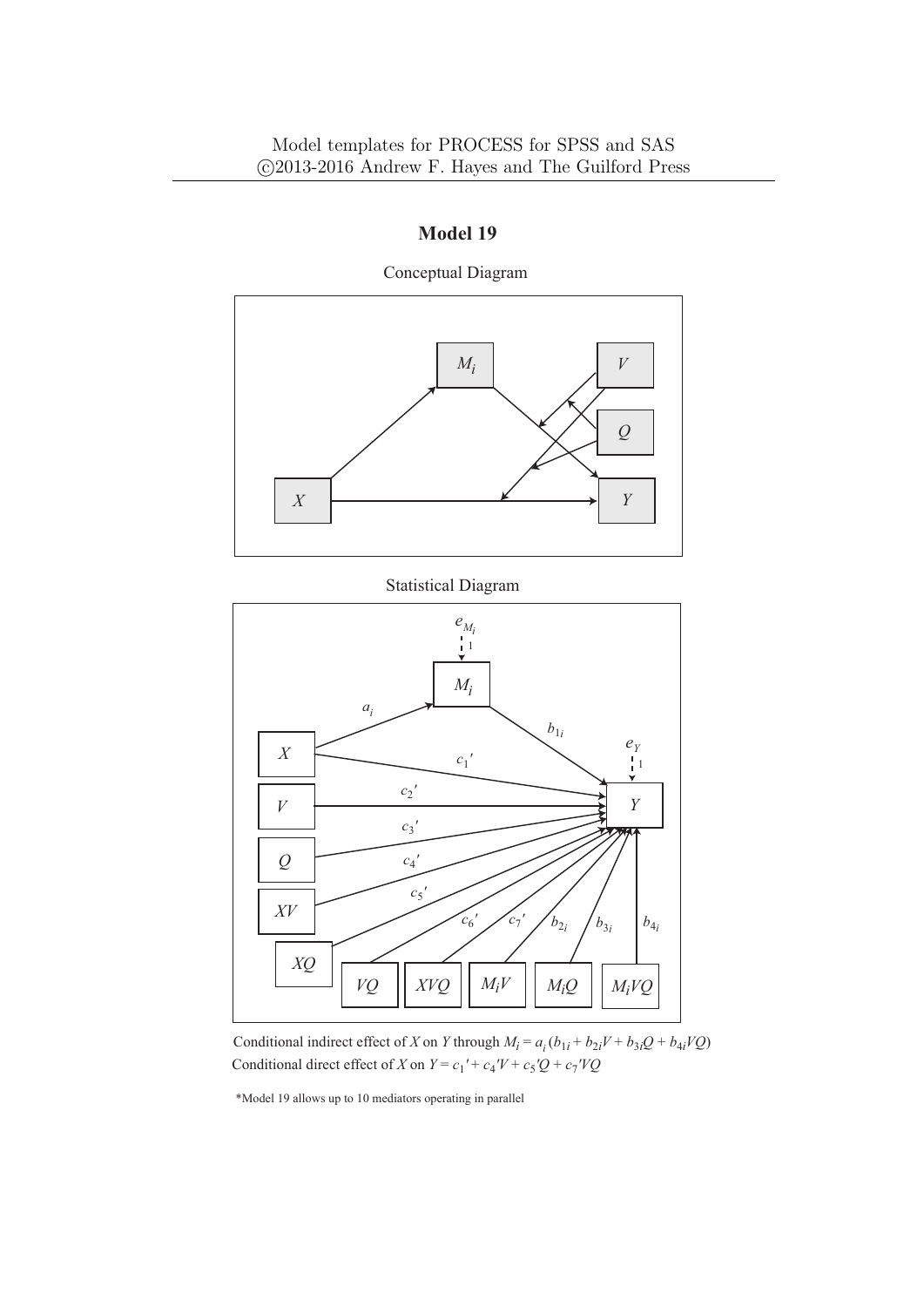

Conceptual Diagram

#### Statistical Diagram



Conditional indirect effect of *X* on *Y* through  $M_i = a_i (b_{1i} + b_{3i}V + b_{4i}Q + b_{6i}VQ)$ Conditional direct effect of *X* on  $Y = c_1' + c_3'V$ 

\*Model 20 allows up to 10 mediators operating in parallel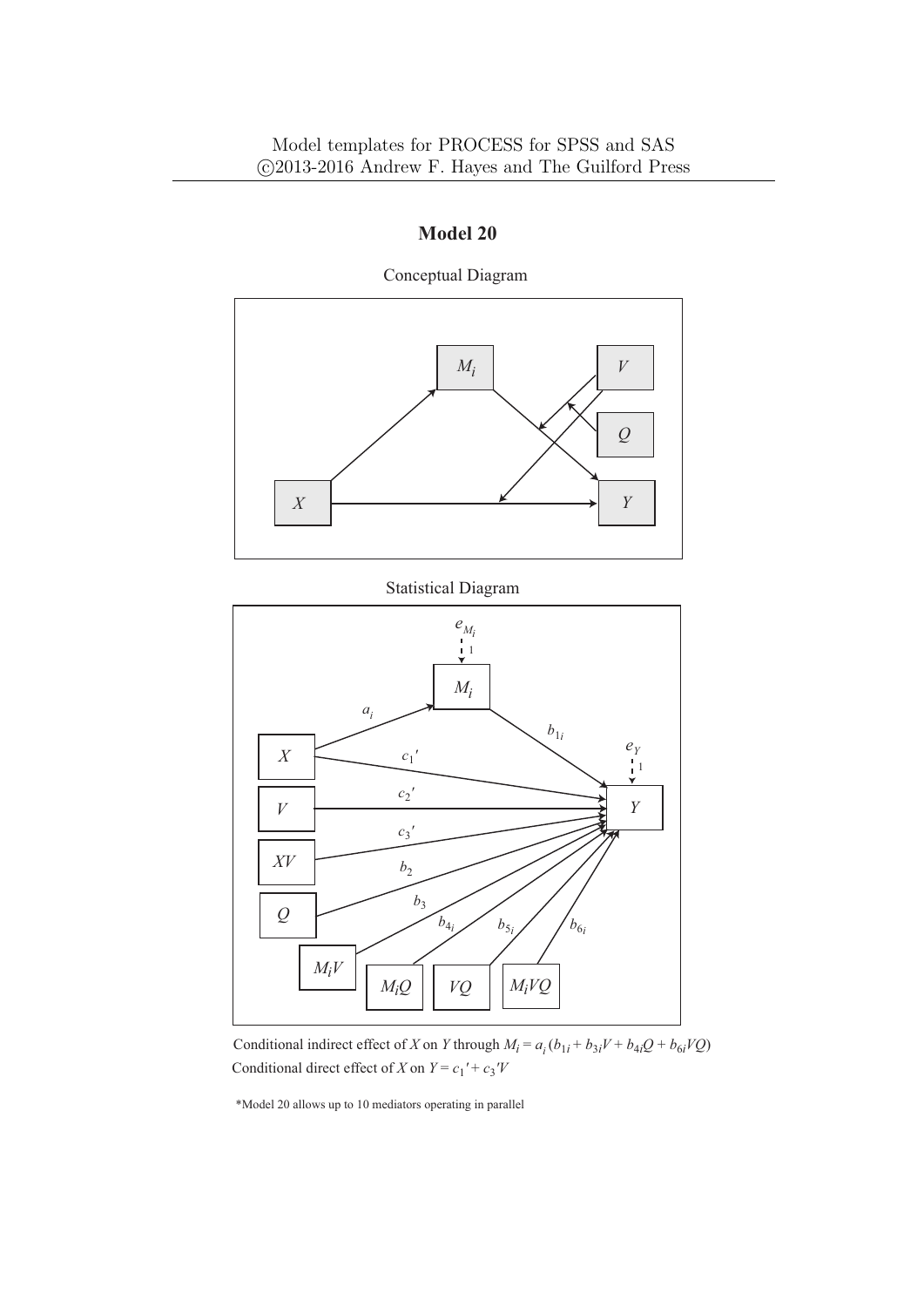

Conceptual Diagram

Statistical Diagram



Conditional indirect effect of *X* on *Y* through  $M_i = (a_{1i} + a_{3i}W)(b_{1i} + b_{3i}V)$ Direct effect of *X* on  $Y = c'$ 

Note: Model 21 allows up to 10 mediators operating in parallel.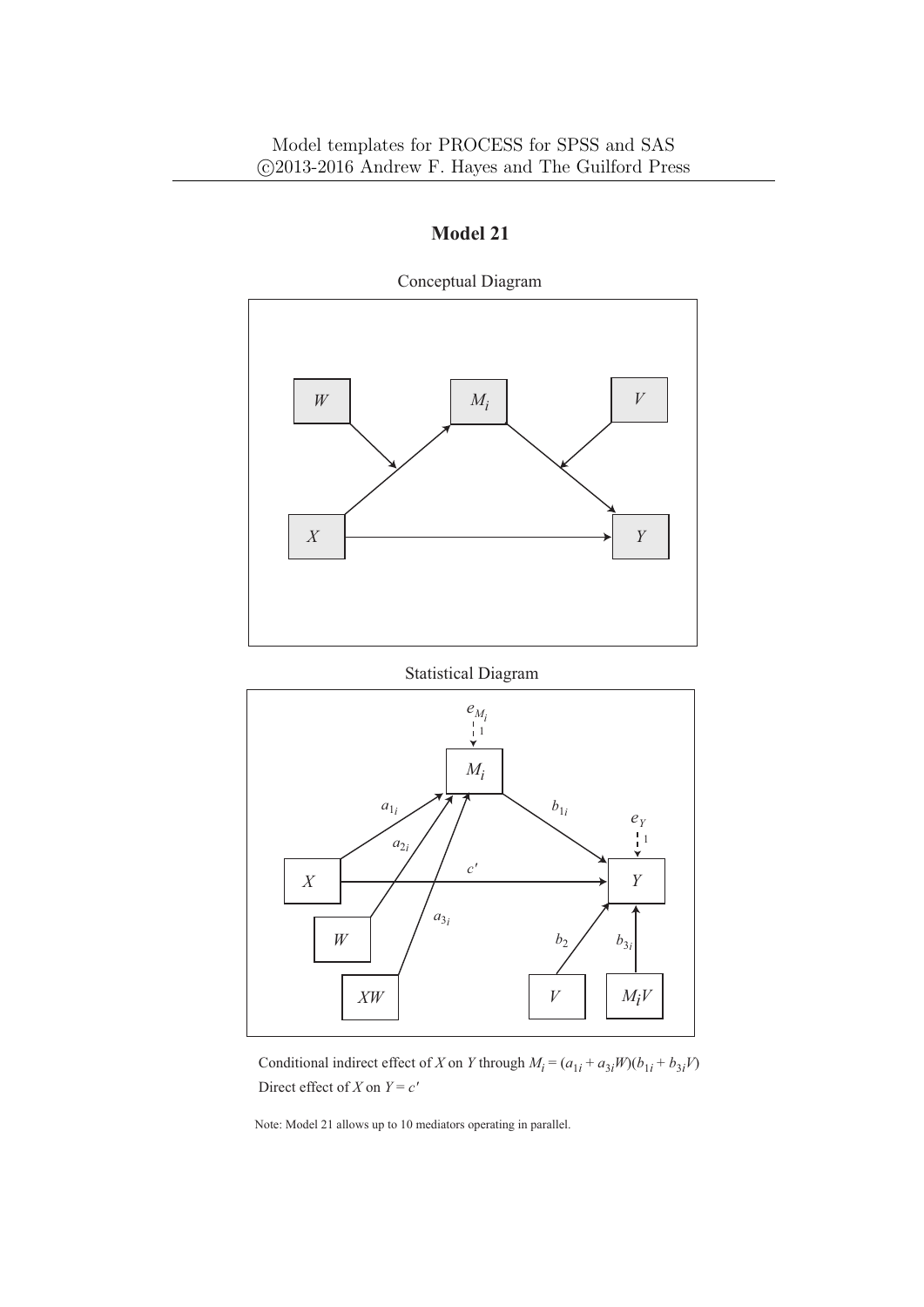

**Model 22**

Conceptual Diagram

Statistical Diagram



Conditional indirect effect of *X* on *Y* through  $M_i = (a_{1i} + a_{3i}W)(b_{1i} + b_{3i}V)$ Conditional direct effect of *X* on  $Y = c_1' + c_3'W$ 

Note: Model 22 allows up to 10 mediators operating in parallel.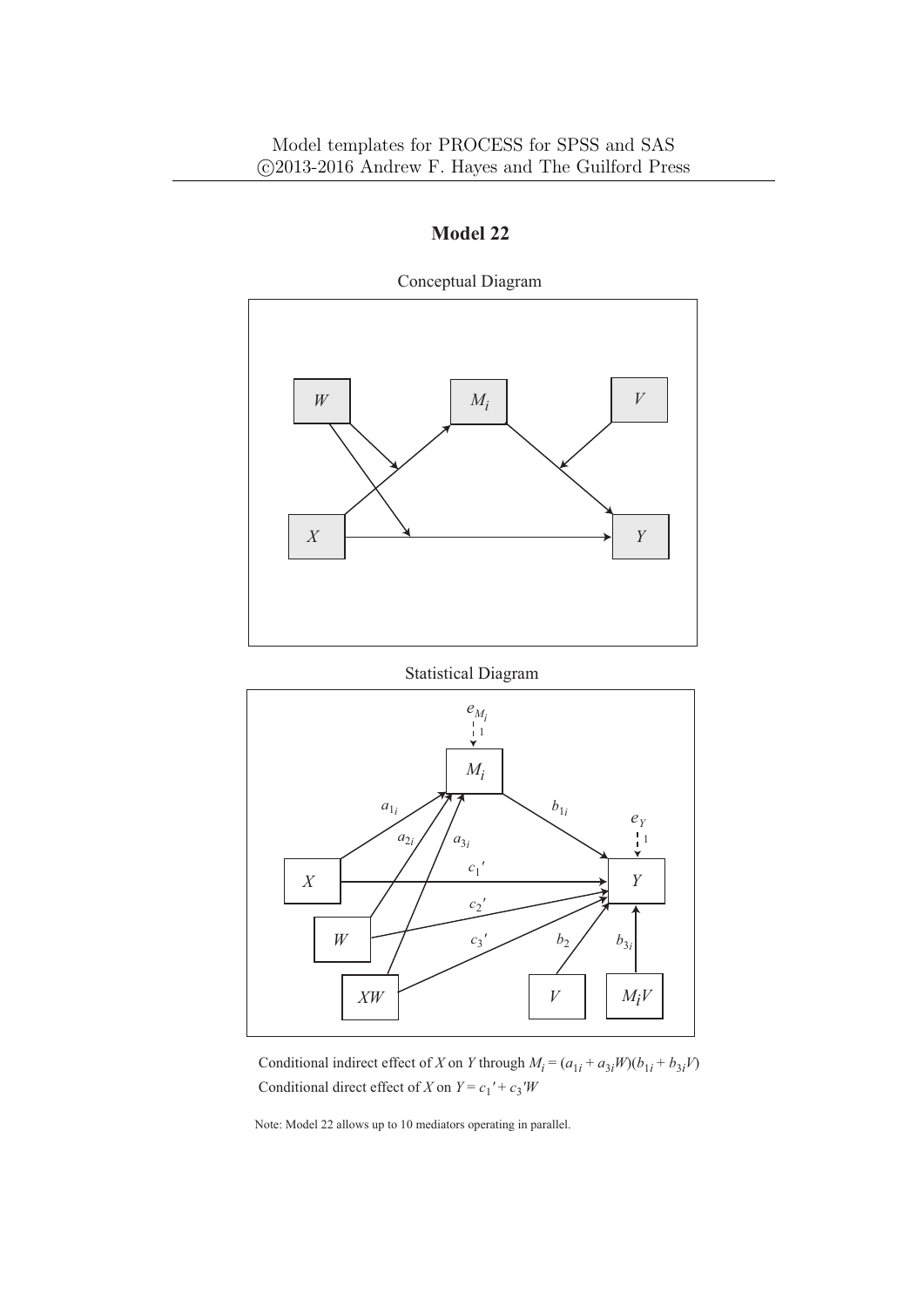

Conceptual Diagram

Statistical Diagram



Conditional indirect effect of *X* on *Y* through  $M_i = (a_{1i} + a_{4i}W + a_{5i}Z)(b_{1i} + b_{3i}V)$ Direct effect of *X* on  $Y = c'$ 

\*Model 23 allows up to 10 mediators operating in parallel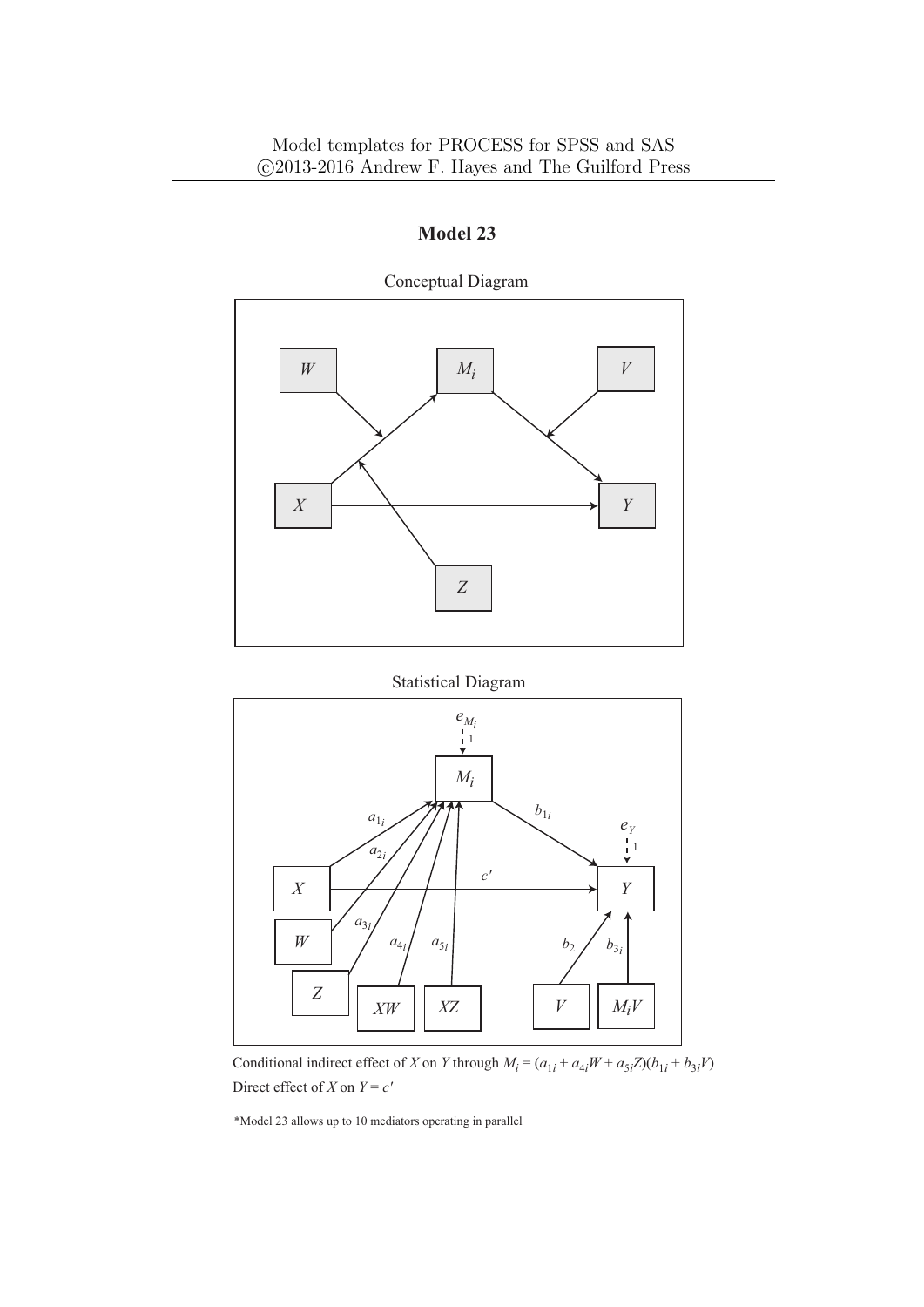

Conceptual Diagram

Statistical Diagram



Conditional indirect effect of *X* on *Y* through  $M_i = (a_{1i} + a_{4i}W + a_{5i}Z)(b_{1i} + b_{3i}V)$ Conditional direct effect of *X* on  $Y = c_1' + c_4'W + c_5'Z$ 

\*Model 24 allows up to 10 mediators operating in parallel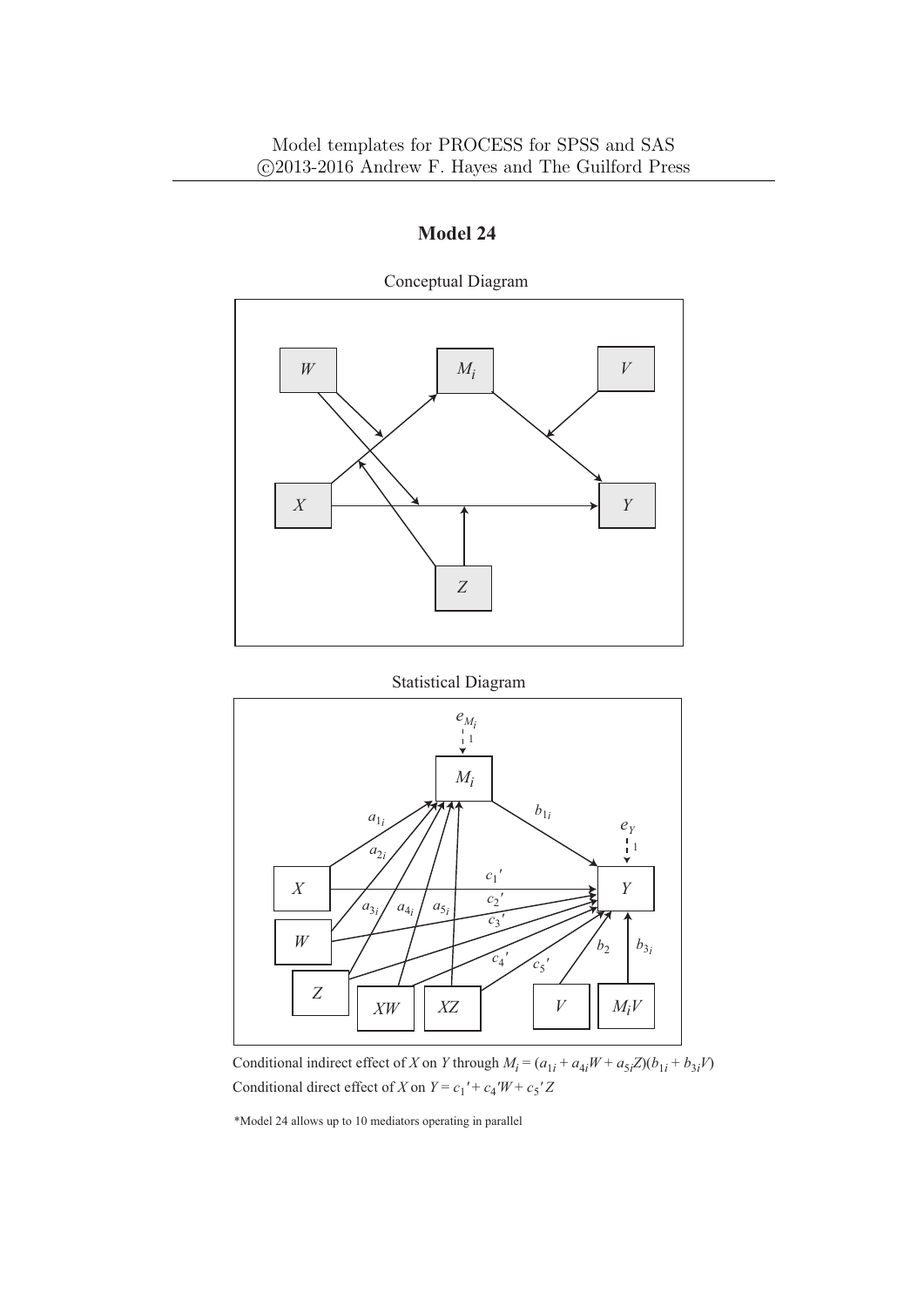

Conceptual Diagram



Conditional indirect effect of X on Y through  $M_i = (a_{1i} + a_{4i}W + a_{5i}Z + a_{7i}WZ)(b_{1i} + b_{3i}V)$ Direct effect of *X* on  $Y = c'$ 

\*Model 25 allows up to 10 mediators operating in parallel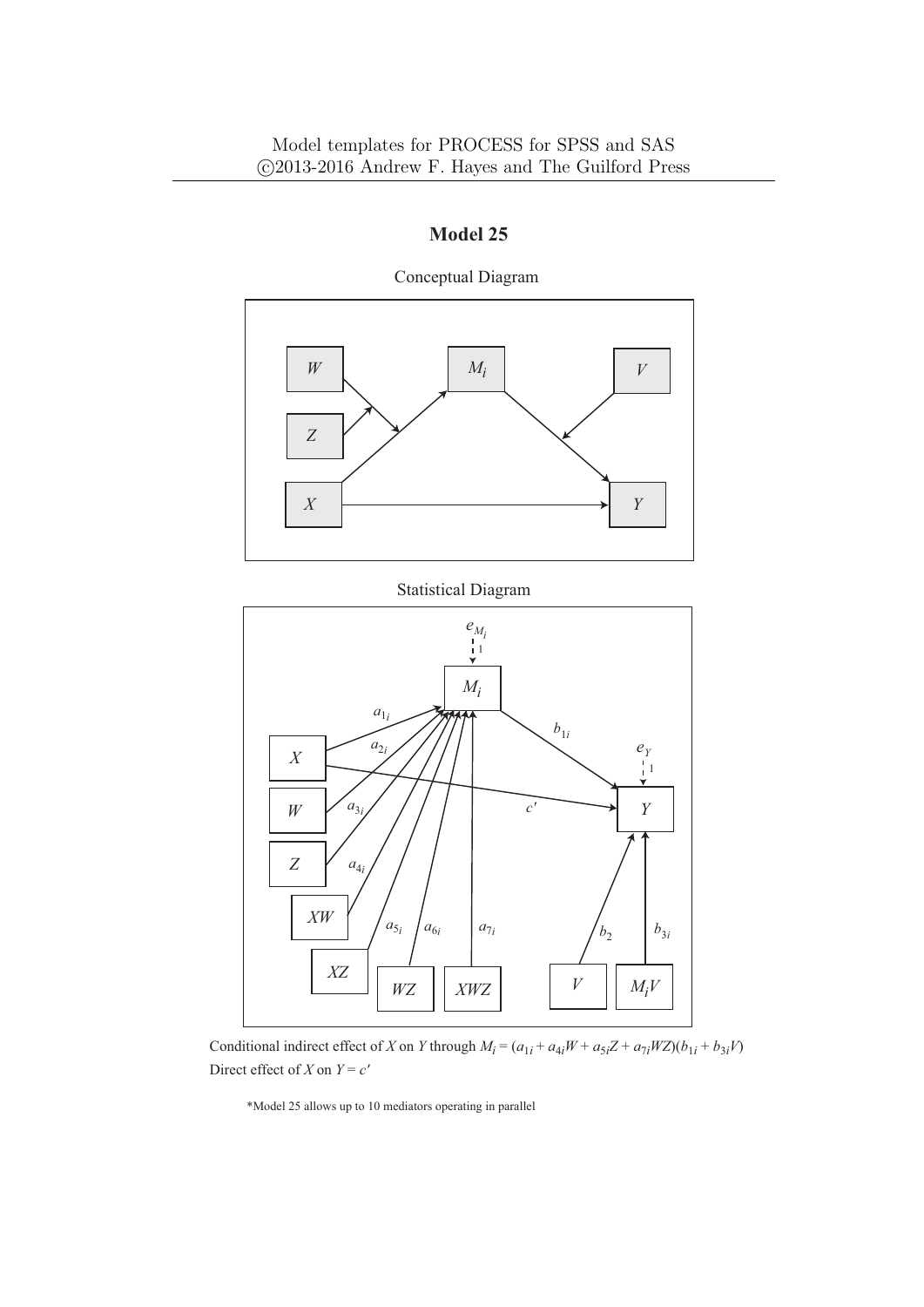

Conceptual Diagram

Statistical Diagram



Conditional direct effect of *X* on  $Y = c_1' + c_4'W + c_5'Z + c_7'WZ$ Conditional indirect effect of X on Y through  $M_i = (a_{1i} + a_{4i}W + a_{5i}Z + a_{7i}WZ)(b_{1i} + b_{3i}V)$ 

\*Model 26 allows up to 10 mediators operating in parallel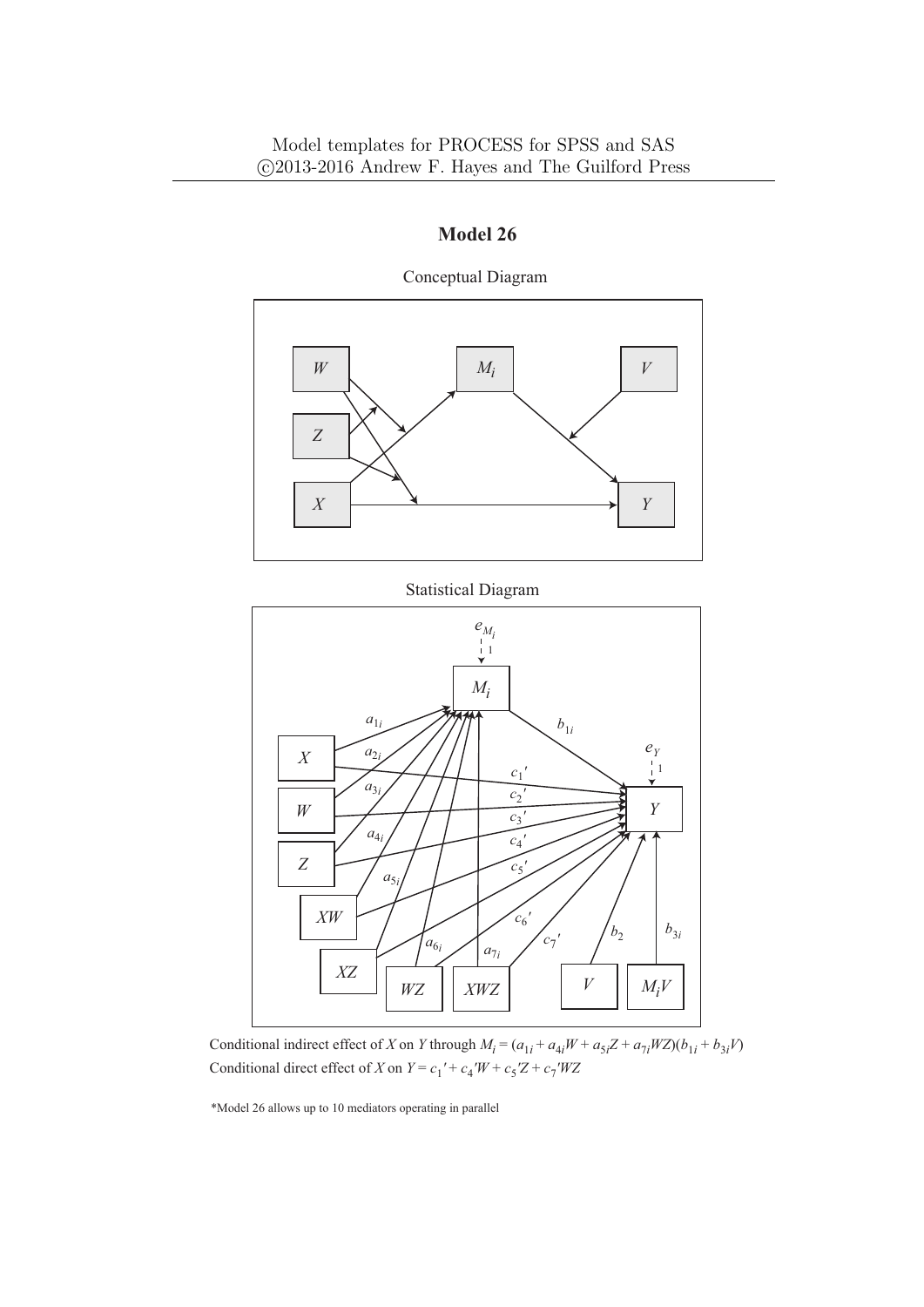

Conceptual Diagram

Statistical Diagram



Conditional direct effect of *X* on  $Y = c_1' + c_3'W$ Conditional indirect effect of X on Y through  $M_i = (a_{1i} + a_{4i}W + a_{5i}Z + a_{7i}WZ)(b_{1i} + b_{3i}V)$ 

\*Model 27 allows up to 10 mediators operating in parallel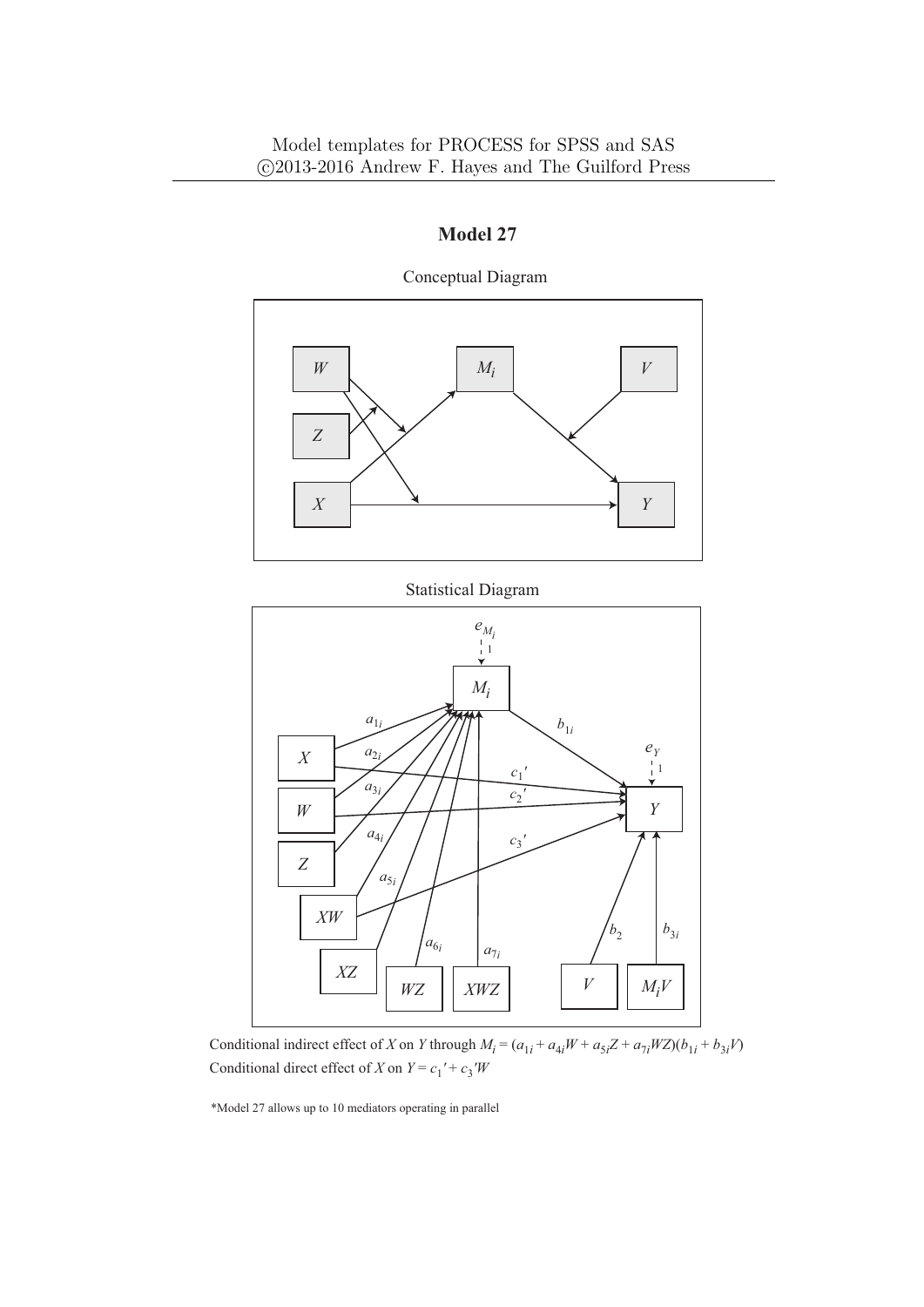

Conceptual Diagram

Statistical Diagram



Conditional indirect effect of *X* on *Y* through  $M_i = (a_{1i} + a_{3i}W)(b_{1i} + b_{2i}V)$ Conditional direct effect of *X* on  $Y = c_1' + c_3'V$ 

\*Model 28 allows up to 10 mediators operating in parallel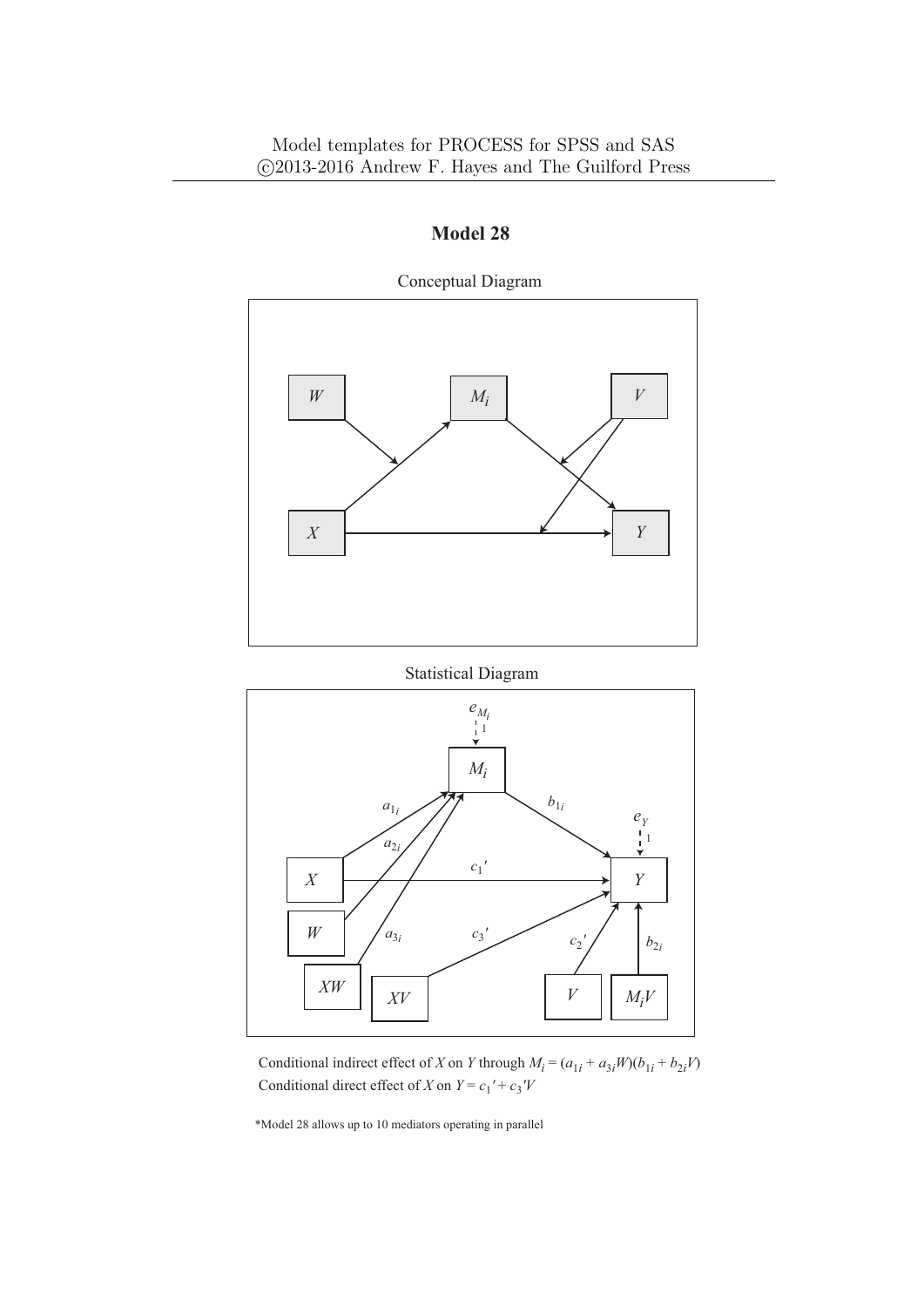

**Model 29**

Conceptual Diagram

Statistical Diagram



Conditional indirect effect of *X* on *Y* through  $M_i = (a_{1i} + a_{3i}W)(b_{1i} + b_{2i}V)$ Conditional direct effect of *X* on  $Y = c_1' + c_4'W + c_5'V$ 

\*Model 29 allows up to 10 mediators operating in parallel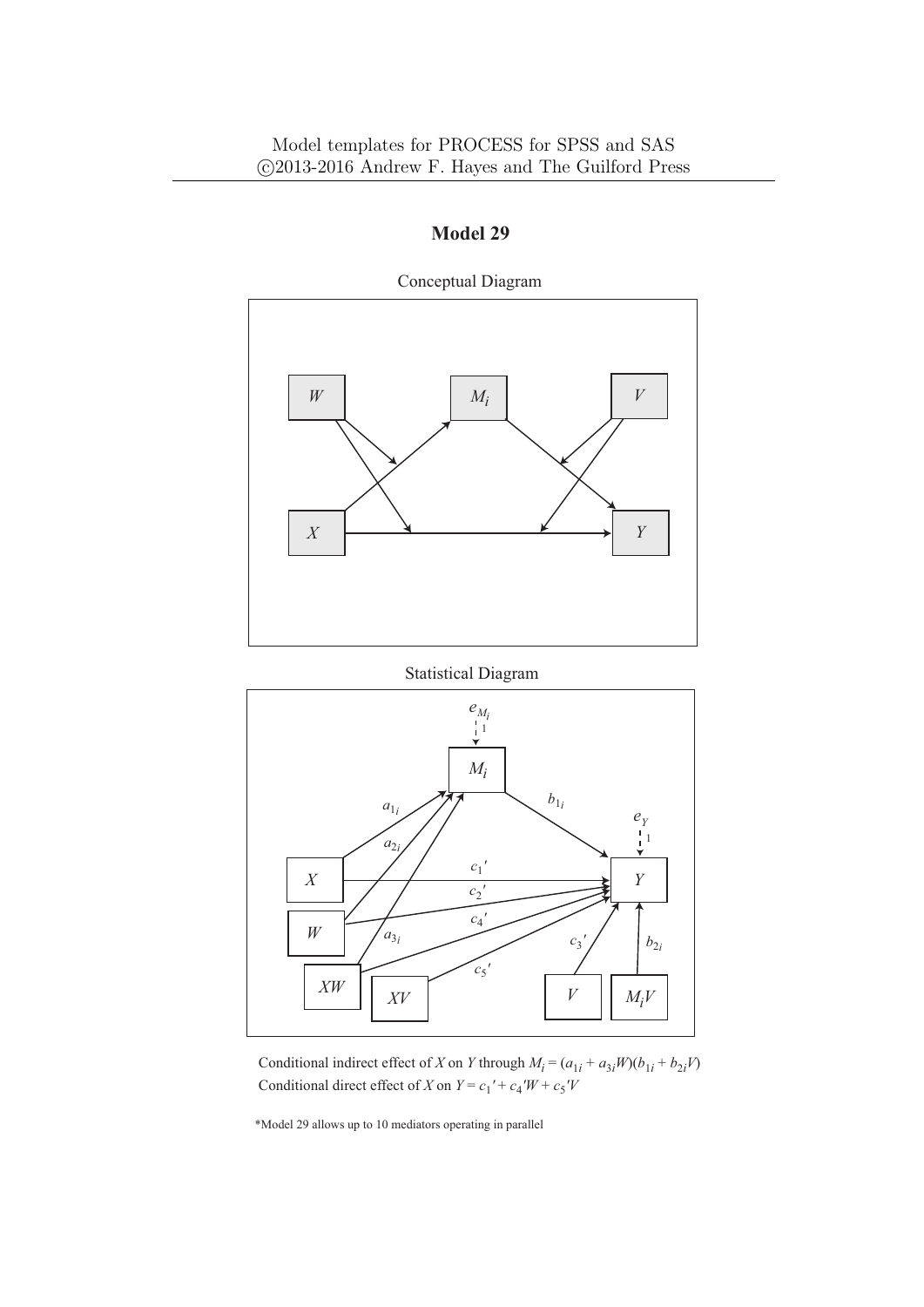

Conceptual Diagram

Statistical Diagram



Conditional indirect effect of *X* on *Y* through  $M_i = (a_{1i} + a_{4i}W + a_{5i}Z)(b_{1i} + b_{2i}V)$ Conditional direct effect of *X* on  $Y = c_1' + c_3'V$ 

\*Model 30 allows up to 10 mediators operating in parallel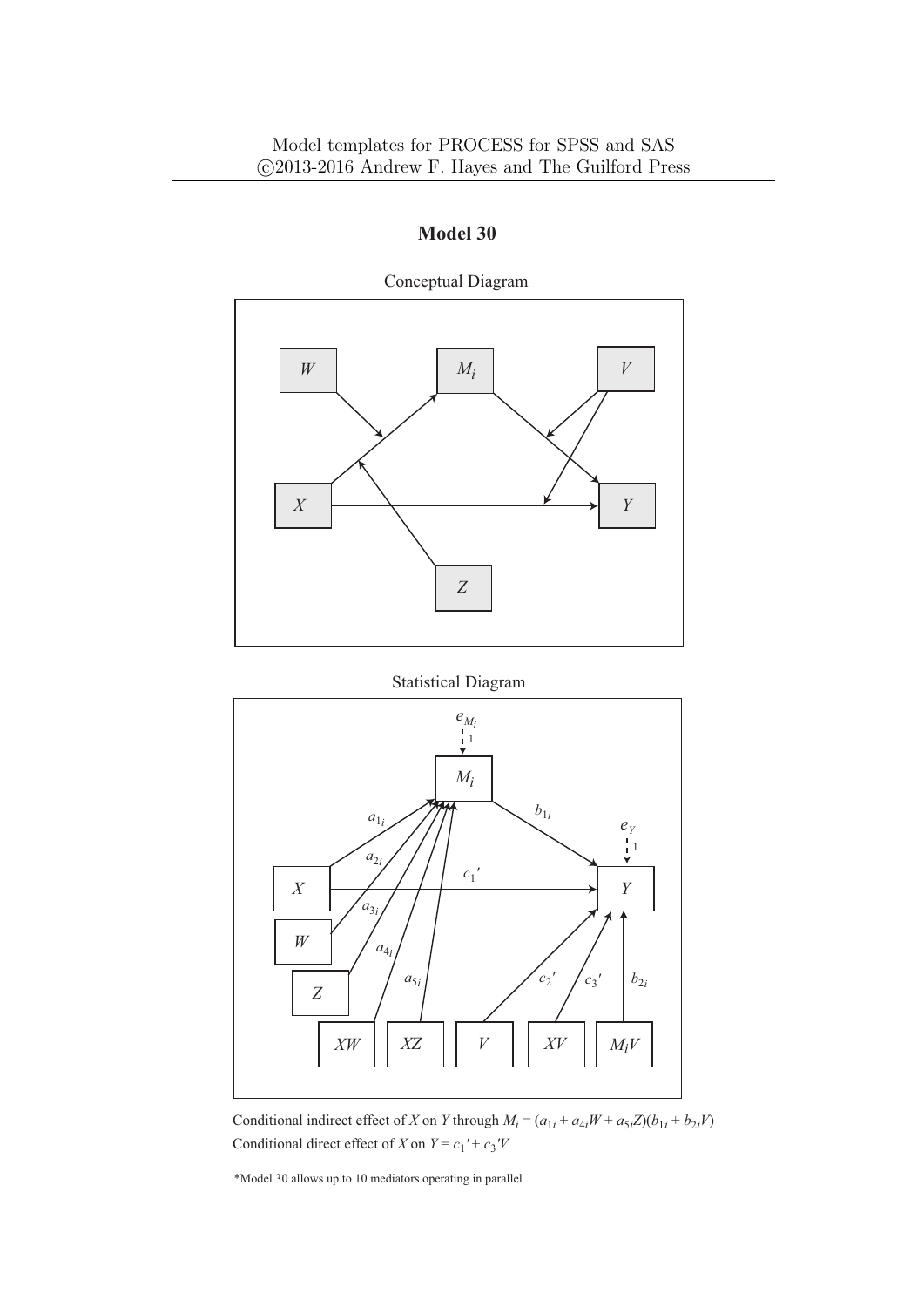

Conceptual Diagram

Statistical Diagram



Conditional indirect effect of *X* on *Y* through  $M_i = (a_{1i} + a_{4i}W + a_{5i}Z)(b_{1i} + b_{2i}V)$ Conditional direct effect of *X* on  $Y = c_1' + c_4'W + c_5'Z + c_7'V$ 

\*Model 31 allows up to 10 mediators operating in parallel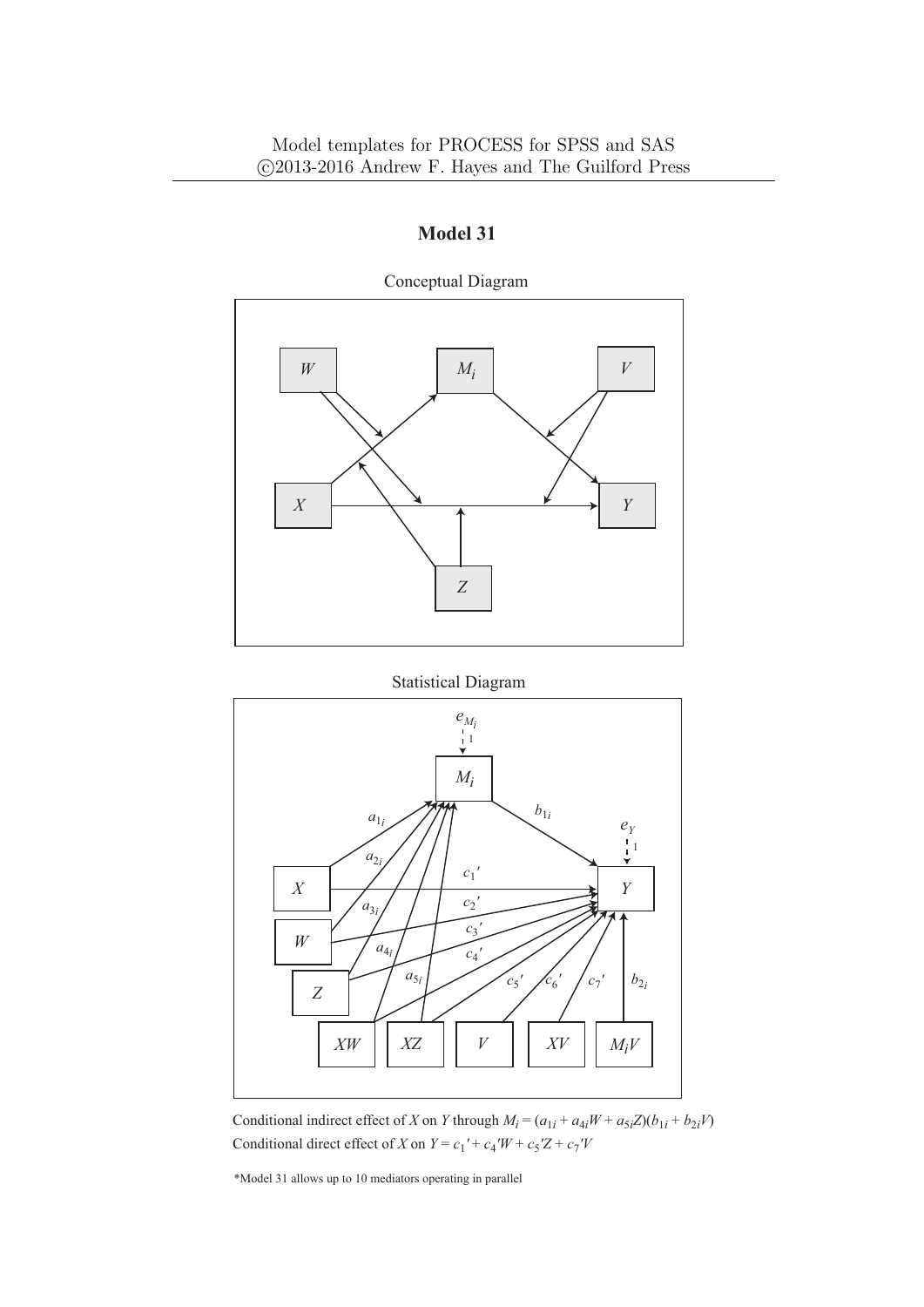

Conceptual Diagram

Conditional indirect effect of X on Y through  $M_i = (a_{1i} + a_{4i}W + a_{5i}Z + a_{7i}WZ)(b_{1i} + b_{2i}V)$ Conditional direct effect of *X* on  $Y = c_1' + c_3'V$ 

*V*

*XWZ*

*XV*  $\bigcup M_iV$ 

\*Model 32 allows up to 10 mediators operating in parallel

*XZ*

*WZ*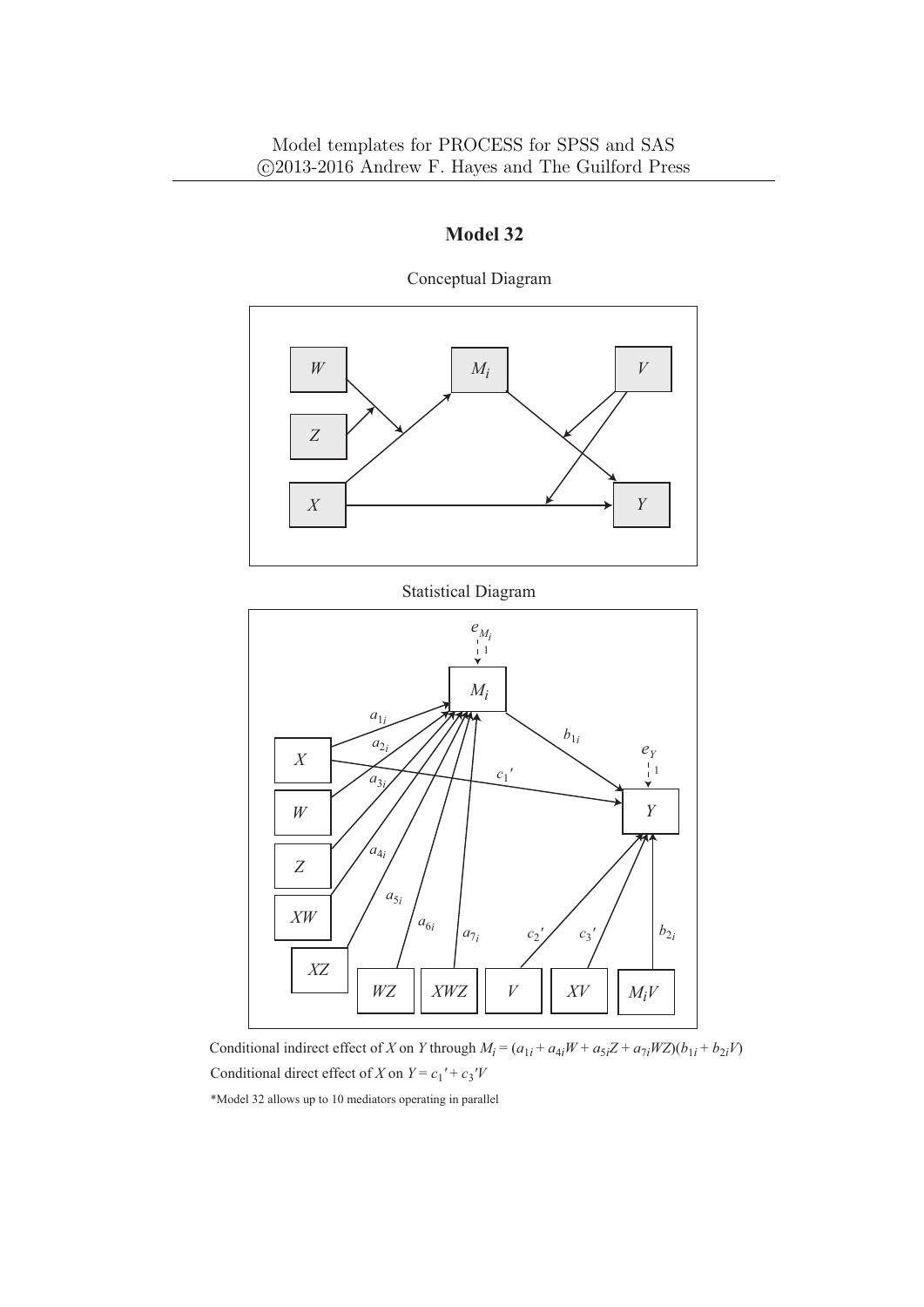

Conceptual Diagram

Statistical Diagram



Conditional indirect effect of *X* on *Y* through  $M_i = (a_{1i} + a_{4i}W + a_{5i}Z + a_{7i}WZ)(b_{1i} + b_{2i}V)$ Conditional direct effect of *X* on  $Y = c_1' + c_4'W + c_5'Z + c_7'WZ + c_9'V$ 

\*Model 33 allows up to 10 mediators operating in parallel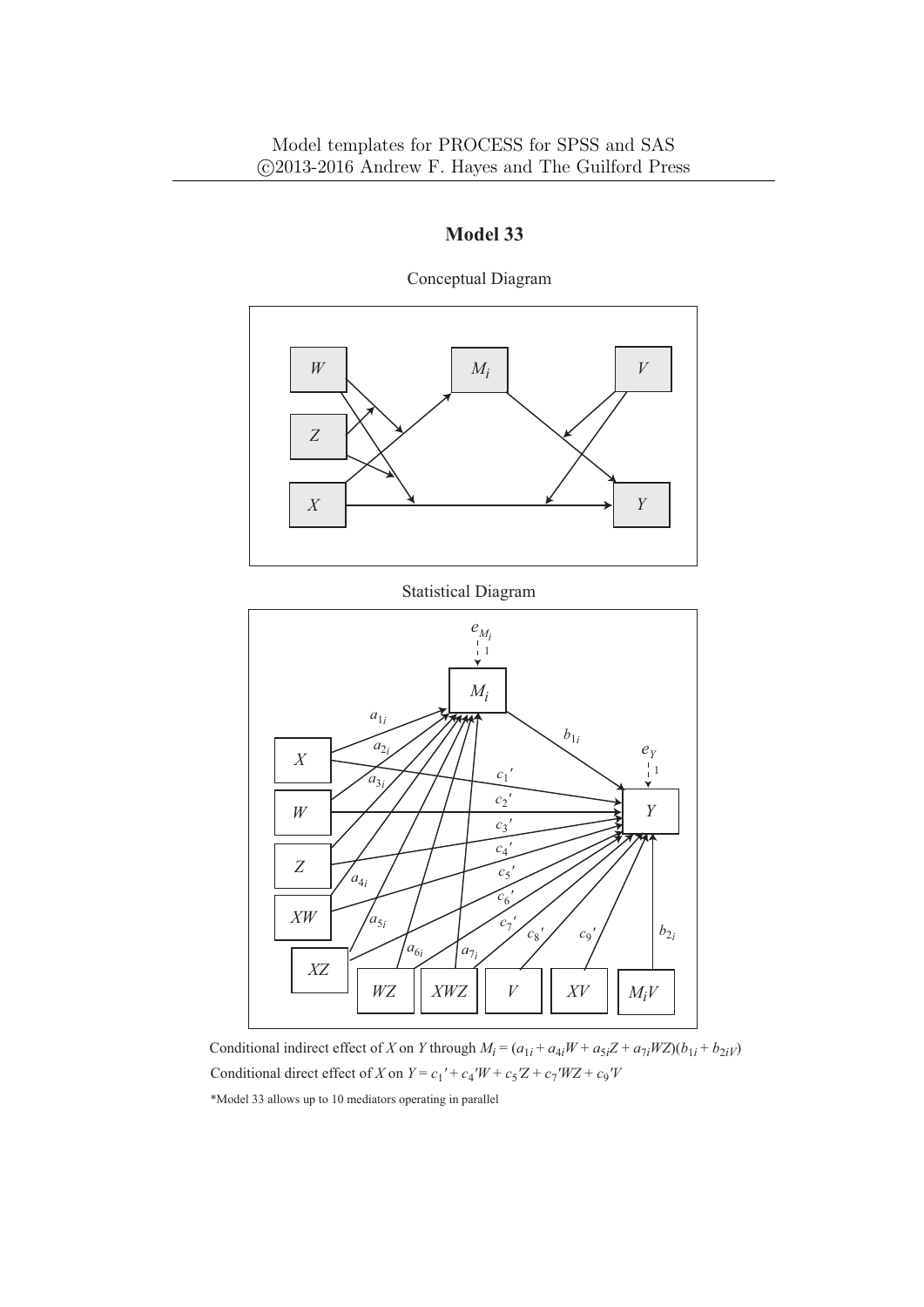

Conceptual Diagram

Statistical Diagram



Conditional indirect effect of X on Y through  $M_i = (a_{1i} + a_{4i}W + a_{5i}Z + a_{7i}WZ)(b_{1i} + b_{2i}V)$ Conditional direct effect of *X* on  $Y = c_1' + c_3'W + c_5'V$ 

\*Model 34 allows up to 10 mediators operating in parallel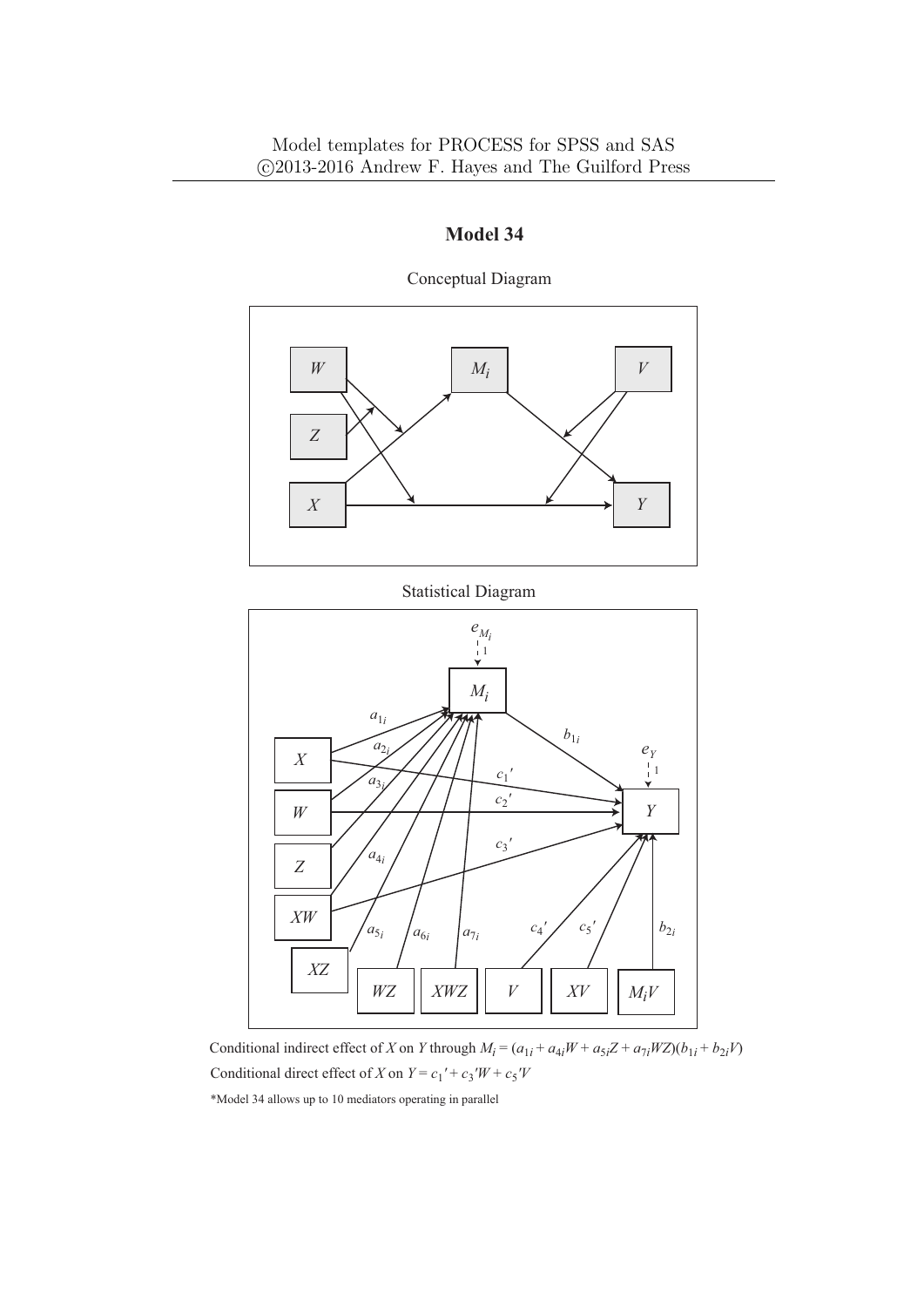

Conceptual Diagram





Conditional indirect effect of *X* on *Y* through  $M_i = (a_{1i} + a_{3i}W)(b_{1i} + b_{4i}V + b_{5i}Q)$ Direct effect of *X* on  $Y = c'$ 

\*Model 35 allows up to 10 mediators operating in parallel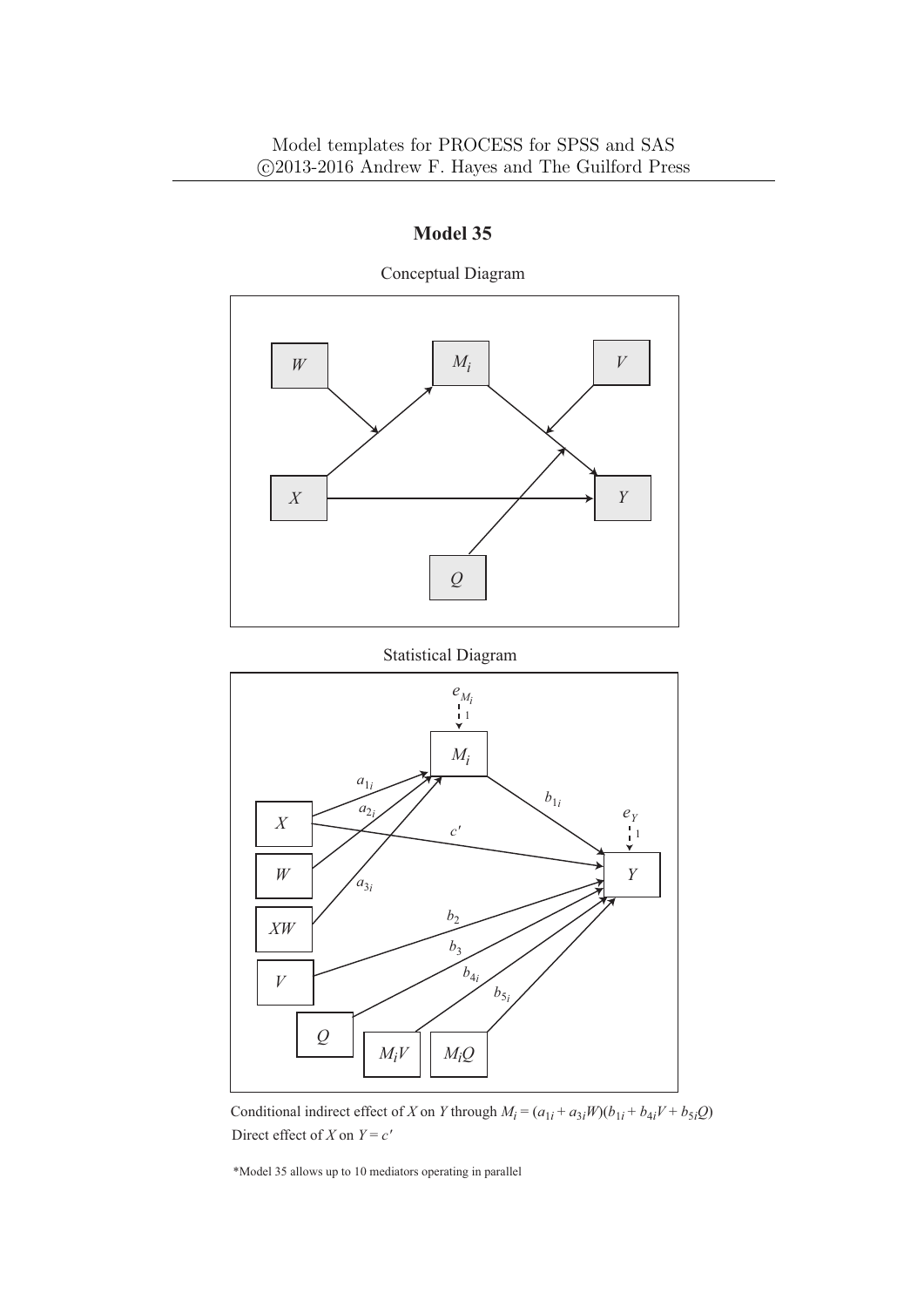

Conceptual Diagram





Conditional indirect effect of *X* on *Y* through  $M_i = (a_{1i} + a_{3i}W)(b_{1i} + b_{2i}V + b_{3i}Q)$ Conditional direct effect of *X* on  $Y = c_1' + c_4'V + c_5'Q$ 

\*Model 36 allows up to 10 mediators operating in parallel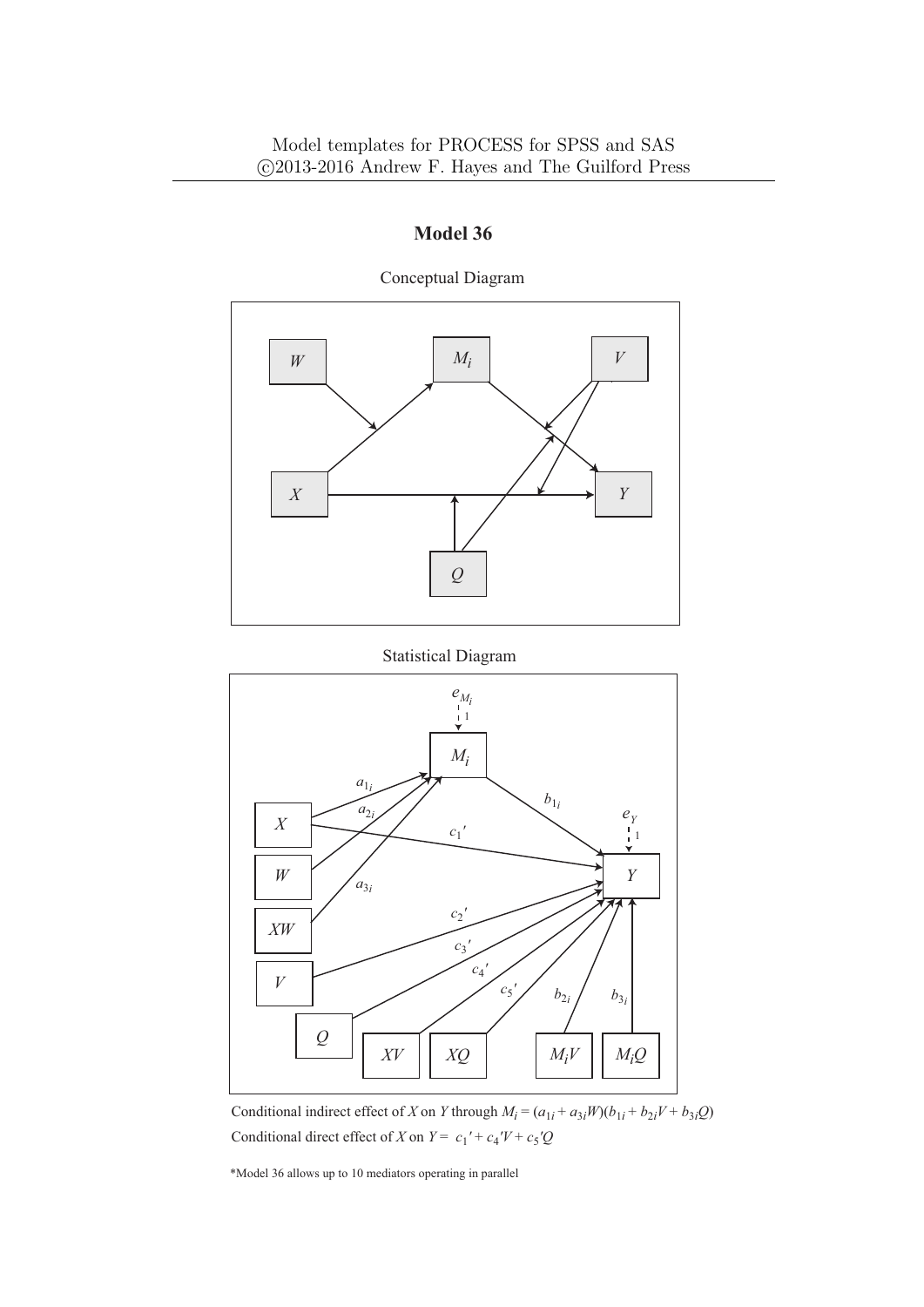

**Model 37**

Conceptual Diagram

Conditional indirect effect of X on Y through  $M_i = (a_{1i} + a_{3i}W)(b_{1i} + b_{4i}V + b_{5i}Q + b_{7i}VQ)$ Direct effect of *X* on  $Y = c'$ 

\*Model 37 allows up to 10 mediators operating in parallel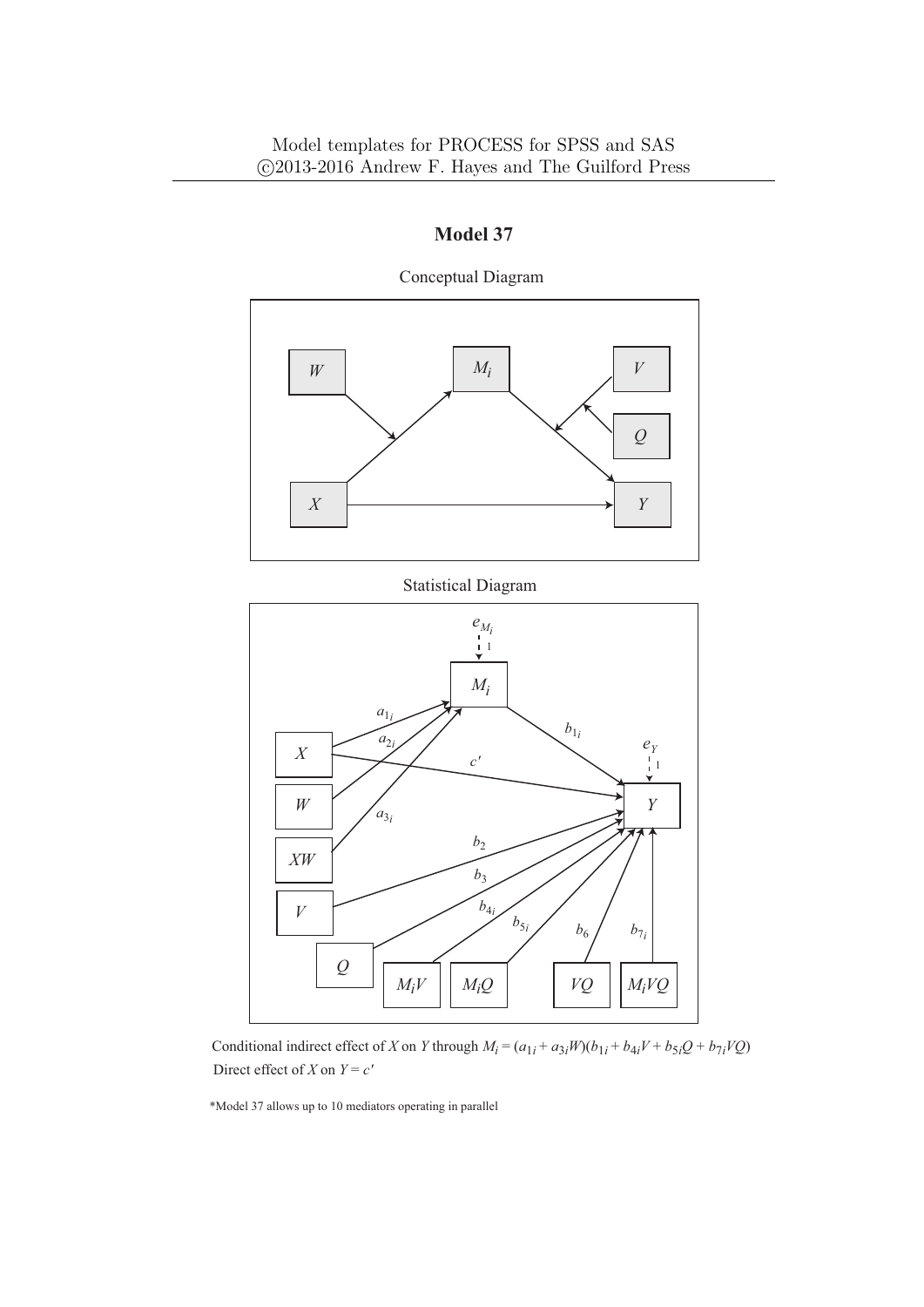

Conceptual Diagram

Conditional indirect effect of X on Y through  $M_i = (a_{1i} + a_{3i}W)(b_{1i} + b_{2i}V + b_{3i}Q + b_{4i}VQ)$ Conditional direct effect of *X* on  $Y = c_1' + c_4'V + c_5'Q + c_7'VQ$ 

\*Model 38 allows up to 10 mediators operating in parallel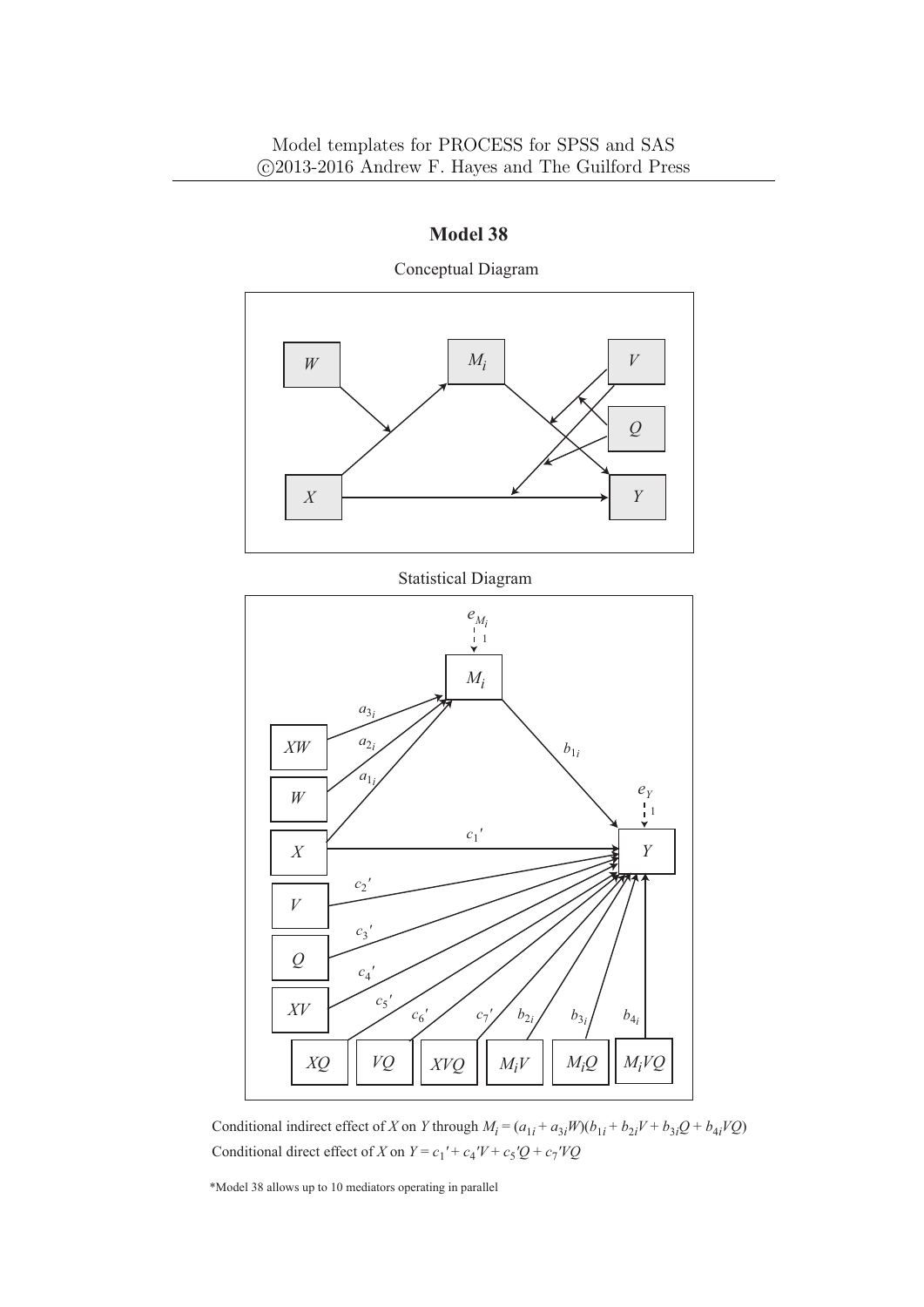

**Model 39**

Conceptual Diagram

Conditional indirect effect of X on Y through  $M_i = (a_{1i} + a_{3i}W)(b_{1i} + b_{3i}V + b_{4i}Q + b_{6i}VQ)$ Conditional direct effect of *X* on  $Y = c_1' + c_3'V$ 

\*Model 39 allows up to 10 mediators operating in parallel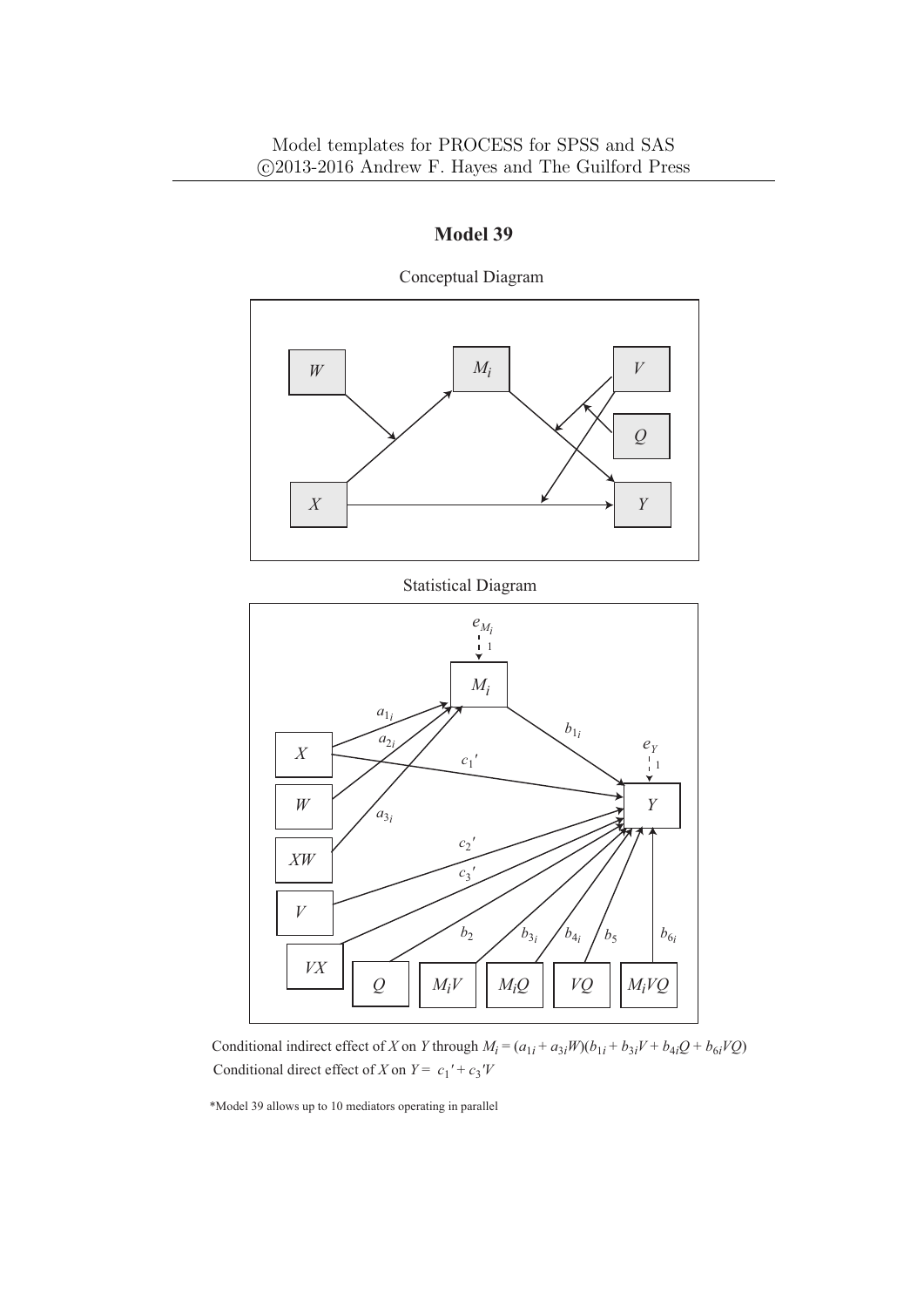

Conceptual Diagram





Conditional indirect effect of *X* on *Y* through  $M_i = (a_{1i} + a_{3i}W)(b_{1i} + b_{4i}V + b_{5i}Q)$ Conditional direct effect of *X* on  $Y = c_1' + c_3'W$ 

\*Model 40 allows up to 10 mediators operating in parallel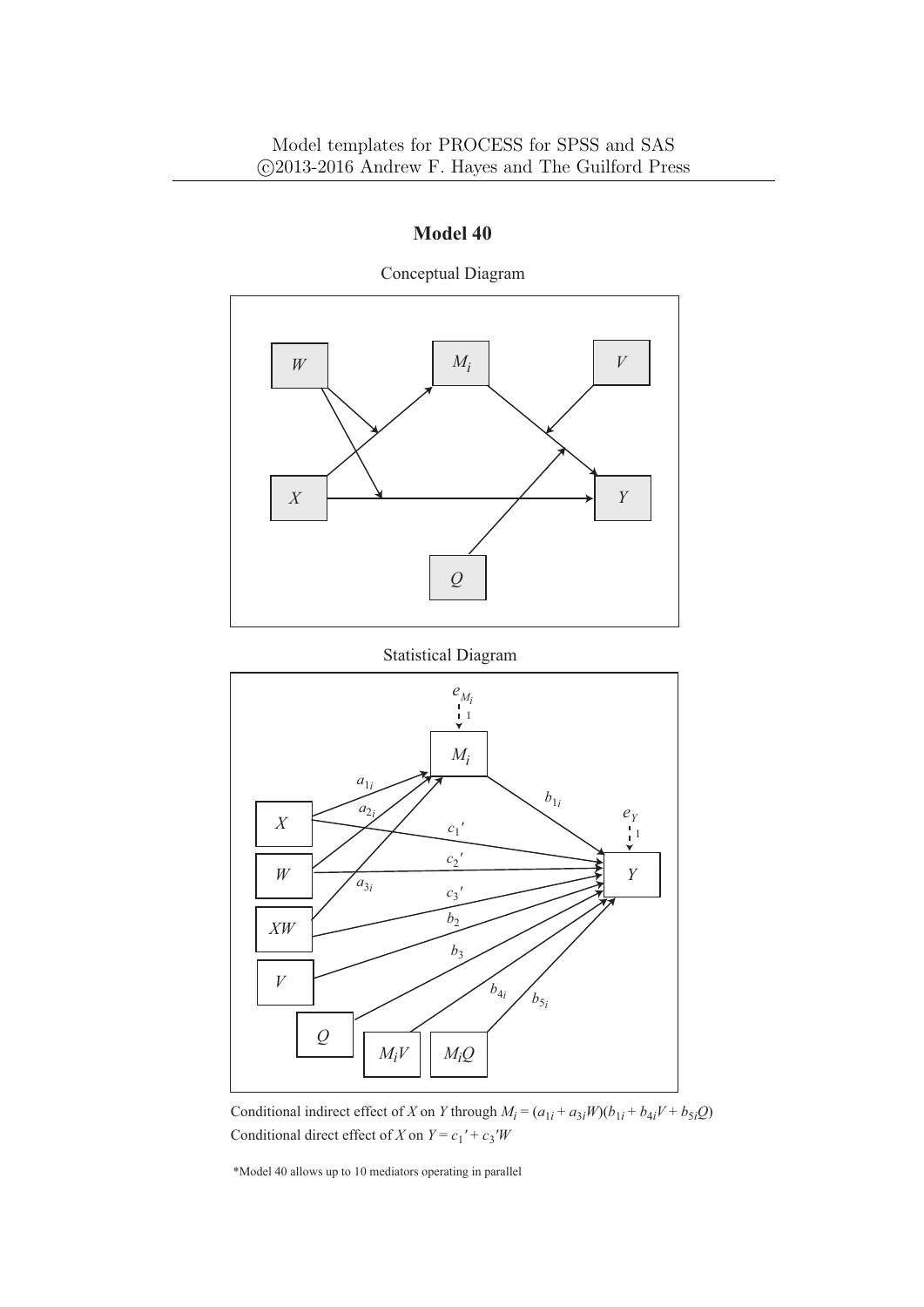

Conceptual Diagram





Conditional indirect effect of *X* on *Y* through  $M_i = (a_{1i} + a_{3i}W)(b_{1i} + b_{2i}V + b_{3i}Q)$ Conditional direct effect of *X* on  $Y = c_1' + c_3'W + c_6'V + c_7'Q$ 

\*Model 41 allows up to 10 mediators operating in parallel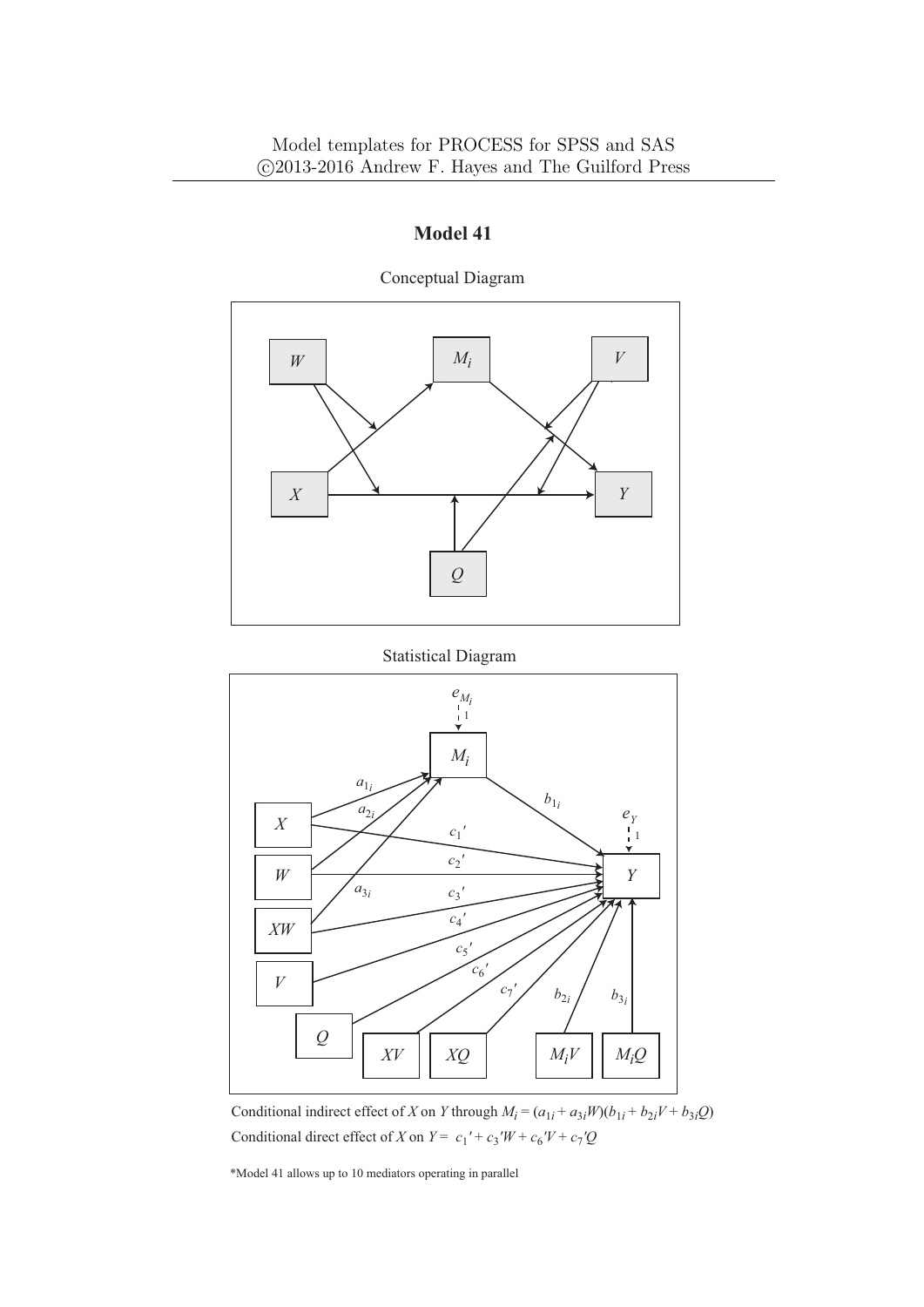

Conceptual Diagram

### Statistical Diagram



Conditional indirect effect of X on Y through  $M_i = (a_{1i} + a_{3i}W)(b_{1i} + b_{4i}V + b_{5i}Q + b_{7i}VQ)$ Conditional direct effect of *X* on  $Y = c_1' + c_3'W$ 

\*Model 42 allows up to 10 mediators operating in parallel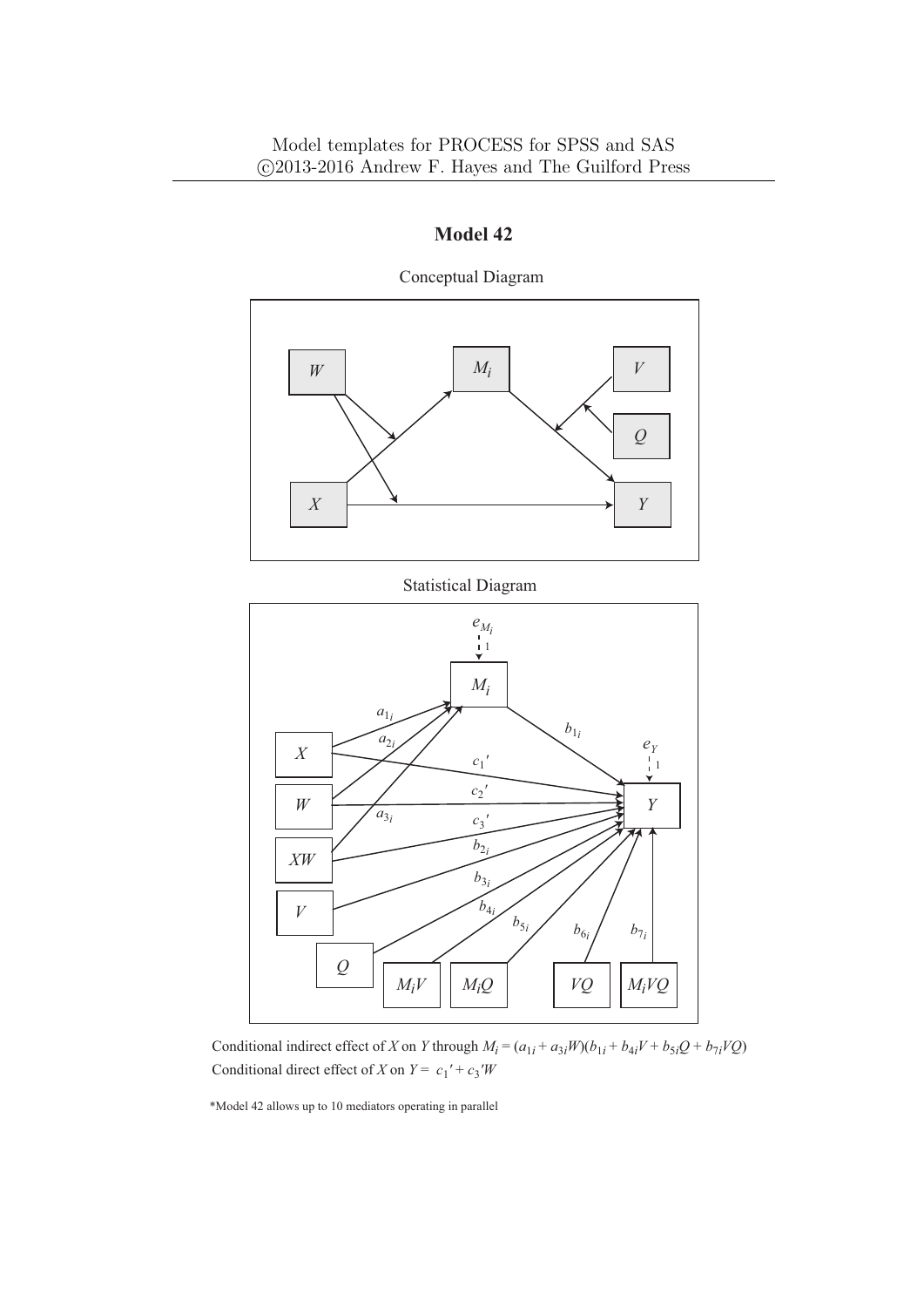

Conceptual Diagram



*c*9 *'*

 $VQ$   $\mid$   $XVO$   $\mid$   $M_iV$   $\mid$   $M_iQ$   $\mid$   $M_iVQ$ 

 $b_{2i}$  *b*<sub>3*i*</sub>

 $b_{4i}$ 

\*Model 43 allows up to 10 mediators operating in parallel

*XQ XVQ*

*c*7 *'*

*c*8 *'*

*XV*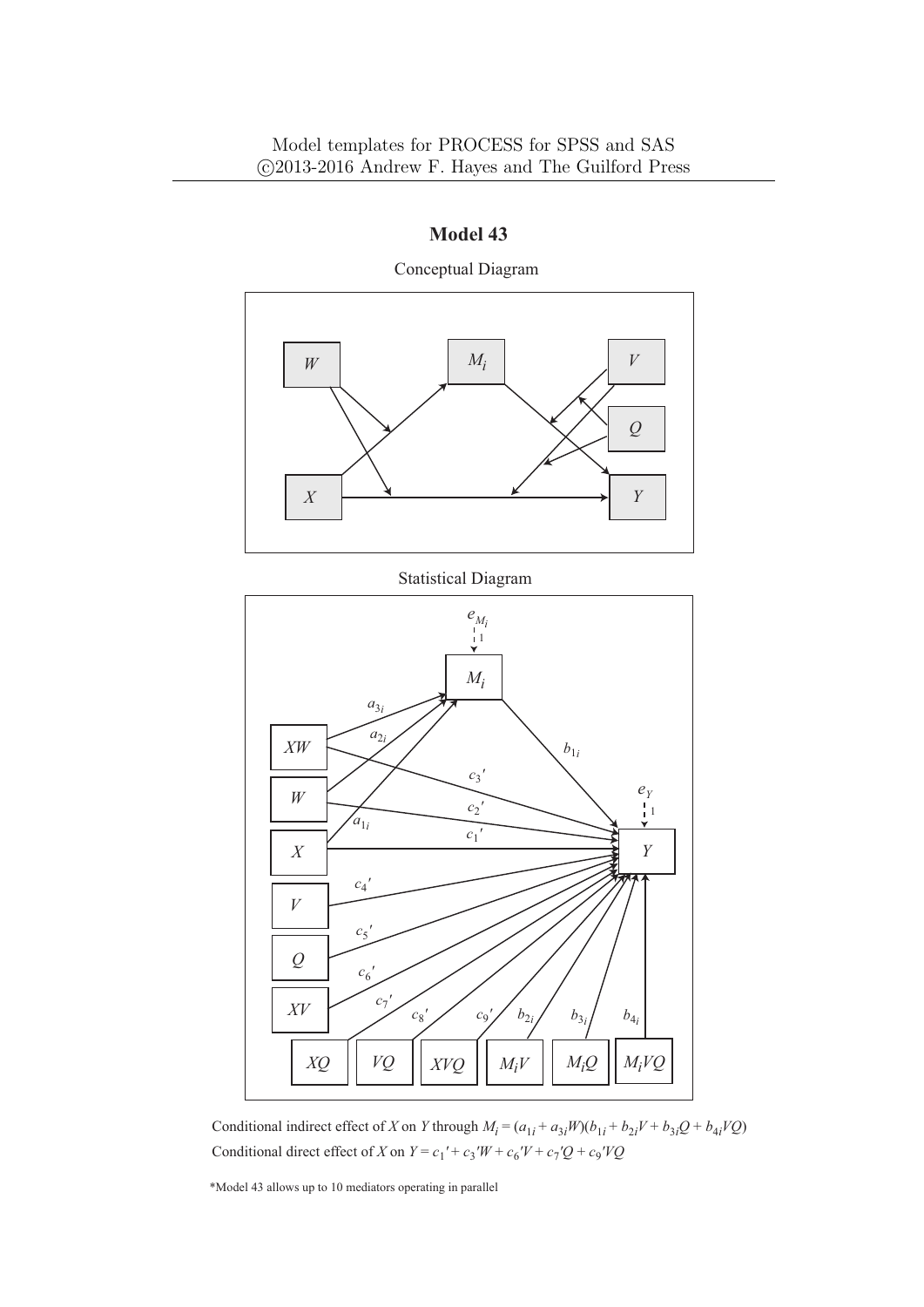

Conceptual Diagram

Statistical Diagram



Conditional indirect effect of X on Y through  $M_i = (a_{1i} + a_{3i}W)(b_{1i} + b_{3i}V + b_{4i}Q + b_{6i}VQ)$ Conditional direct effect of *X* on  $Y = c_1' + c_3'W + c_5'V$ 

\*Model 44 allows up to 10 mediators operating in parallel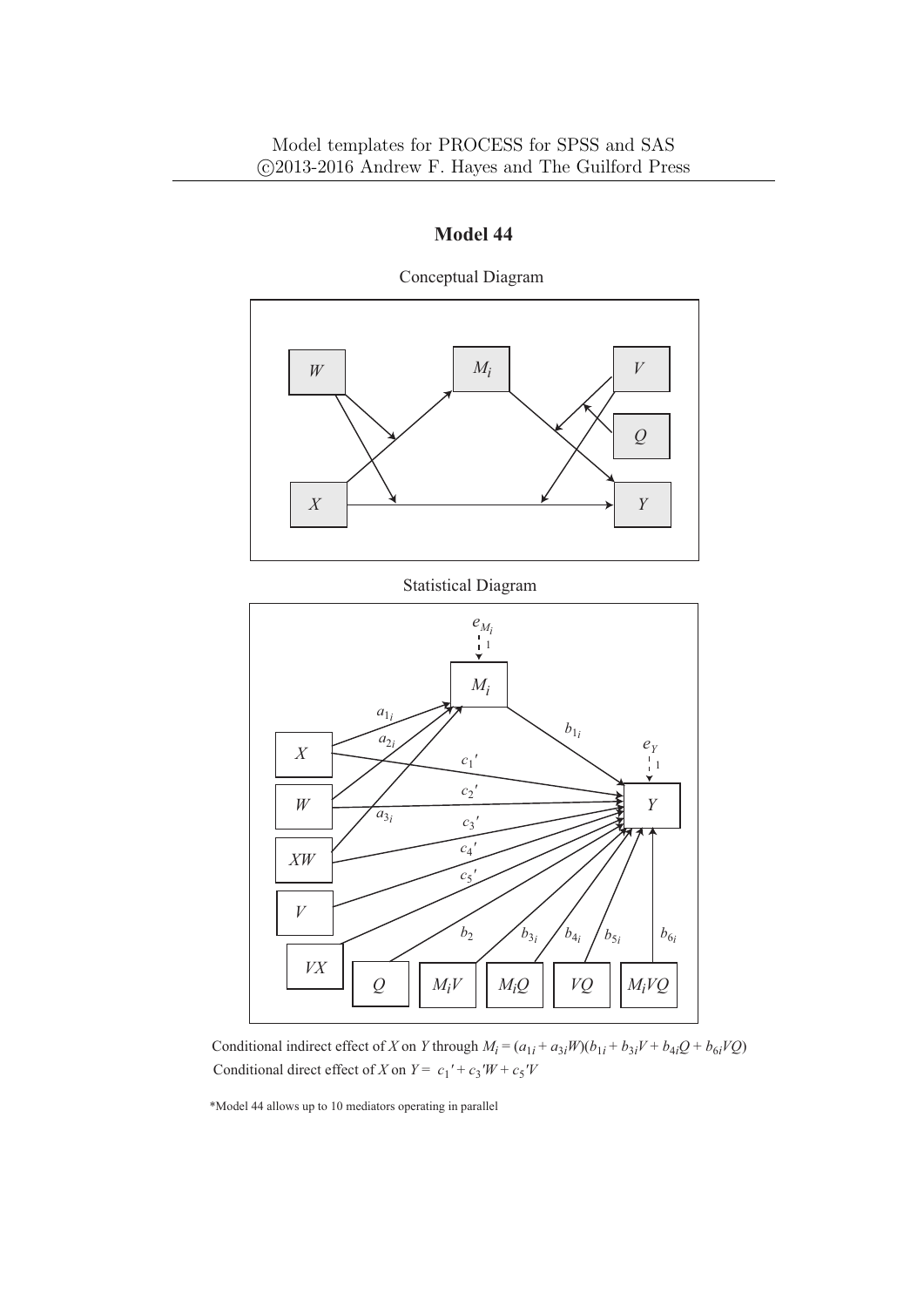

Statistical Diagram



Conditional indirect effect of X on Y through  $M_i = (a_{1i} + a_{4i}W + a_{5i}Z)(b_{1i} + b_{4i}V + b_{5i}Q)$ Direct effect of *X* on  $Y = c'$ 

\*Model 45 allows up to 10 mediators operating in parallel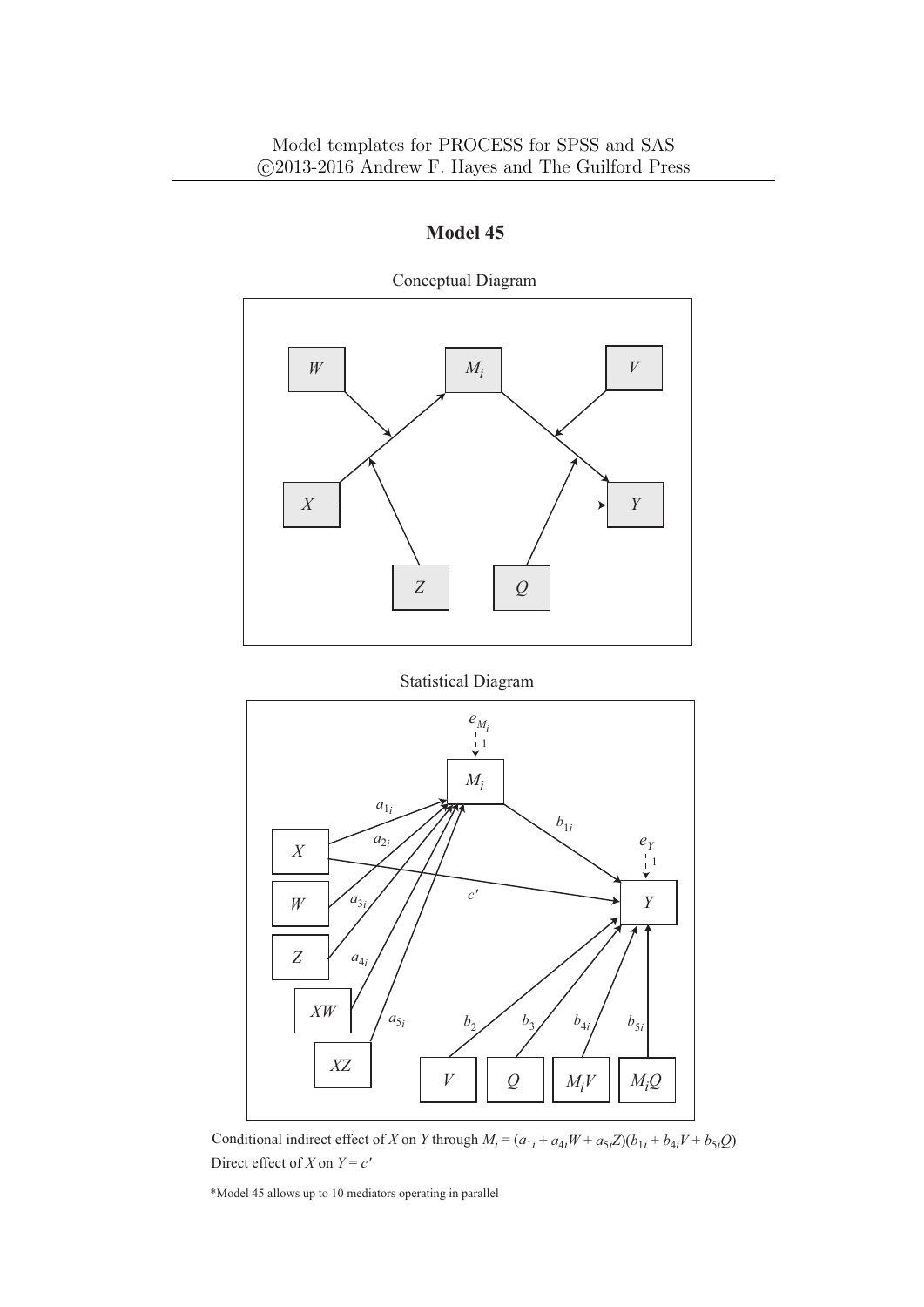





Conditional indirect effect of X on Y through  $M_i = (a_{1i} + a_{4i}W + a_{5i}Z + a_{7i}WZ)(b_{1i} + b_{4i}V + b_{5i}Q)$ Direct effect of *X* on  $Y = c'$ 

\*Model 46 allows up to 10 mediators operating in parallel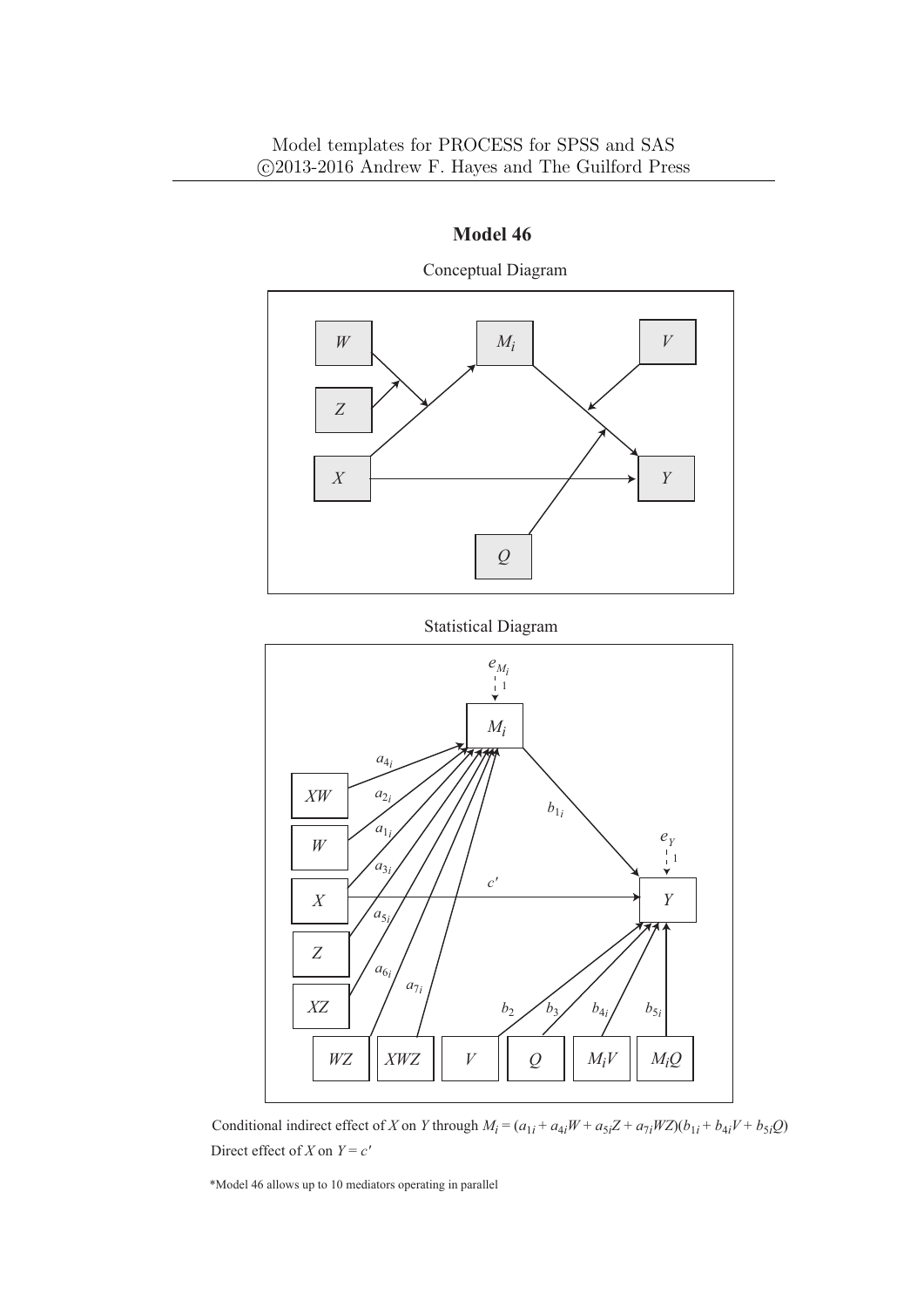

**Model 47** Conceptual Diagram



Statistical Diagram

Conditional indirect effect of X on Y through  $M_i = (a_{1i} + a_{4i}W + a_{5i}Z)(b_{1i} + b_{4i}V + b_{5i}Q + b_{7i}VQ)$ Direct effect of *X* on  $Y = c'$ 

\*Model 47 allows up to 10 mediators operating in parallel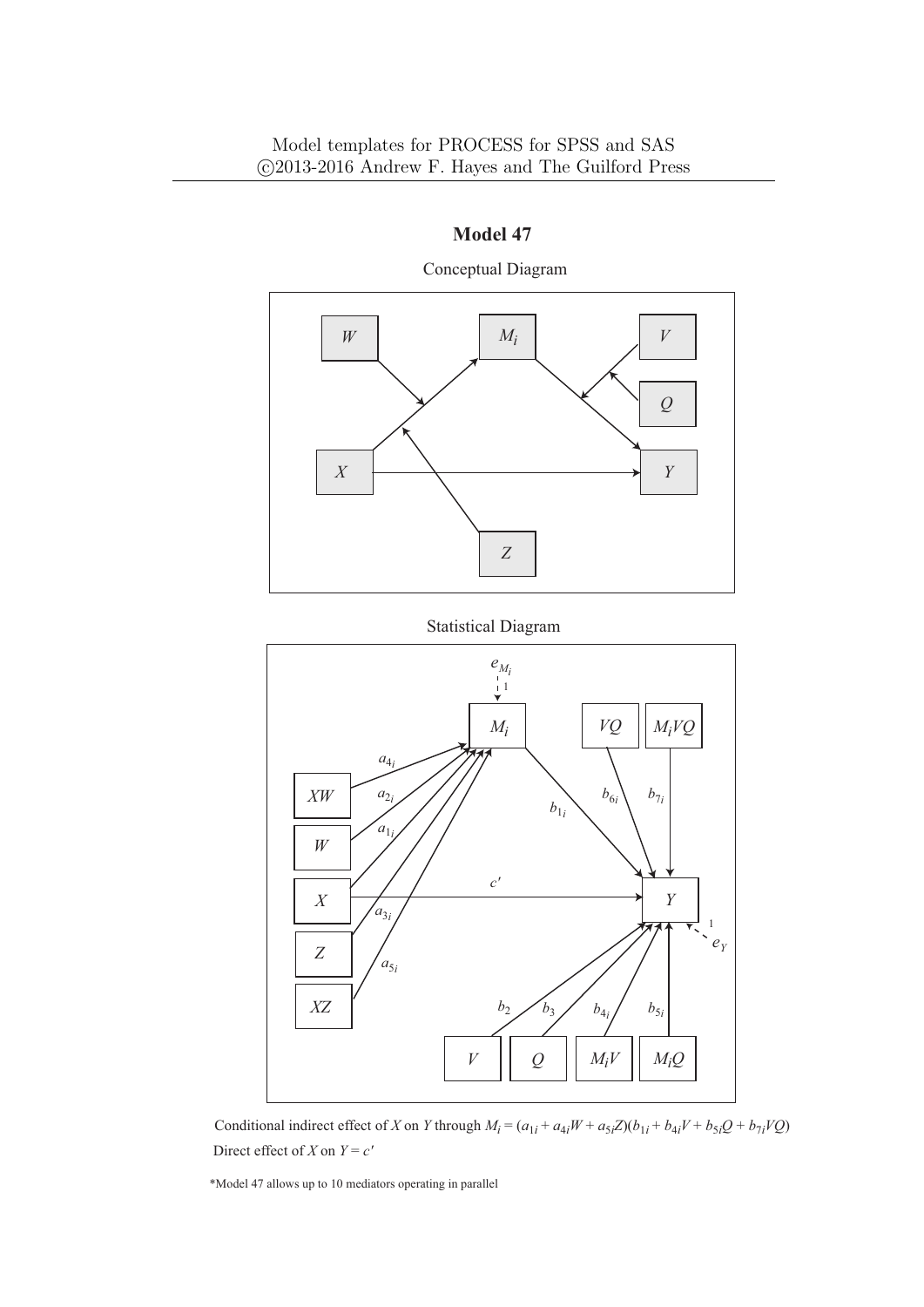

Conceptual Diagram

Statistical Diagram



Conditional indirect effect of *X* on *Y* through  $M_i = (a_{1i} + a_{4i}W + a_{5i}Z + a_{7i}WZ)$ . Direct effect of X on  $Y = c'$   $(b_{1i} + b_{4i}V + b_{5i}Q + b_{7i}VQ)$ Direct effect of *X* on  $Y = c'$ 

\*Model 48 allows up to 10 mediators operating in parallel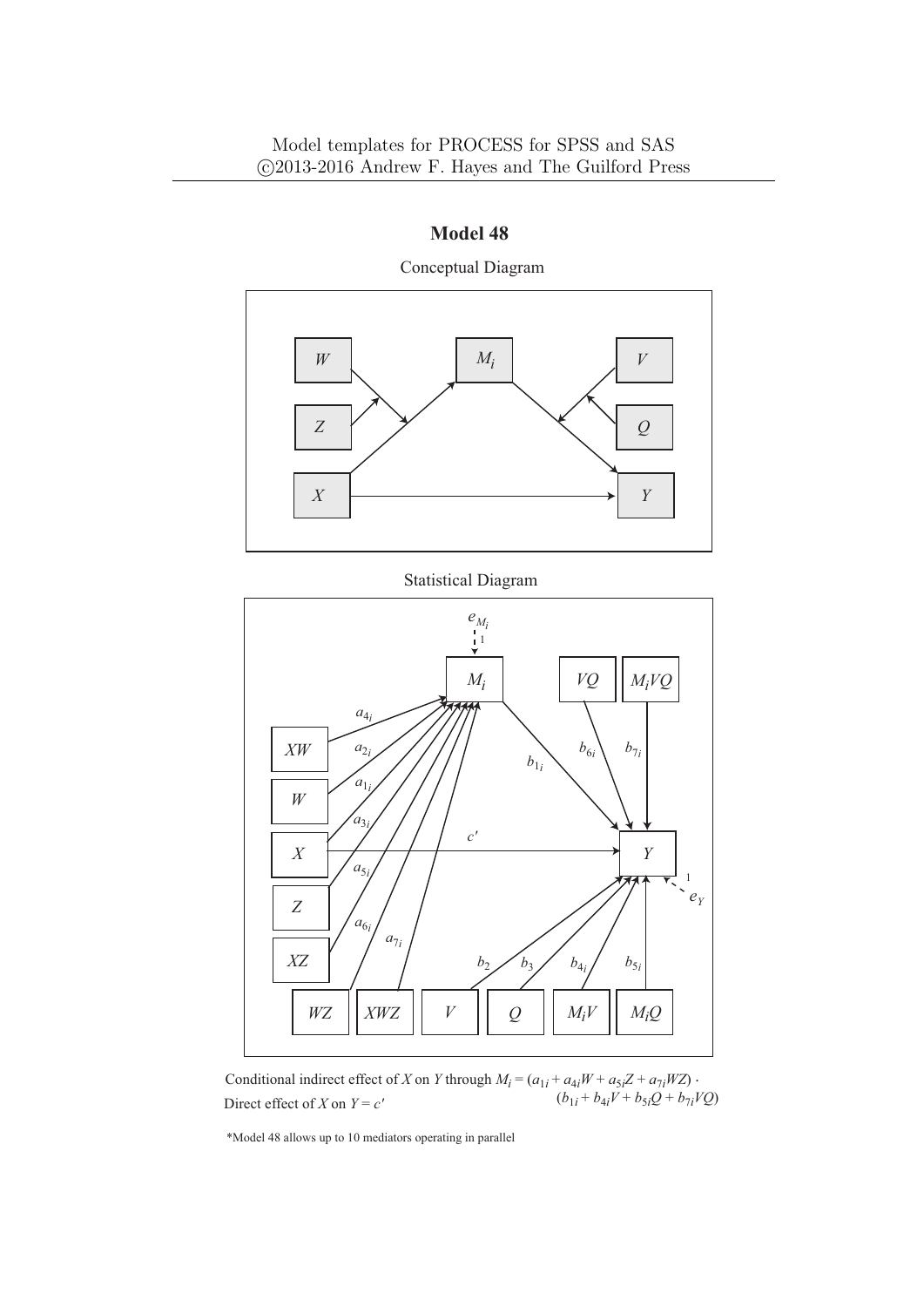

Conceptual Diagram

Statistical Diagram



Conditional indirect effect of X on Y through  $M_i = (a_{1i} + a_{4i}W + a_{5i}Z)(b_{1i} + b_{4i}V + b_{5i}Q)$ Conditional direct effect of *X* on  $Y = + c_1' + c_4'W + c_5'Z$ 

\*Model 49 allows up to 10 mediators operating in parallel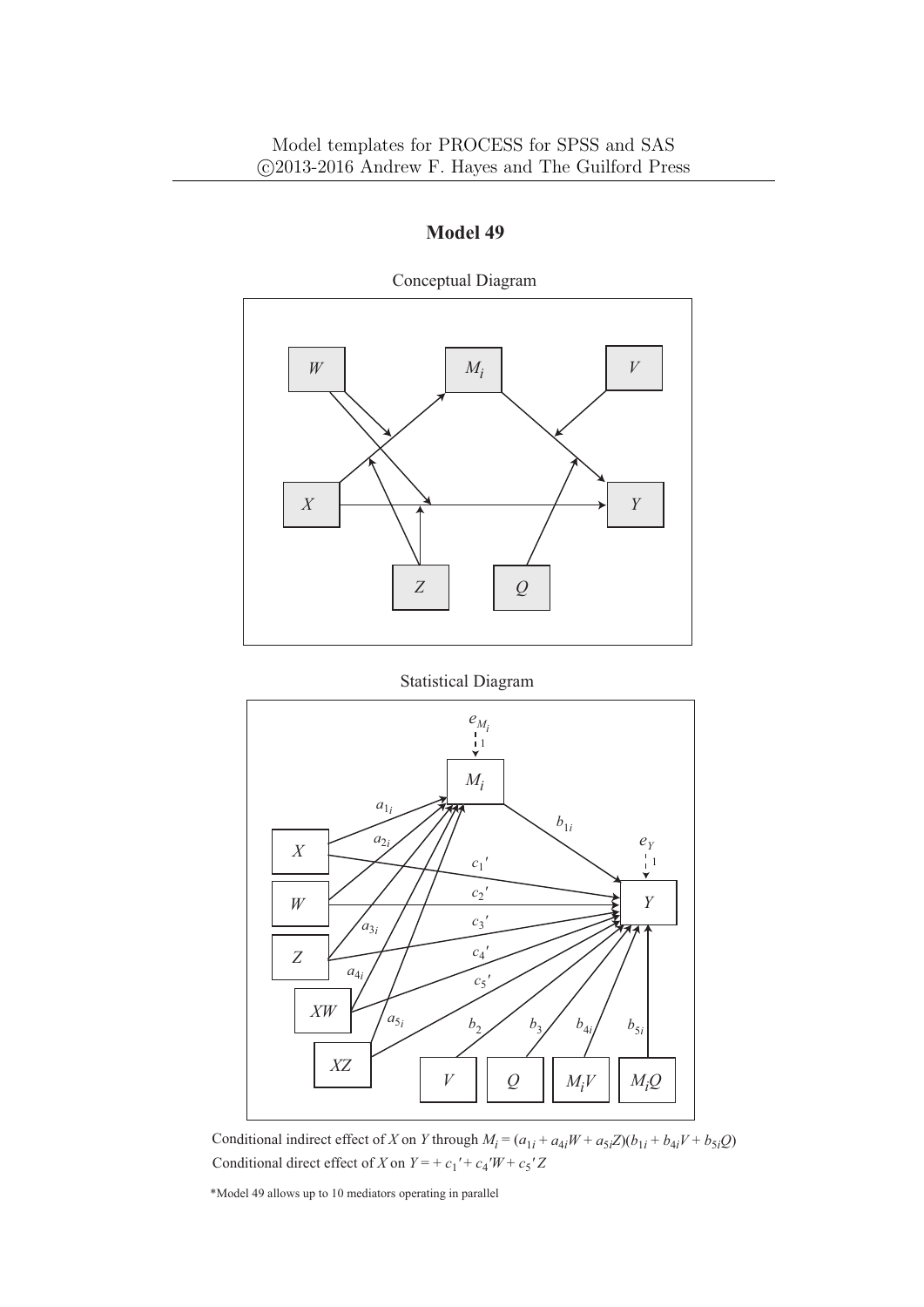

**Model 50** Conceptual Diagram





Conditional indirect effect of X on Y through  $M_i = (a_{1i} + a_{4i}W + a_{5i}Z)(b_{1i} + b_{2i}V + b_{3i}Q)$ Conditional direct effect of *X* on  $Y = c_1' + c_4'V + c_5'Q$ 

\*Model 50 allows up to 10 mediators operating in parallel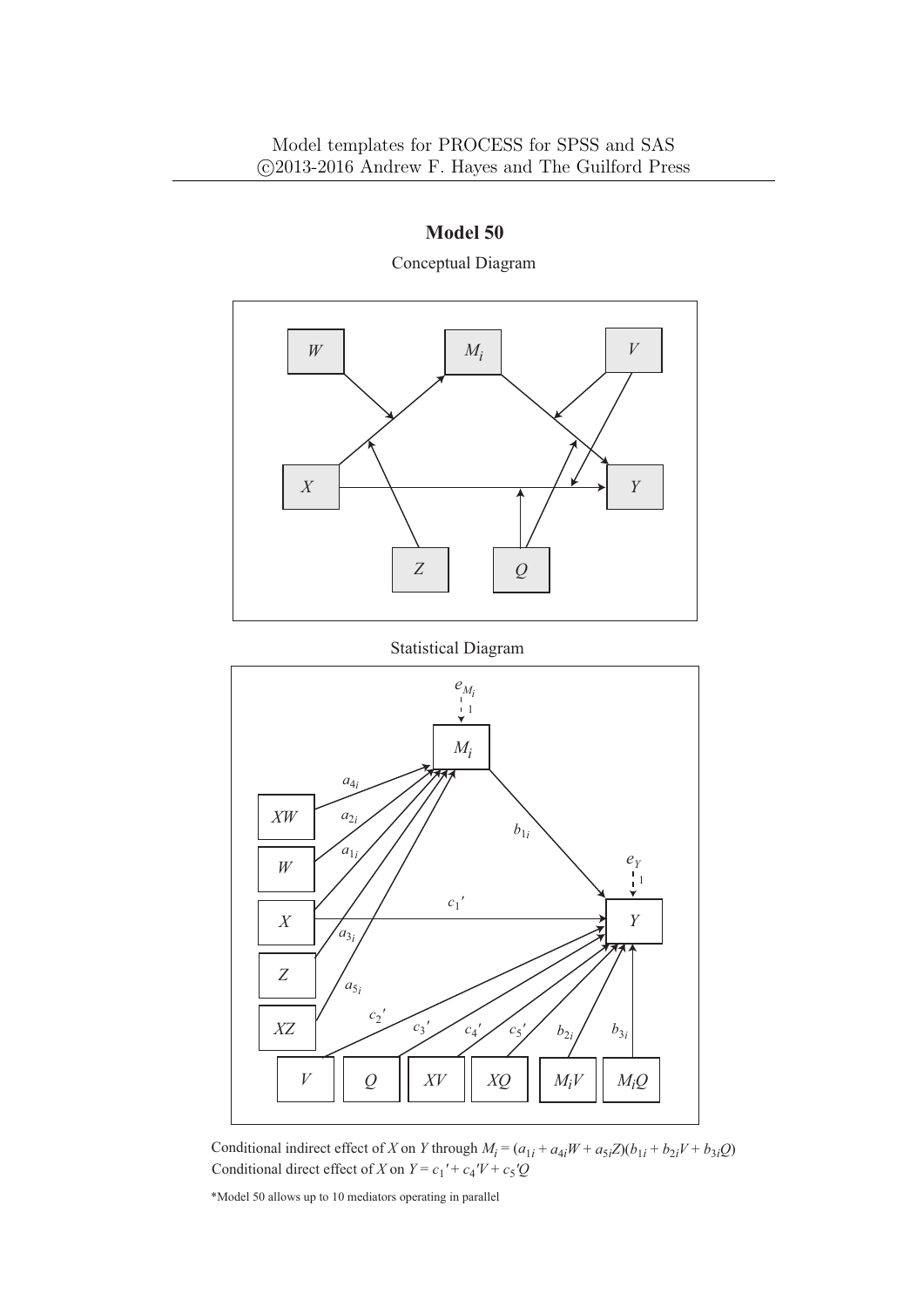

## **Model 51** Conceptual Diagram

Statistical Diagram



Conditional indirect effect of X on Y through  $M_i = (a_{1i} + a_{4i}W + a_{5i}Z + a_{7i}WZ)(b_{1i} + b_{4i}V + b_{5i}Q)$ Conditional direct effect of *X* on  $Y = c_1' + c_4'W + c_5'Z + c_7'WZ$ 

\*Model 51 allows up to 10 mediators operating in parallel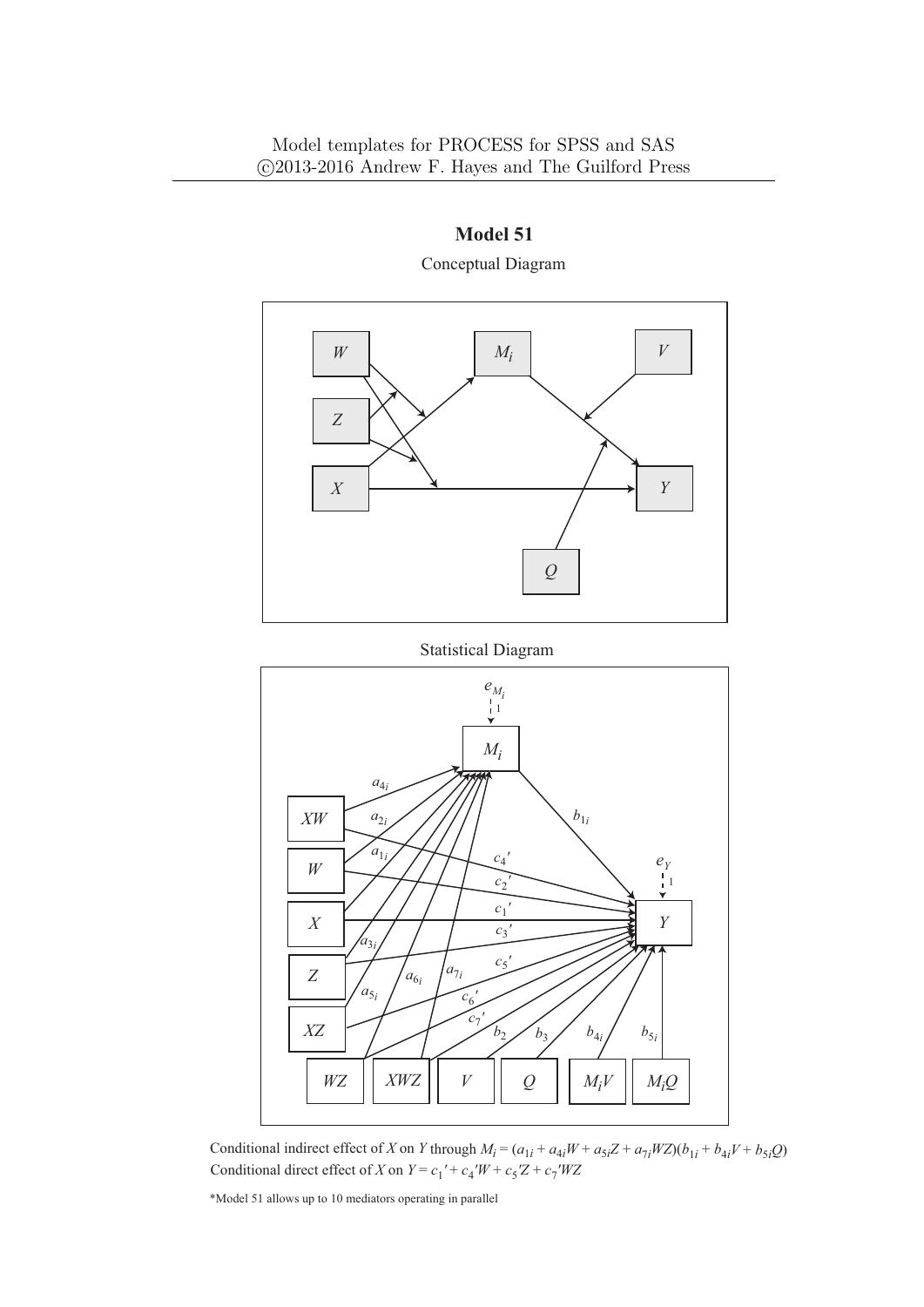

Conceptual Diagram

#### Statistical Diagram



Conditional indirect effect of X on Y through  $M_i = (a_{1i} + a_{4i}W + a_{5i}Z + a_{7i}WZ)(b_{1i} + b_{2i}V + b_{3i}Q)$ Conditional direct effect of *X* on  $Y = c_1' + c_4'V + c_5'Q$ 

\*Model 52 allows up to 10 mediators operating in parallel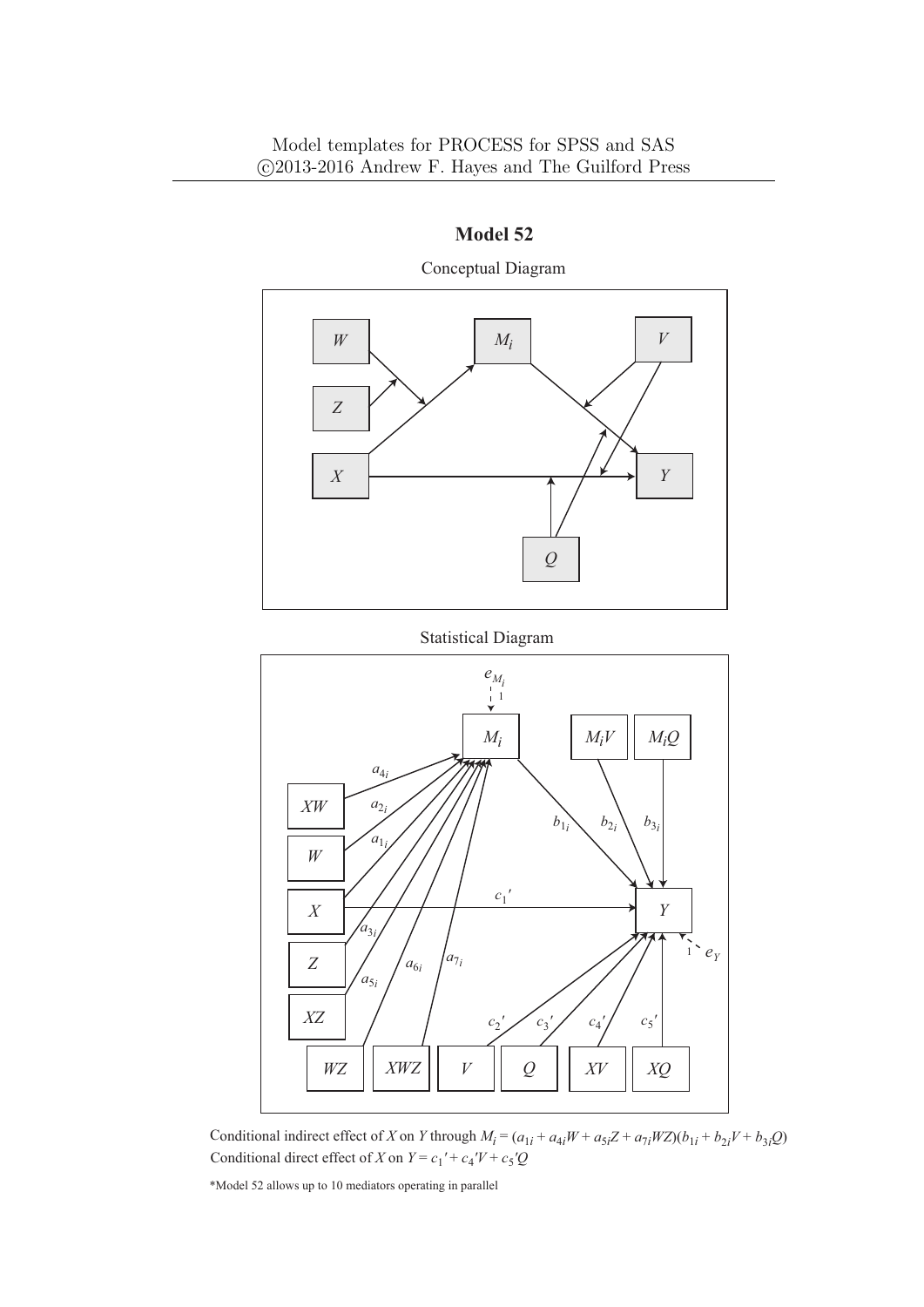

Conceptual Diagram





Conditional indirect effect of X on Y through  $M_i = (a_{1i} + a_{4i}W + a_{5i}Z)(b_{1i} + b_{4i}V + b_{5i}Q + b_{7i}VQ)$ Conditional direct effect of *X* on  $Y = c_1' + c_4'W + c_5'Z$ 

\*Model 53 allows up to 10 mediators operating in parallel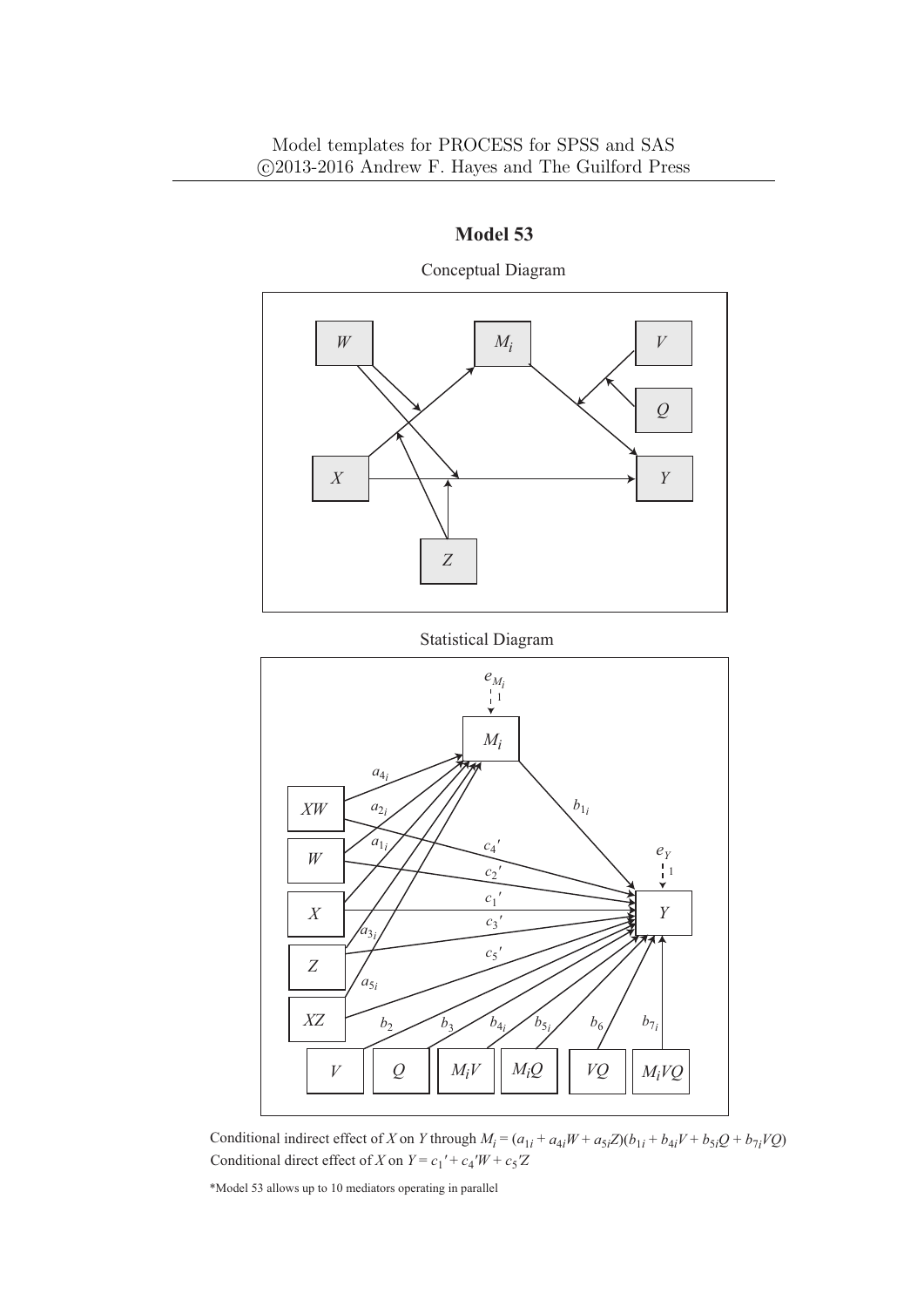

Conceptual Diagram





Conditional indirect effect of X on Y through  $M_i = (a_{1i} + a_{4i}W + a_{5i}Z)(b_{1i} + b_{2i}V + b_{3i}Q + b_{4i}VQ)$ Conditional direct effect of *X* on  $Y = c_1' + c_4'V + c_5'Q + c_7'VQ$ 

\*Model 54 allows up to 10 mediators operating in parallel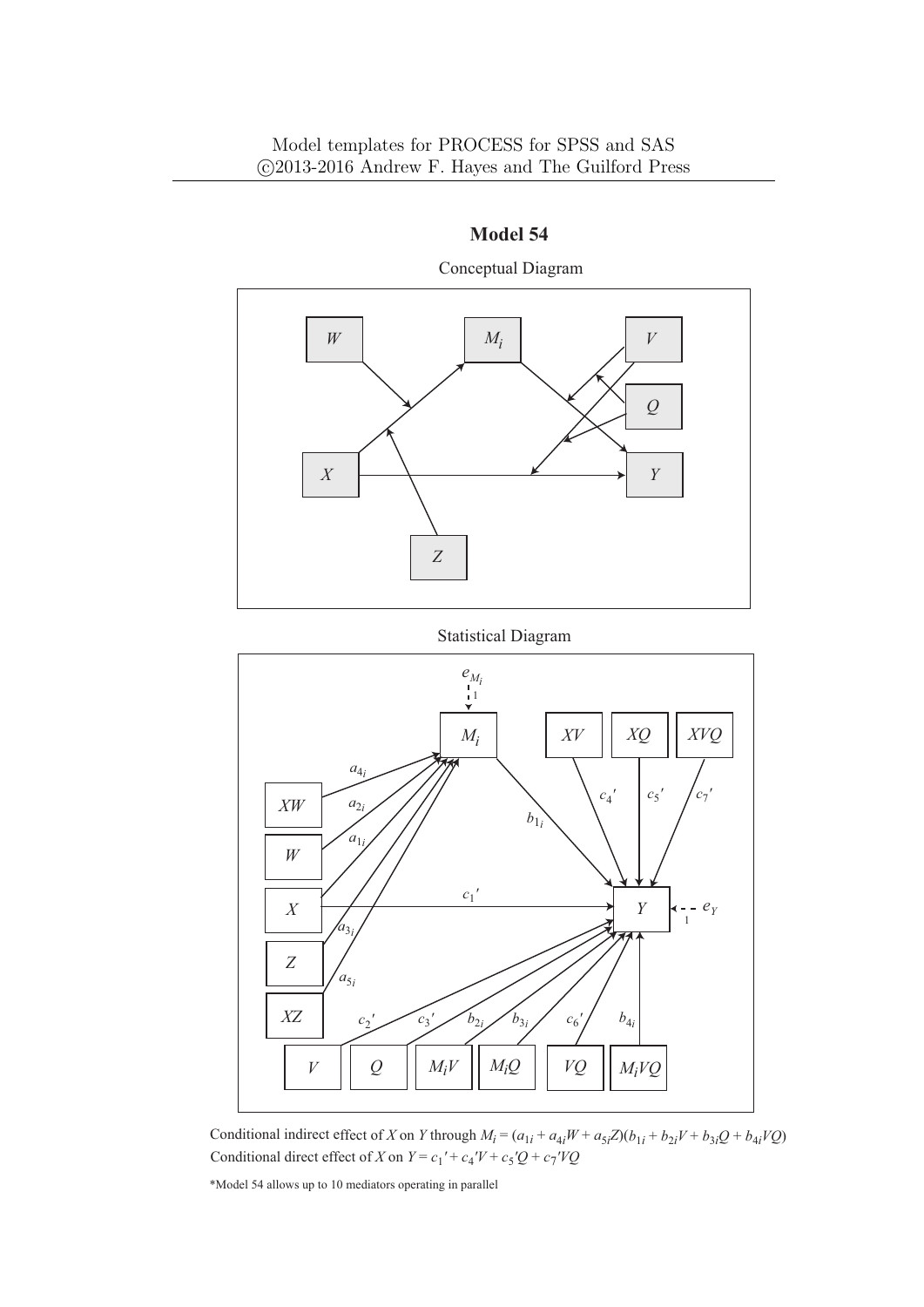



*V*

 $c_6$ <sup>'</sup> *c*7 *'*

 $XZ$  **b**<sub>2</sub> **b**<sub>2</sub> **b**<sub>3</sub> **b**<sub>4*i*</sub>

 $a_{5i}$ 

*WZ XWZ*

*Q*

 $b_2 \nearrow b_3$ 

 $M_iV$  |  $M_iQ$ 

 $b_{5i}$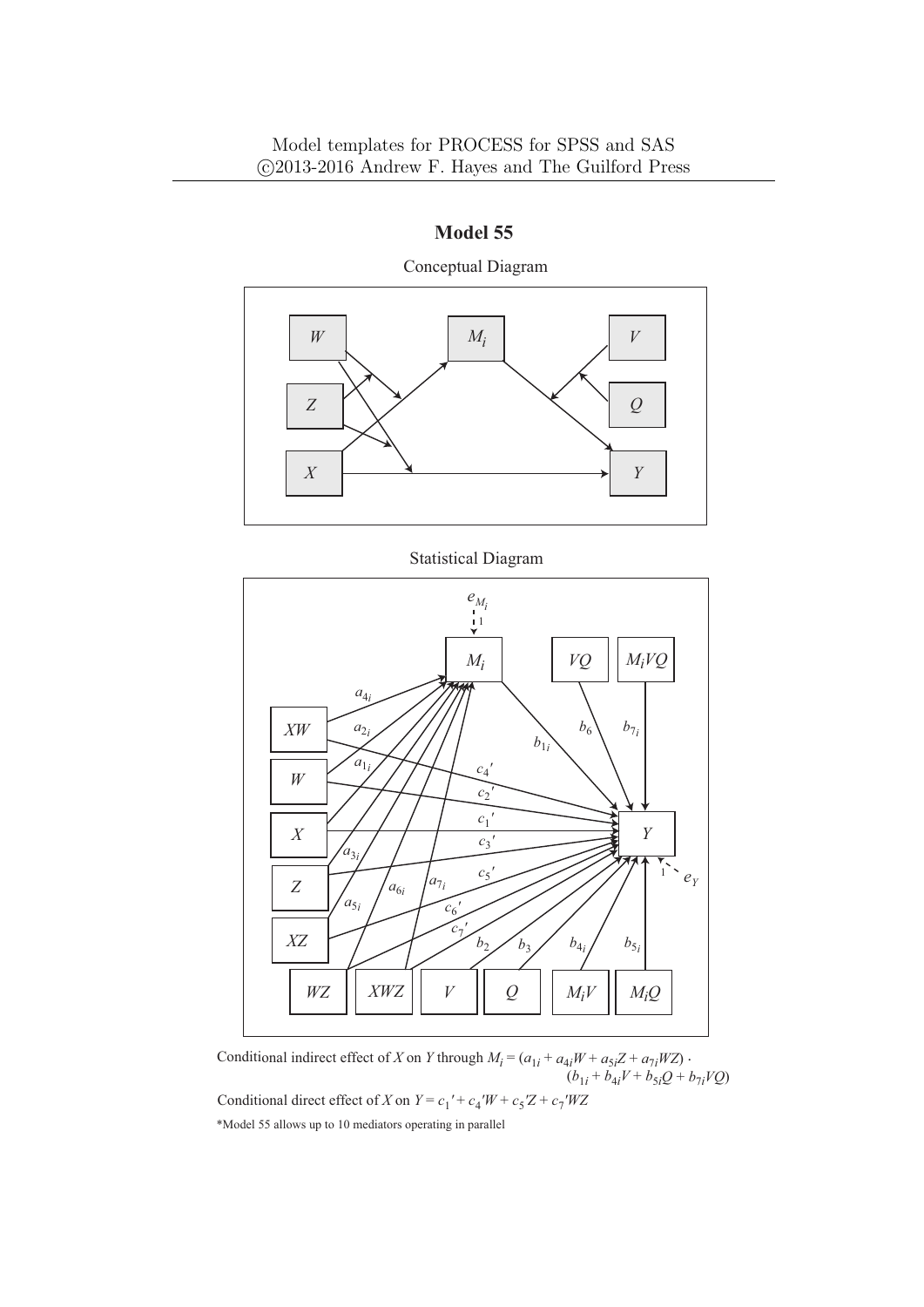### Model templates for PROCESS for SPSS and SAS *⃝*c 2013-2016 Andrew F. Hayes and The Guilford Press



**Model 56** Conceptual Diagram

Statistical Diagram



Conditional indirect effect of *X* on *Y* through  $M_i = (a_{1i} + a_{4i}W + a_{5i}Z + a_{7i}WZ)$ .  $(b_{1i} + b_{2i}V + b_{3i}Q + b_{4i}VQ)$ 

Conditional direct effect of *X* on  $Y = (c_1' + c_4'V + c_5'Q + c_7'VQ)$ 

\*Model 56 allows up to 10 mediators operating in parallel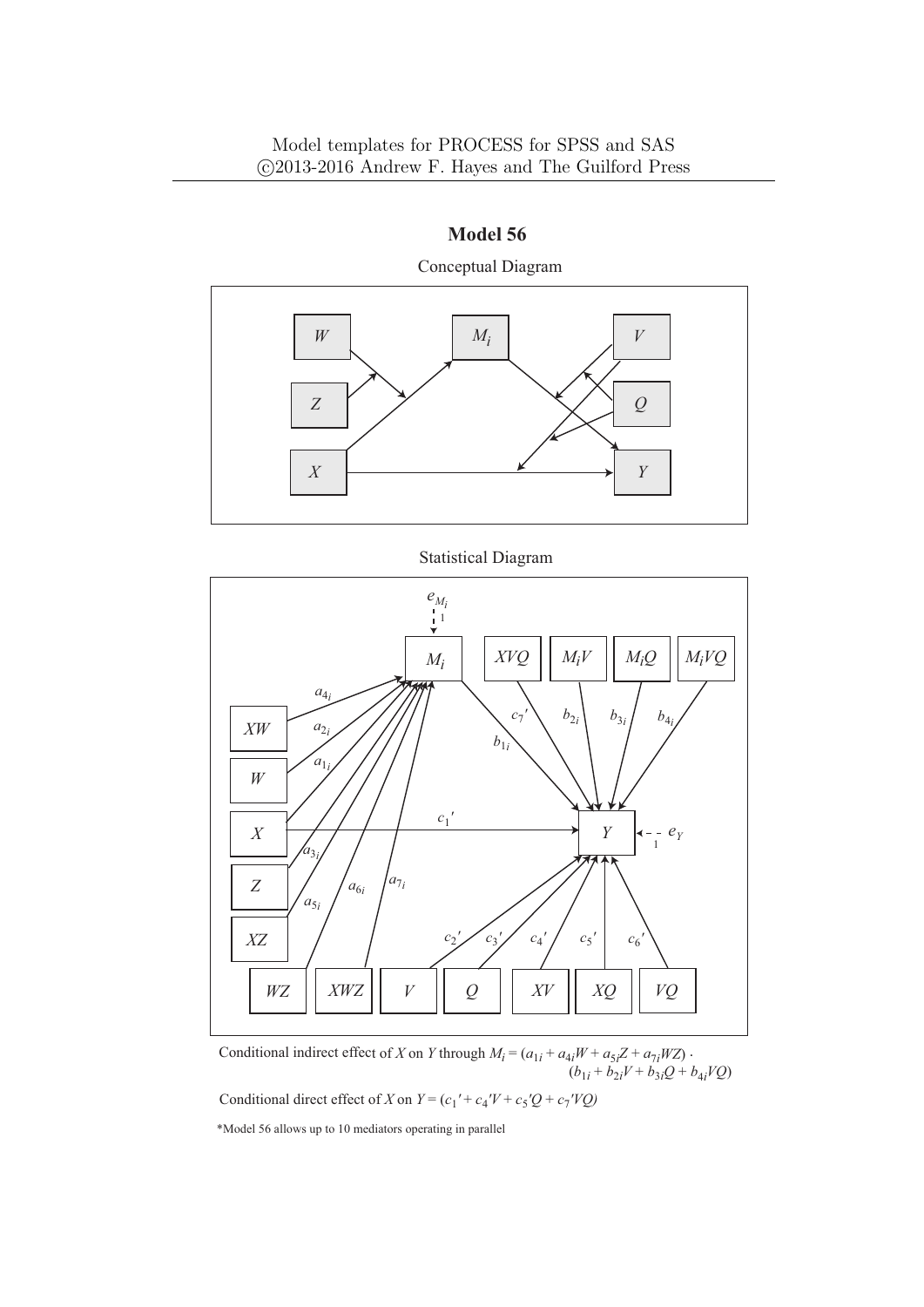

Statistical Diagram



Conditional indirect effect of *X* on *Y* through  $M_i = (a_{1i} + a_{4i}W + a_{5i}Z + a_{7i}WZ)$ .  $(b_{1i} + b_{2i}V + b_{3i}Q + b_{4i}VQ)$ \*Model 57 allows up to 10 mediators operating in parallel Conditional direct effect of *X* on  $Y = (c_1' + c_4'W + c_5'Z + c_7'WZ + c_{10}'V + c_{11}'Q + c_{13}'VQ)$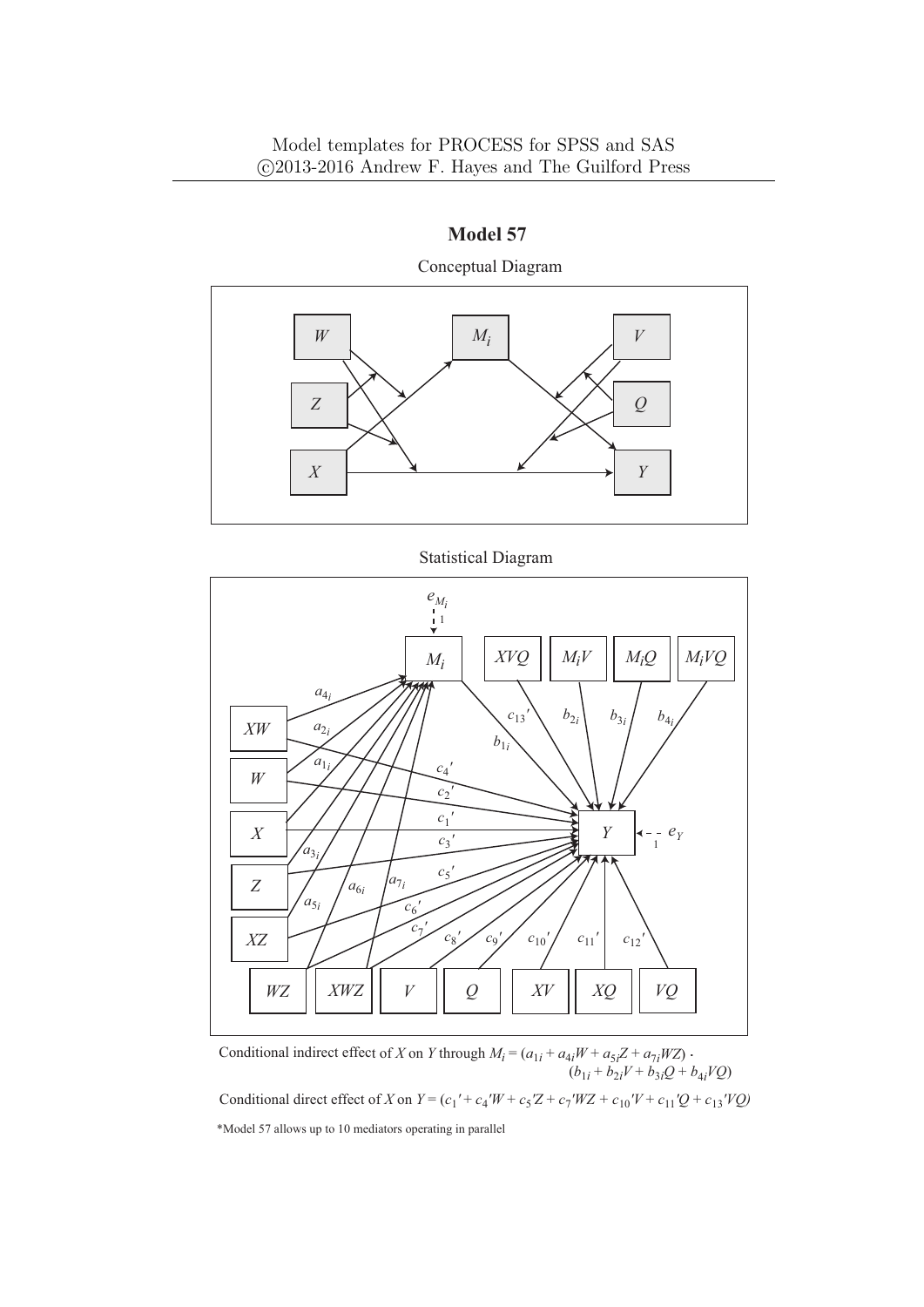

Statistical Diagram



Conditional indirect effect of *X* on *Y* through  $M_i = (a_{1i} + a_{3i}W)(b_{1i} + b_{3i}W)$ Direct effect of *X* on  $Y = c'$ 

Note: Model 58 allows up to 10 mediators operating in parallel.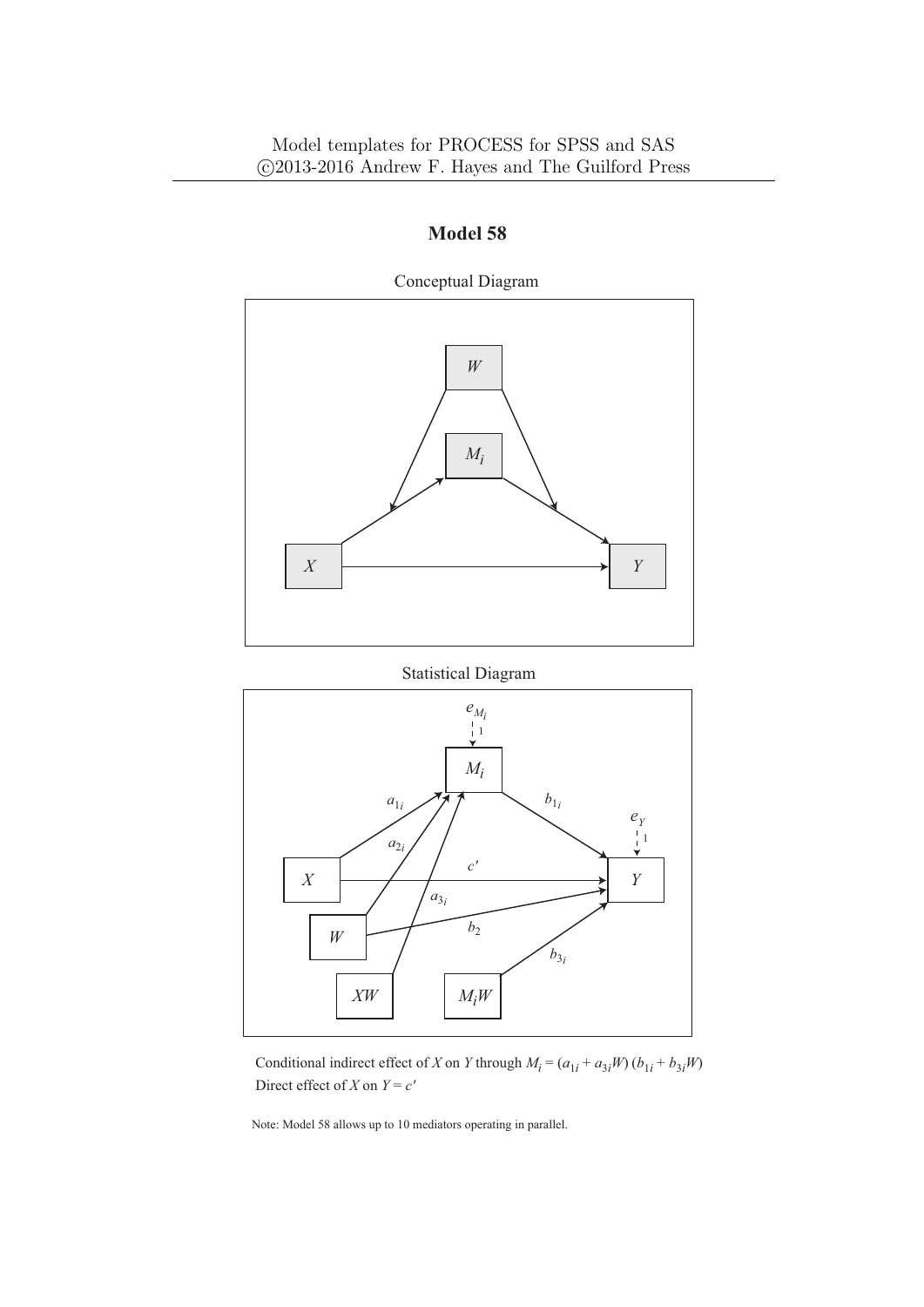

Conceptual Diagram

Statistical Diagram



Conditional indirect effect of *X* on *Y* through  $M_i = (a_{1i} + a_{3i}W)(b_{1i} + b_{2i}W)$ Conditional direct effect of *X* on  $Y = c_1' + c_3'W$ 

Note: Model 59 allows up to 10 mediators operating in parallel.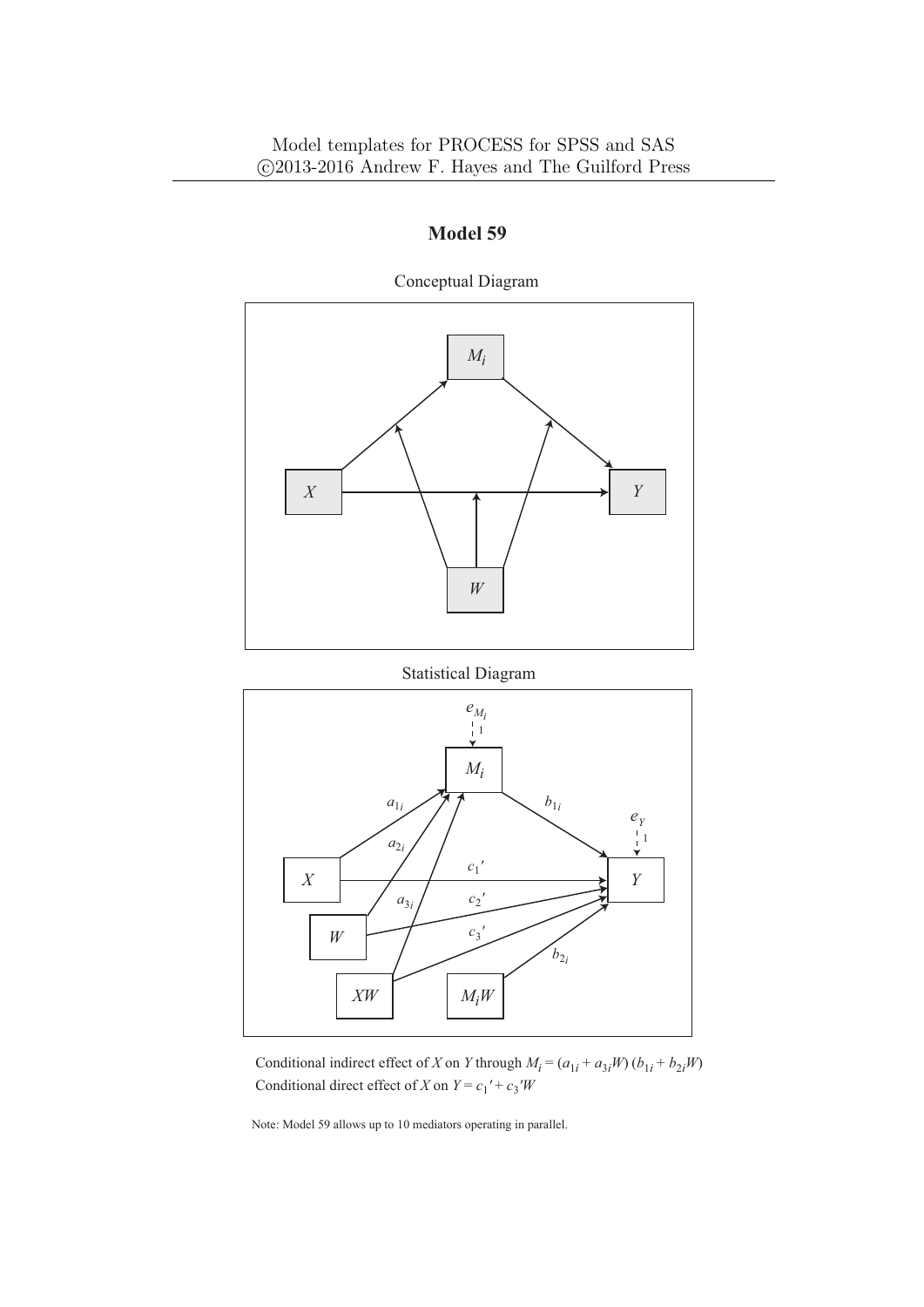

Conceptual Diagram

Statistical Diagram



Conditional indirect effect of *X* on *Y* through  $M_i = (a_{1i} + a_{4i}W + a_{5i}Z)(b_{1i} + b_{3i}W)$ Direct effect of *X* on  $Y = c'$ 

\*Model 60 allows up to 10 mediators operating in parallel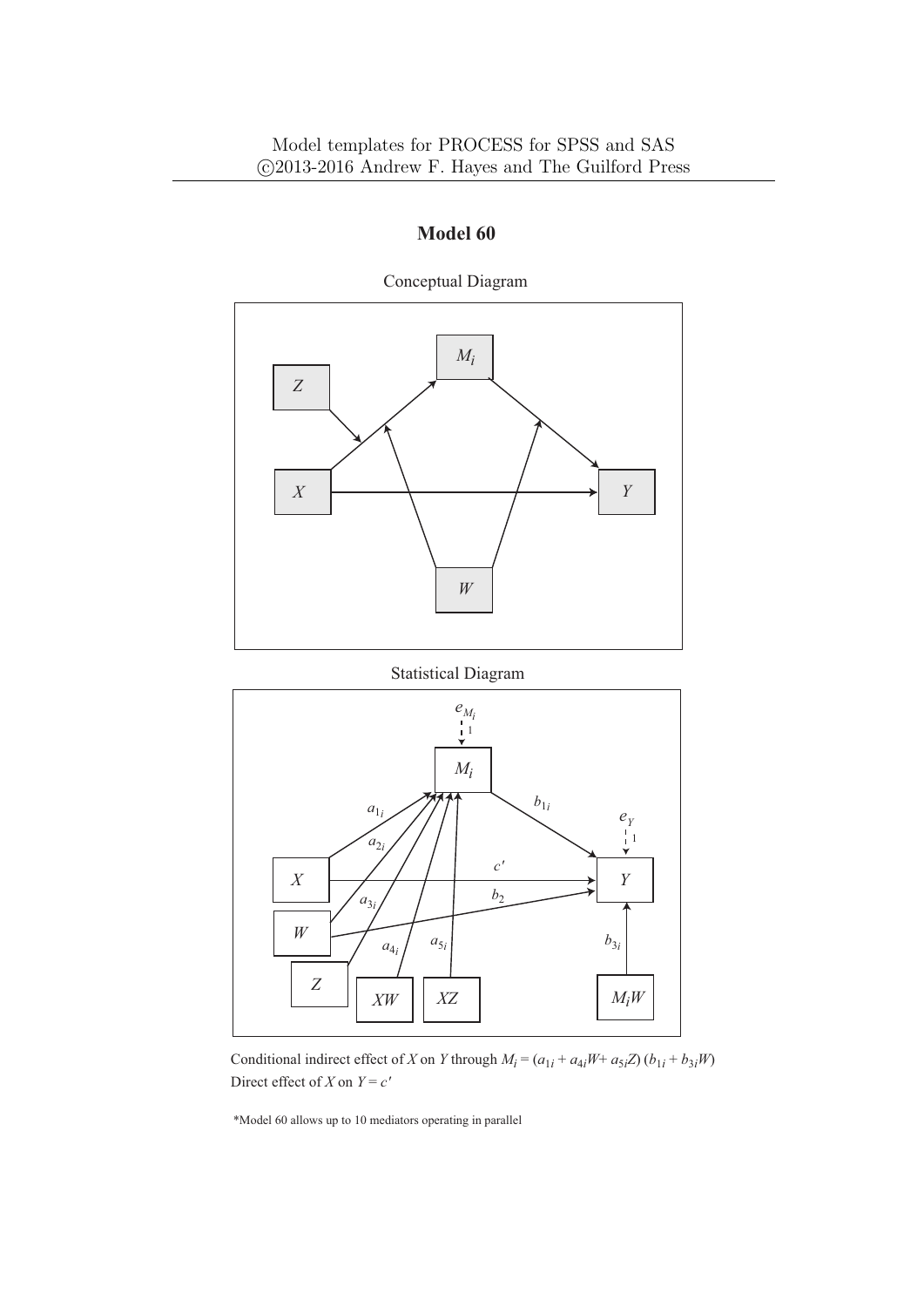

Conceptual Diagram

Statistical Diagram



Conditional indirect effect of *X* on *Y* through  $M_i = (a_{1i} + a_{4i}W + a_{5i}Z)(b_{1i} + b_{2i}W)$ Conditional direct effect of *X* on  $Y = c_1' + c_3'W$ 

\*Model 61 allows up to 10 mediators operating in parallel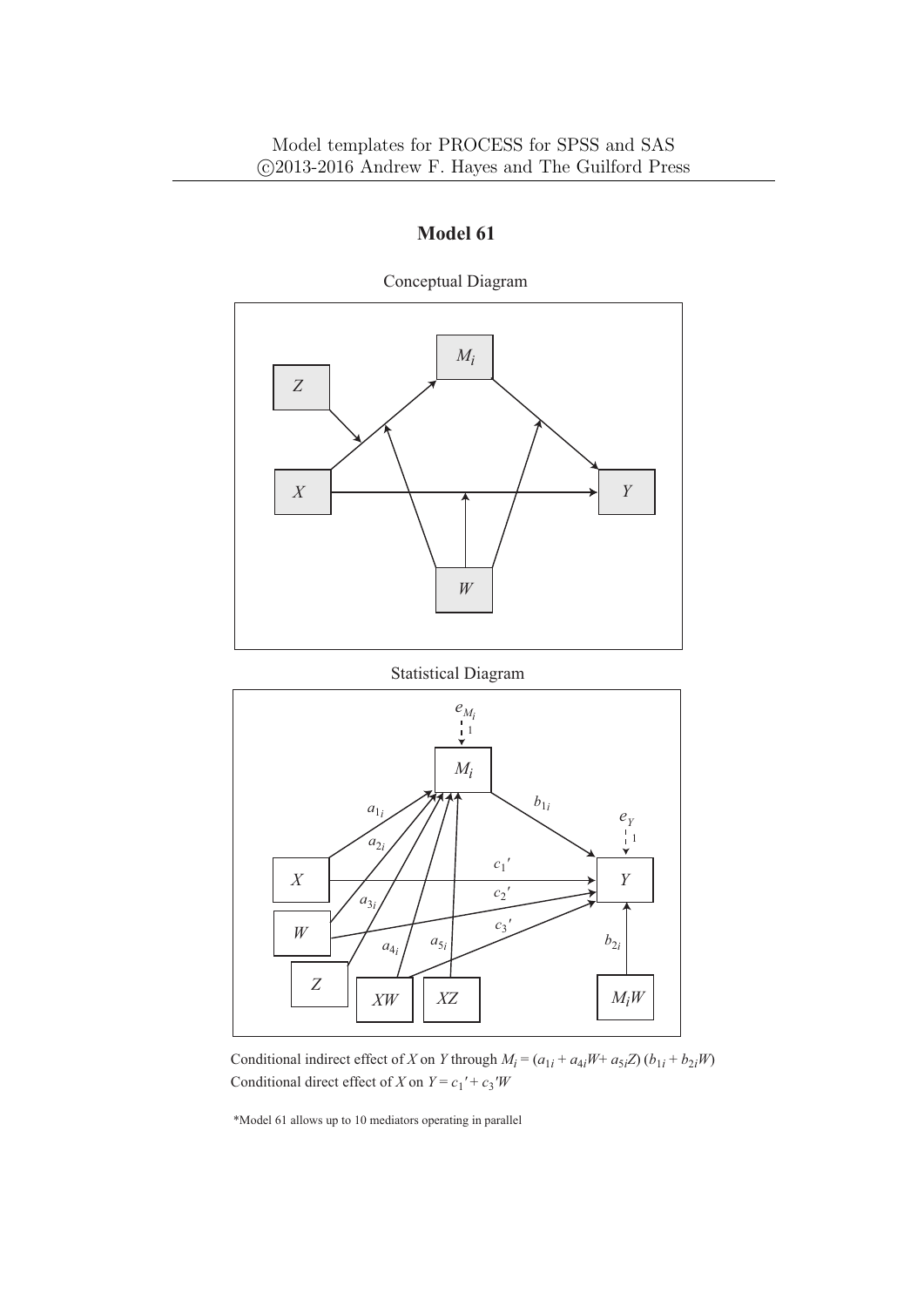

Conceptual Diagram

Statistical Diagram



Conditional indirect effect of *X* on *Y* through  $M_i = (a_{1i} + a_{4i}W + a_{5i}Z)(b_{1i} + b_{3i}W)$ Conditional direct effect of *X* on  $Y = c_1' + c_3'Z$ 

\*Model 62 allows up to 10 mediators operating in parallel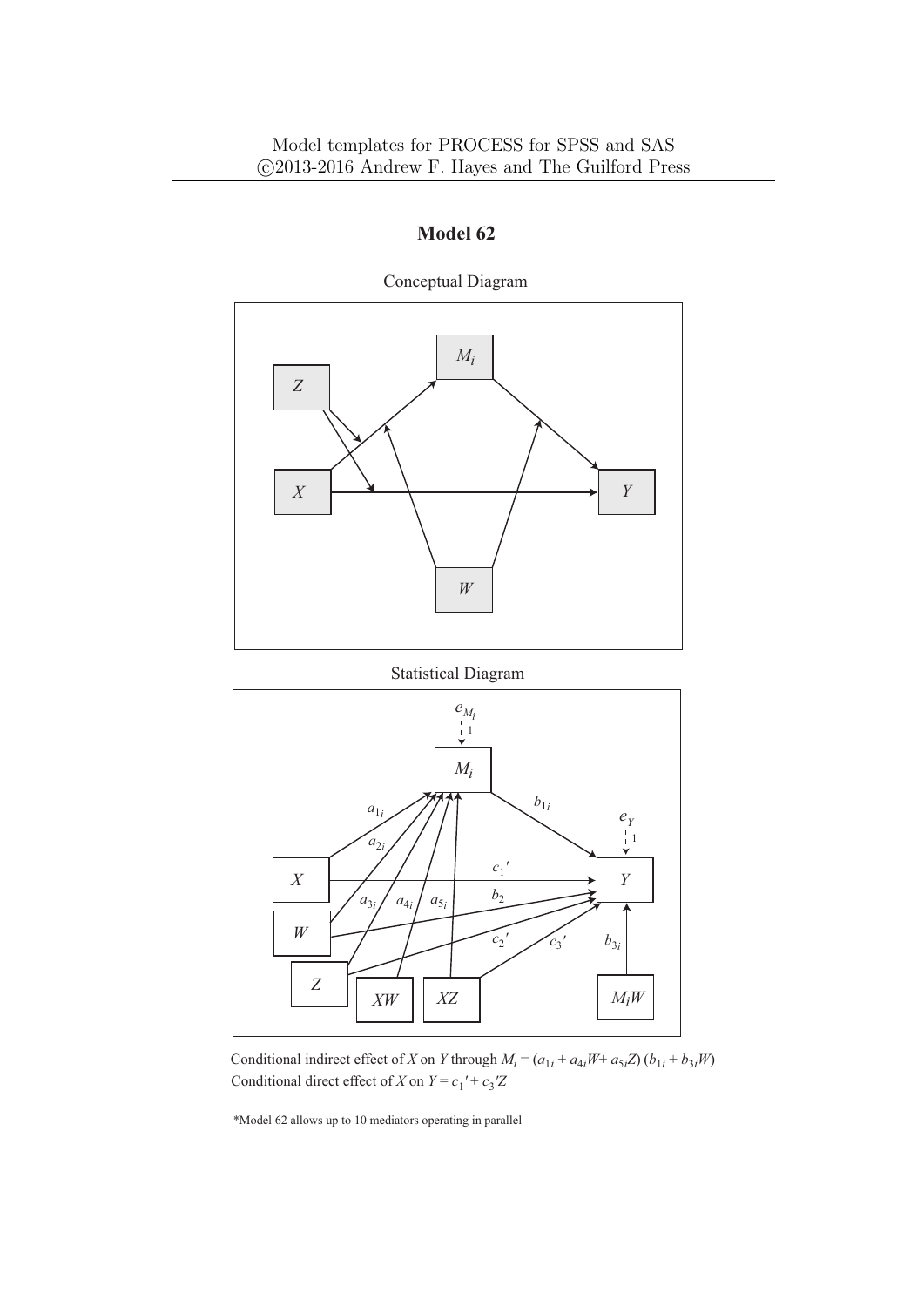

Conceptual Diagram

Statistical Diagram



Conditional indirect effect of *X* on *Y* through  $M_i = (a_{1i} + a_{4i}W + a_{5i}Z)(b_{1i} + b_{2i}W)$ Conditional direct effect of *X* on  $Y = c_1' + c_4'W + c_5'Z$ 

\*Model 63 allows up to 10 mediators operating in parallel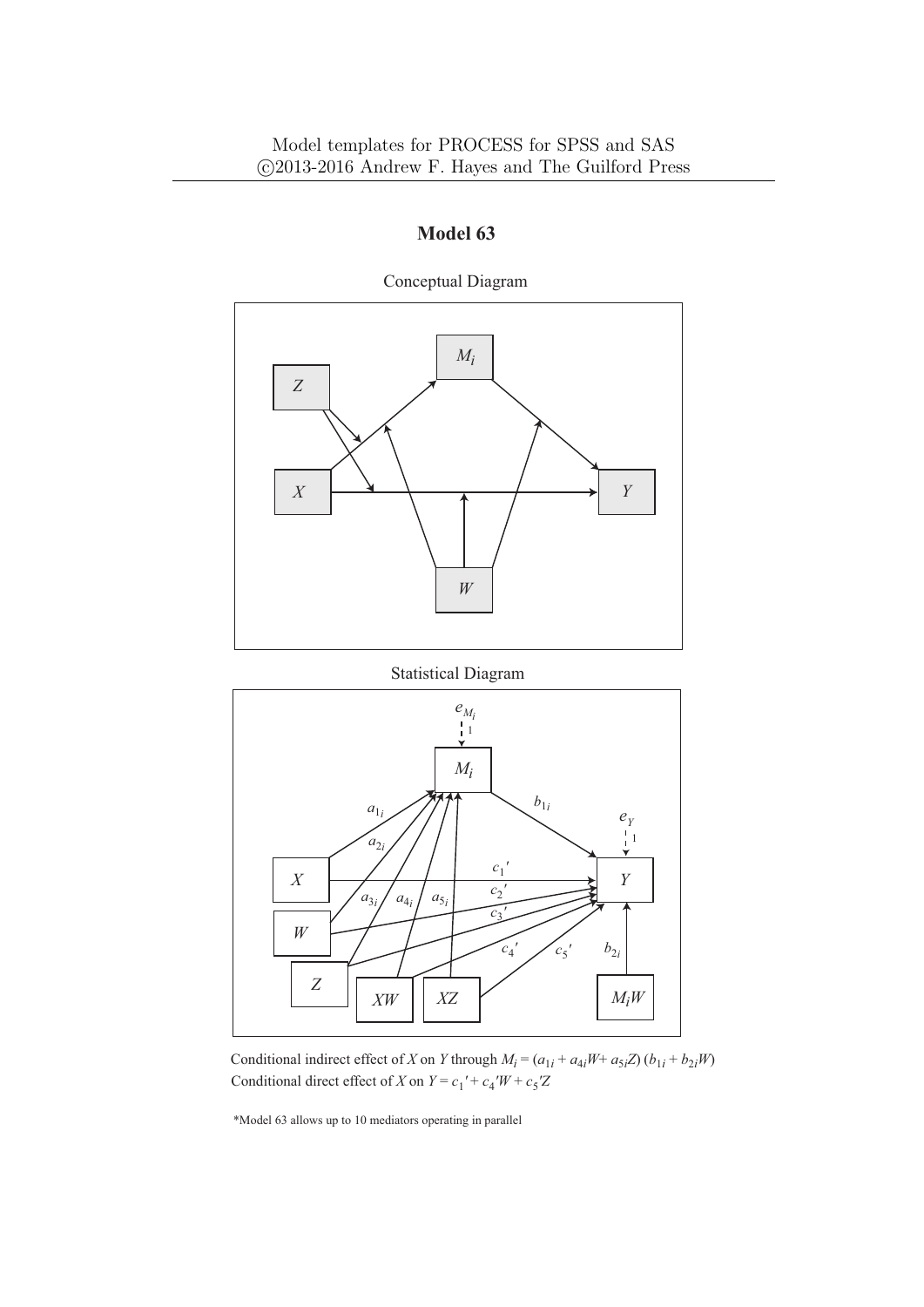

Conceptual Diagram

Statistical Diagram



Conditional indirect effect of *X* on *Y* through  $M_i = (a_{1i} + a_{3i}W)(b_{1i} + b_{4i}W + b_{5i}V)$ Direct effect of *X* on  $Y = c'$ 

\*Model 64 allows up to 10 mediators operating in parallel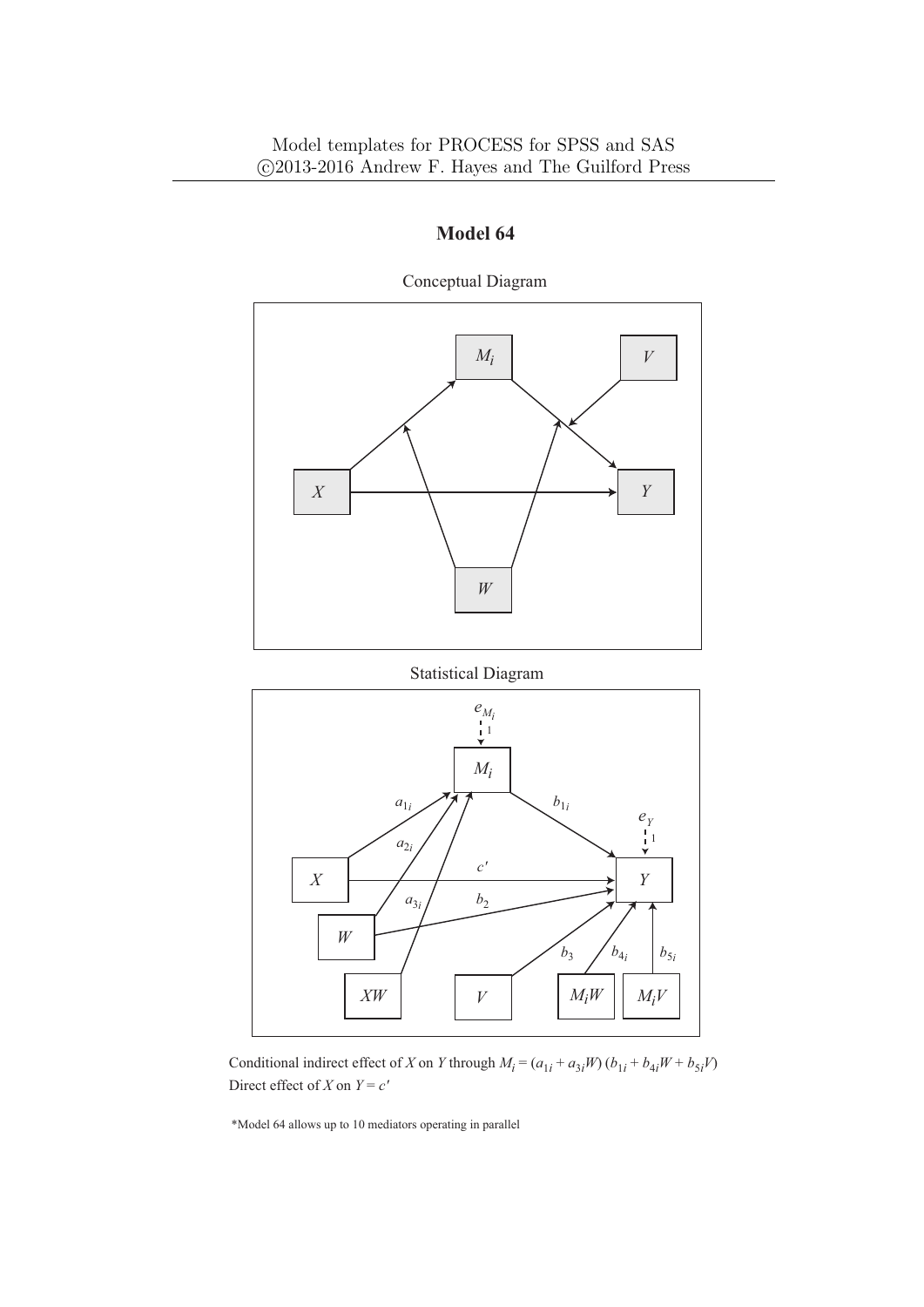

Conceptual Diagram

Statistical Diagram



Conditional direct effect of *X* on  $Y = c_1' + c_3'W$ Conditional indirect effect of *X* on *Y* through  $M_i = (a_{1i} + a_{3i}W)(b_{1i} + b_{3i}W + b_{4i}V)$ 

\*Model 65 allows up to 10 mediators operating in parallel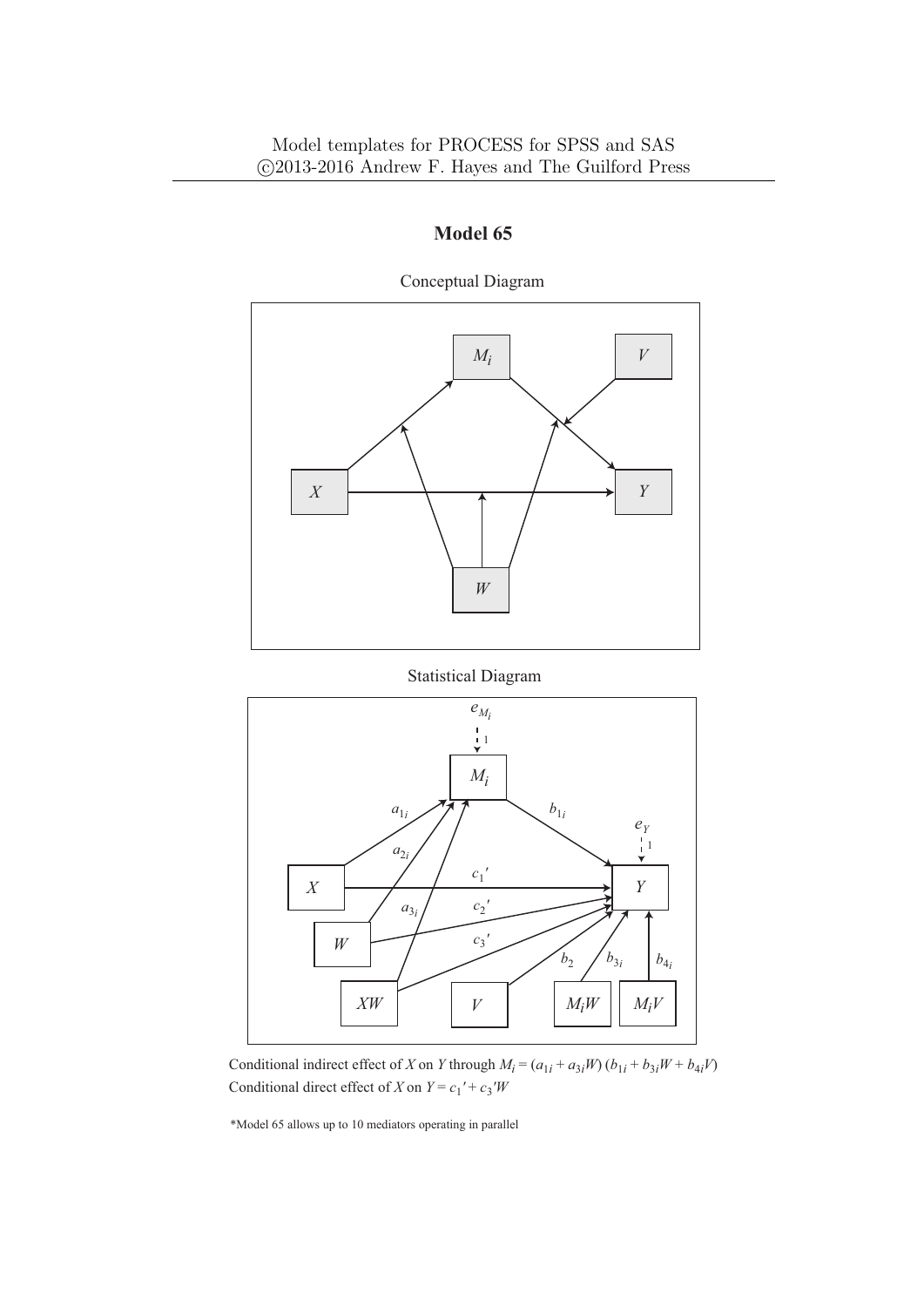

Conceptual Diagram

Statistical Diagram



Conditional direct effect of *X* on  $Y = c_1' + c_3'V$ Conditional indirect effect of *X* on *Y* through  $M_i = (a_{1i} + a_{3i}W)(b_{1i} + b_{3i}W + b_{4i}V)$ 

\*Model 66 allows up to 10 mediators operating in parallel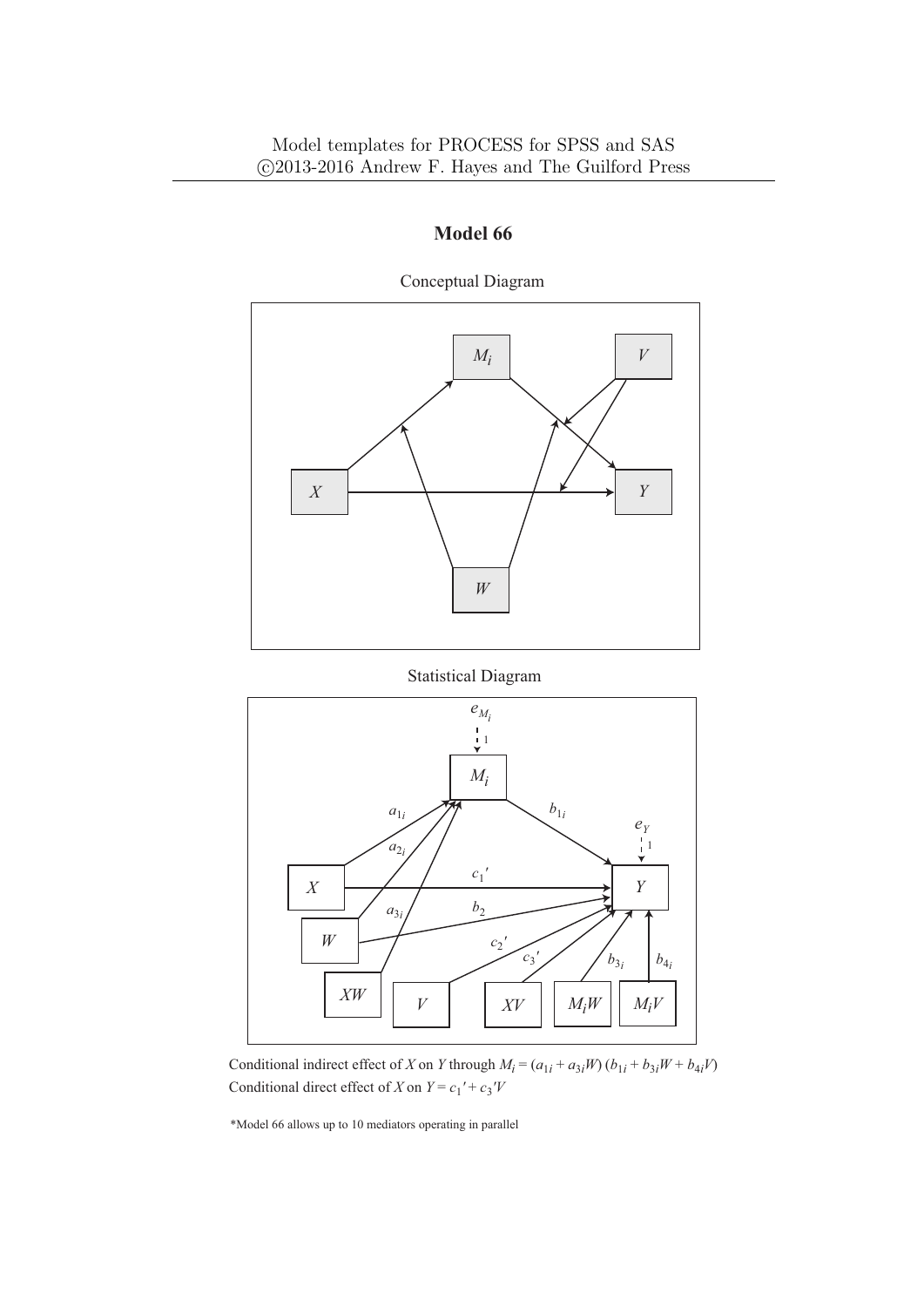

Conceptual Diagram

Statistical Diagram



Conditional direct effect of *X* on  $Y = c_1' + c_3'W + c_5'V$ Conditional indirect effect of *X* on *Y* through  $M_i = (a_{1i} + a_{3i}W)(b_{1i} + b_{2i}W + b_{3i}V)$ 

\*Model 67 allows up to 10 mediators operating in parallel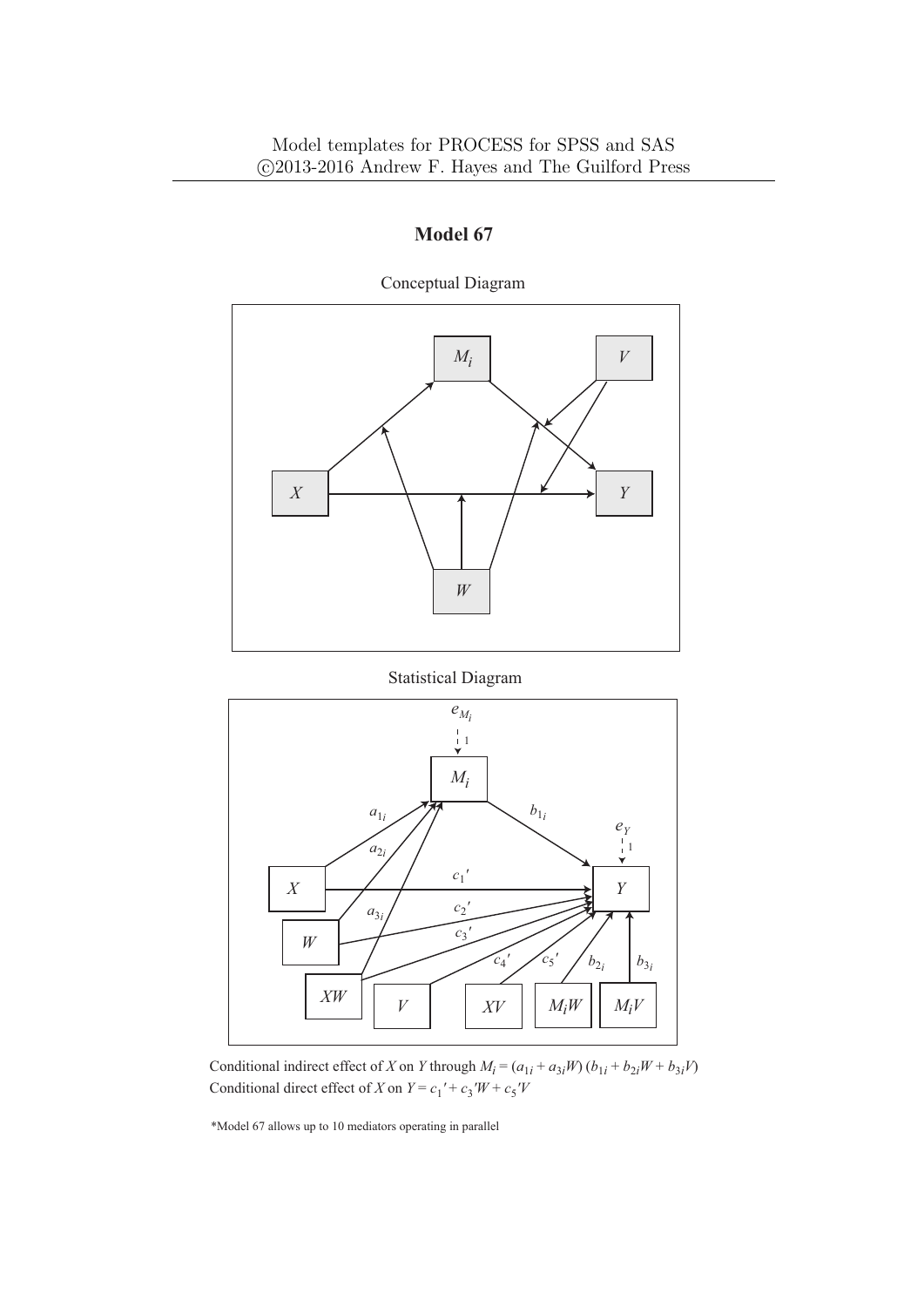

Conceptual Diagram

Statistical Diagram



Conditional indirect effect of X on Y through  $M_i = (a_{1i} + a_{4i}W + a_{5i}Z + a_{7i}WZ)(b_{1i} + b_{3i}W)$ Direct effect of *X* on  $Y = c'$ 

\*Model 68 allows up to 10 mediators operating in parallel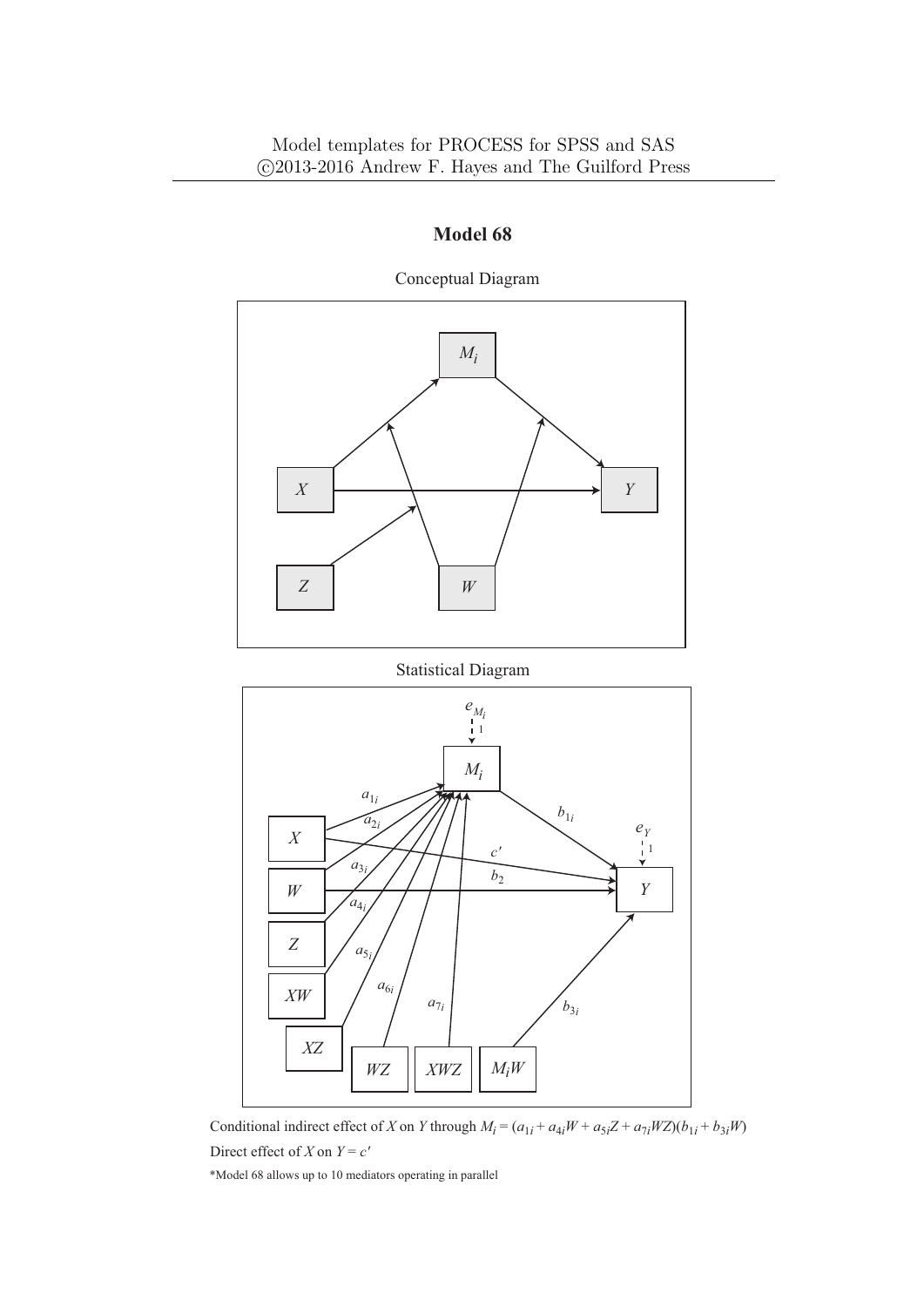

Conceptual Diagram

Statistical Diagram



\*Model 69 allows up to 10 mediators operating in parallel Conditional indirect effect of X on Y through  $M_i = (a_{1i} + a_{4i}W + a_{5i}Z + a_{7i}WZ)(b_{1i} + b_{2i}W)$ Conditional direct effect of *X* on  $Y = c_1' + c_4'W + c_5'Z + c_7'WZ$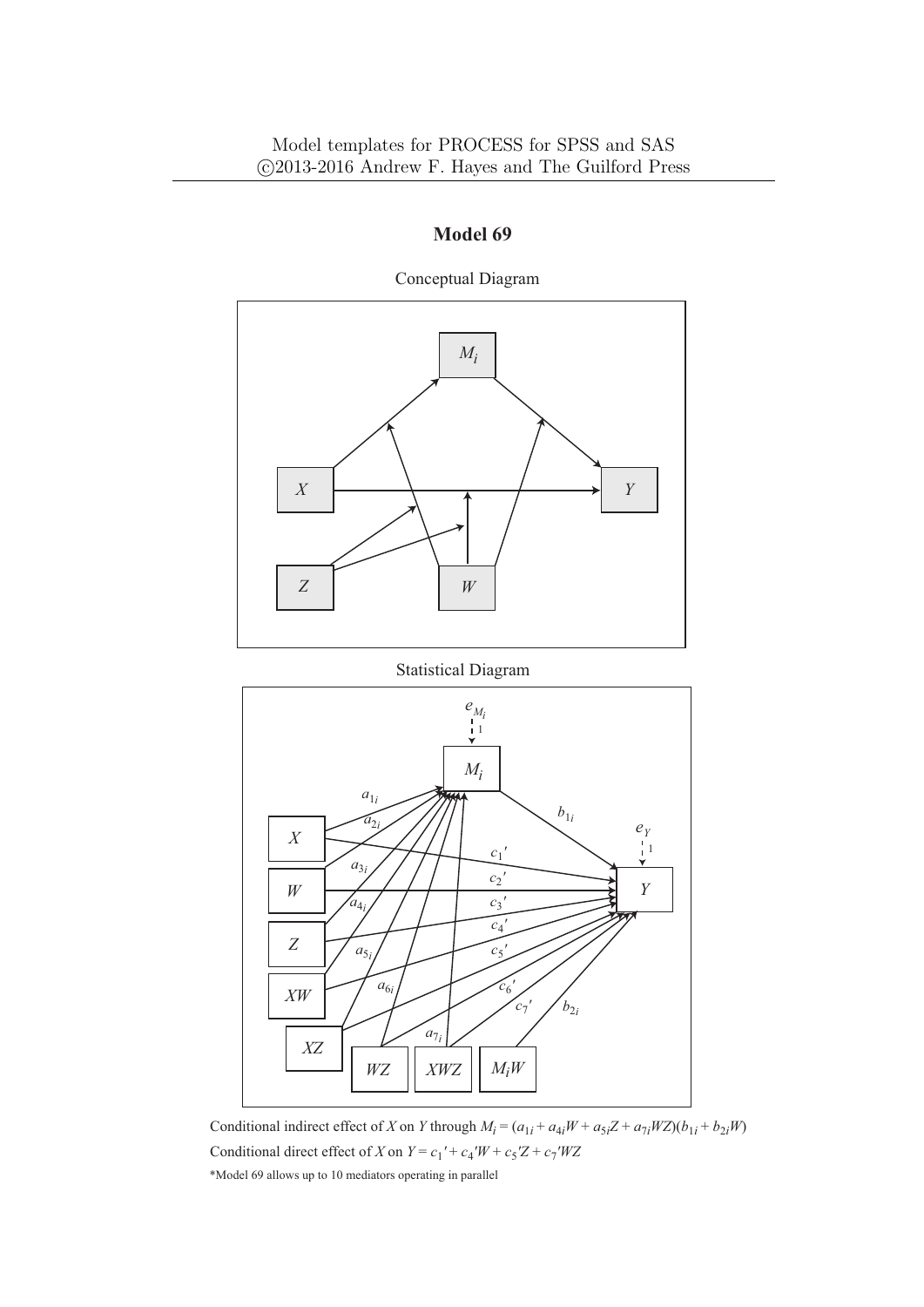

Conceptual Diagram

Statistical Diagram



Conditional indirect effect of X on Y through  $M_i = (a_{1i} + a_{3i}W)(b_{1i} + b_{4i}W + b_{5i}V + b_{7i}WV)$ Direct effect of *X* on  $Y = c'$ 

\*Model 70 allows up to 10 mediators operating in parallel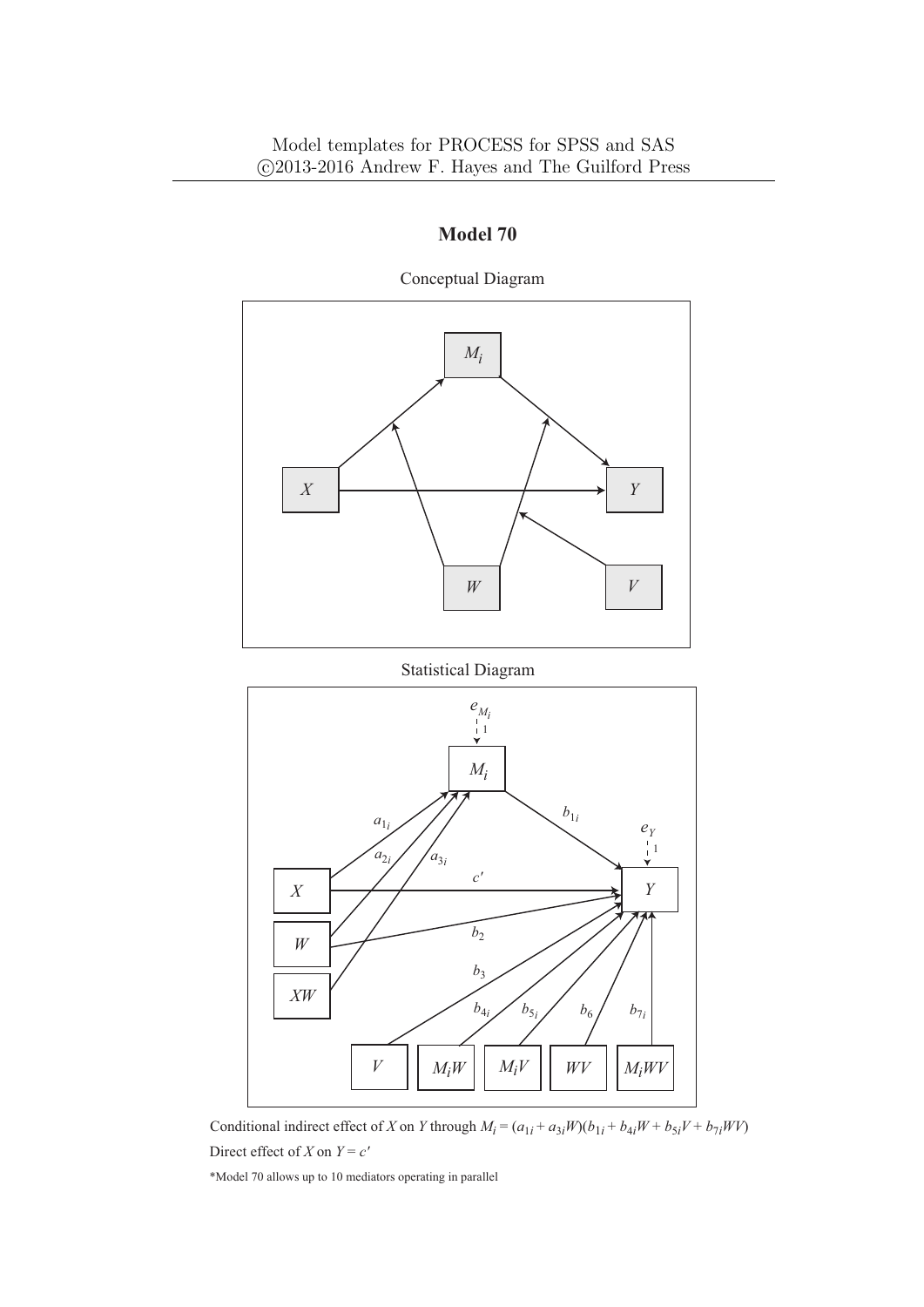

Conceptual Diagram

Statistical Diagram



Conditional indirect effect of X on Y through  $M_i = (a_{1i} + a_{3i}W)(b_{1i} + b_{2i}W + b_{3i}V + b_{4i}WV)$ Conditional direct effect of *X* on  $Y = c_1' + c_4'W + c_5'V + c_7'WV$ 

\*Model 71 allows up to 10 mediators operating in parallel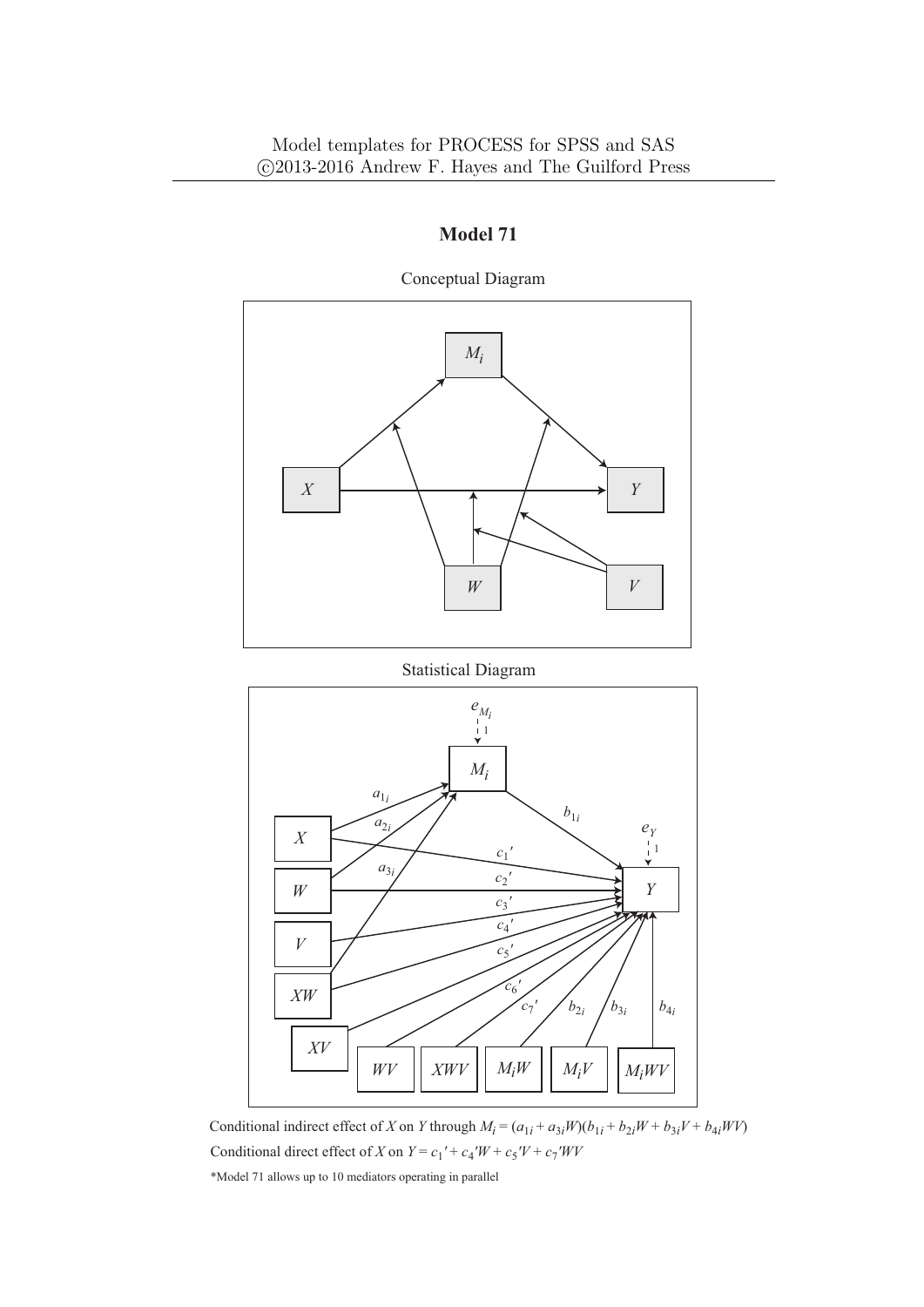

Conceptual Diagram

Statistical Diagram



Conditional indirect effect of *X* on *Y* through  $M_i = (a_{1i} + a_{4i}W + a_{5i}Z + a_{7i}WZ)$ .  $(b_{1i} + b_{4i}W + b_{5i}Z + b_{7i}WZ)$ 

Direct effect of *X* on  $Y = c'$ 

\*Model 72 allows up to 10 mediators operating in parallel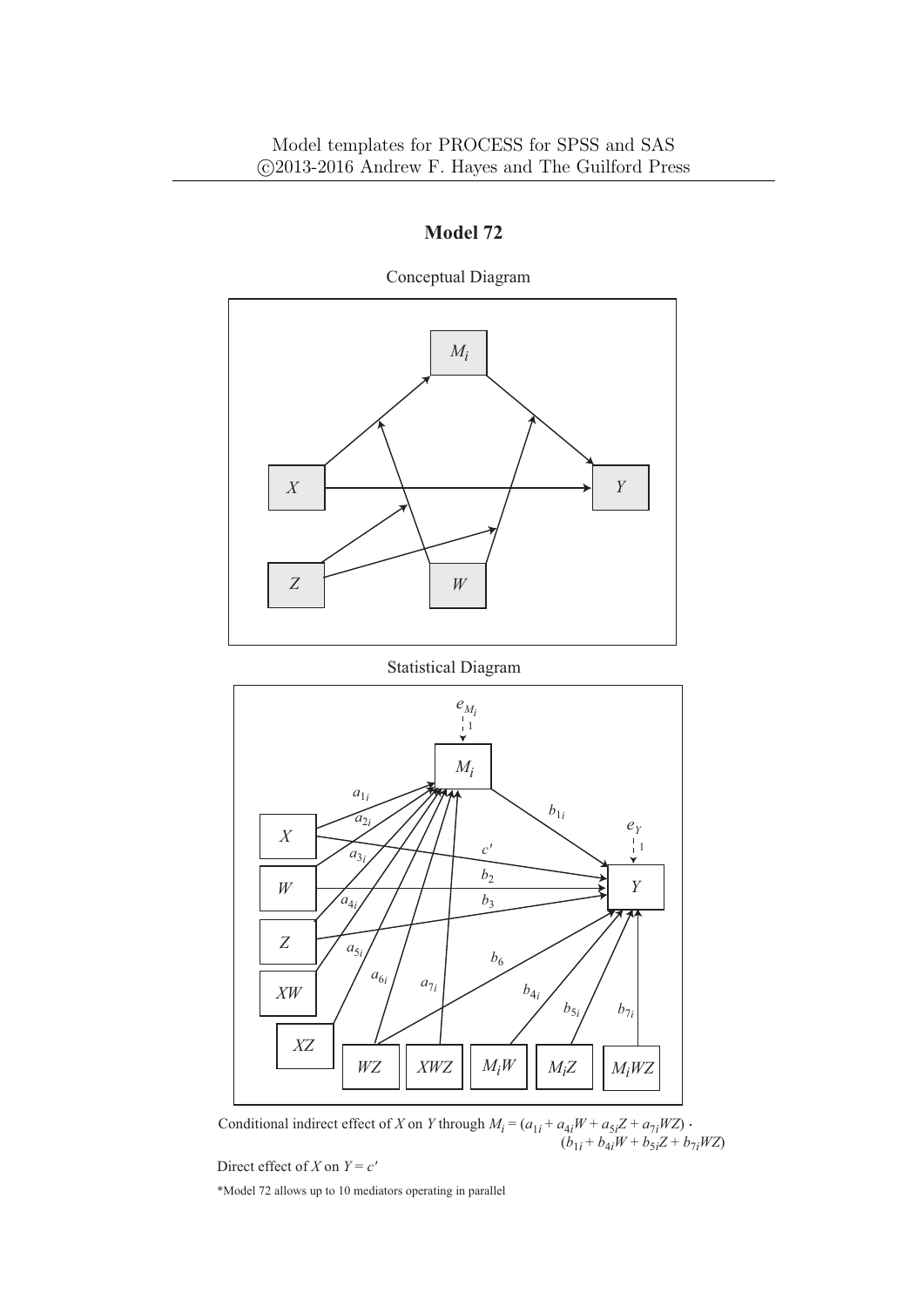

**Model 73**

Conceptual Diagram

Statistical Diagram



Conditional indirect effect of *X* on *Y* through  $M_i = (a_{1i} + a_{4i}W + a_{5i}Z + a_{7i}WZ)$ .  $(b_{1i} + b_{2i}W + b_{3i}Z + b_{4i}WZ)$ Conditional direct effect of *X* on  $Y = c_1' + c_4'W + c_5'Z + c_7'WZ$ 

\*Model 73 allows up to 10 mediators operating in parallel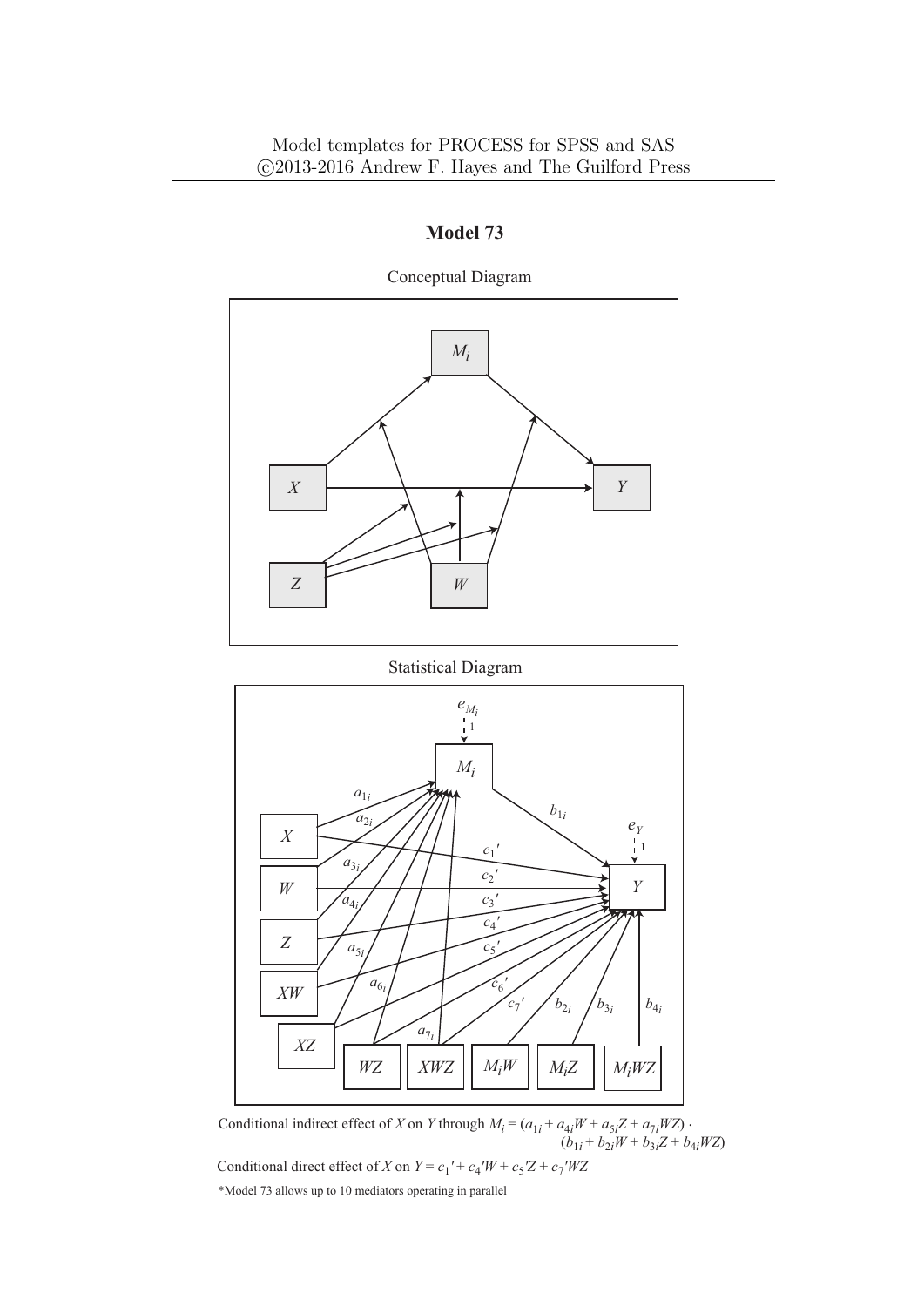# $M_i$  $X \xrightarrow{Y} Y$ Conceptual Diagram

# **Model 74**





Conditional indirect effect of *X* on *Y* through  $M_i = a_i (b_{1i} + c_{2i} X)$ Conditional direct effect of  $X = c_1' + c_2'$ *M* 

Note: Model 74 allows up to 10 mediators operating in parallel. PROCESS does not produce a table of conditional direct effects for model 74. With only one mediator, use model 1 to generate the conditional direct effects, specifying *M* as *moderator*.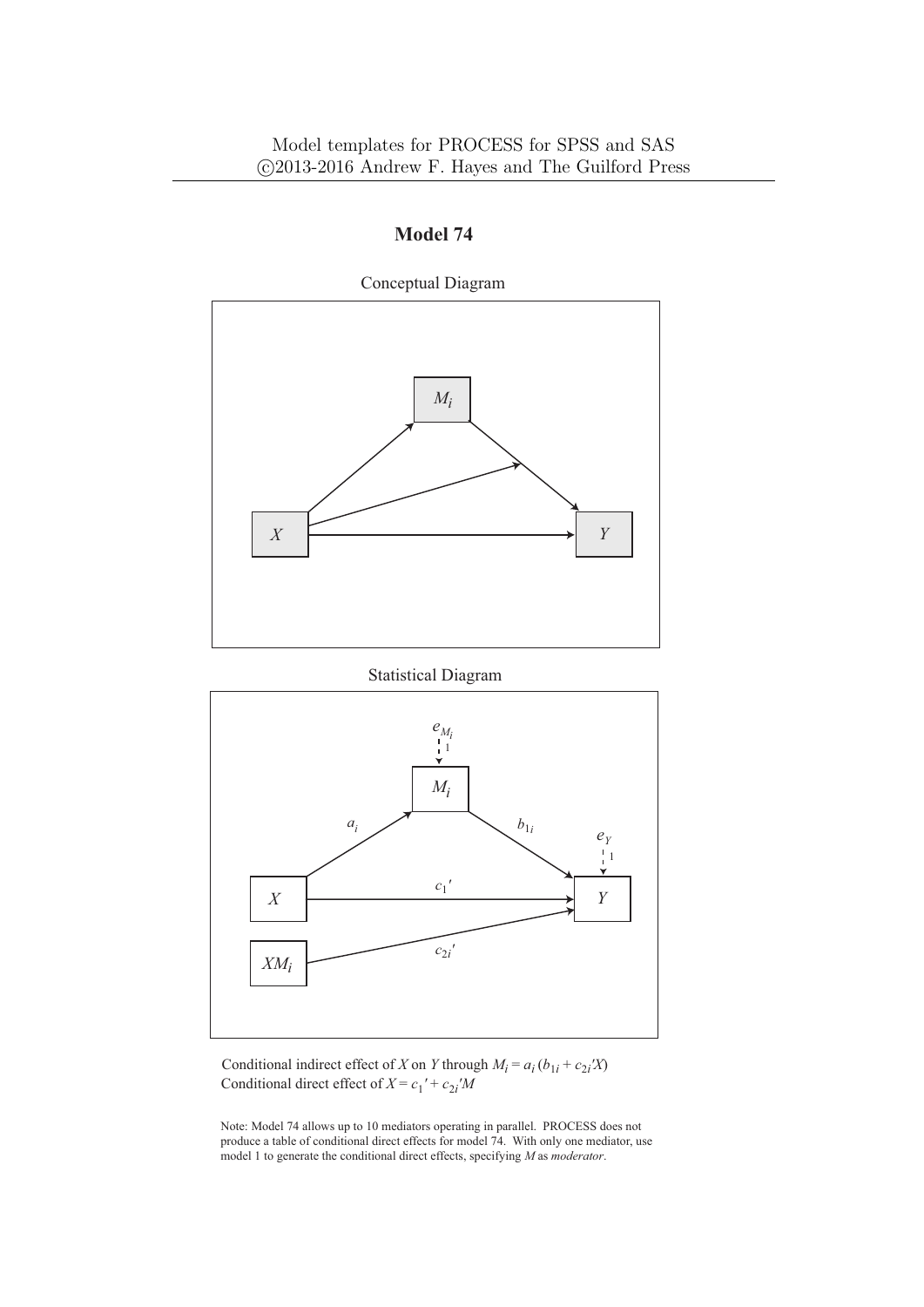

Statistical Diagram



Conditional indirect effect of X on Y through  $M_i = (a_{1i} + a_{4i}W + a_{5i}Z)(b_{1i} + b_{4i}W + b_{5i}Z)$ Direct effect of *X* on  $Y = c'$ 

\*Model 75 allows up to 10 mediators operating in parallel